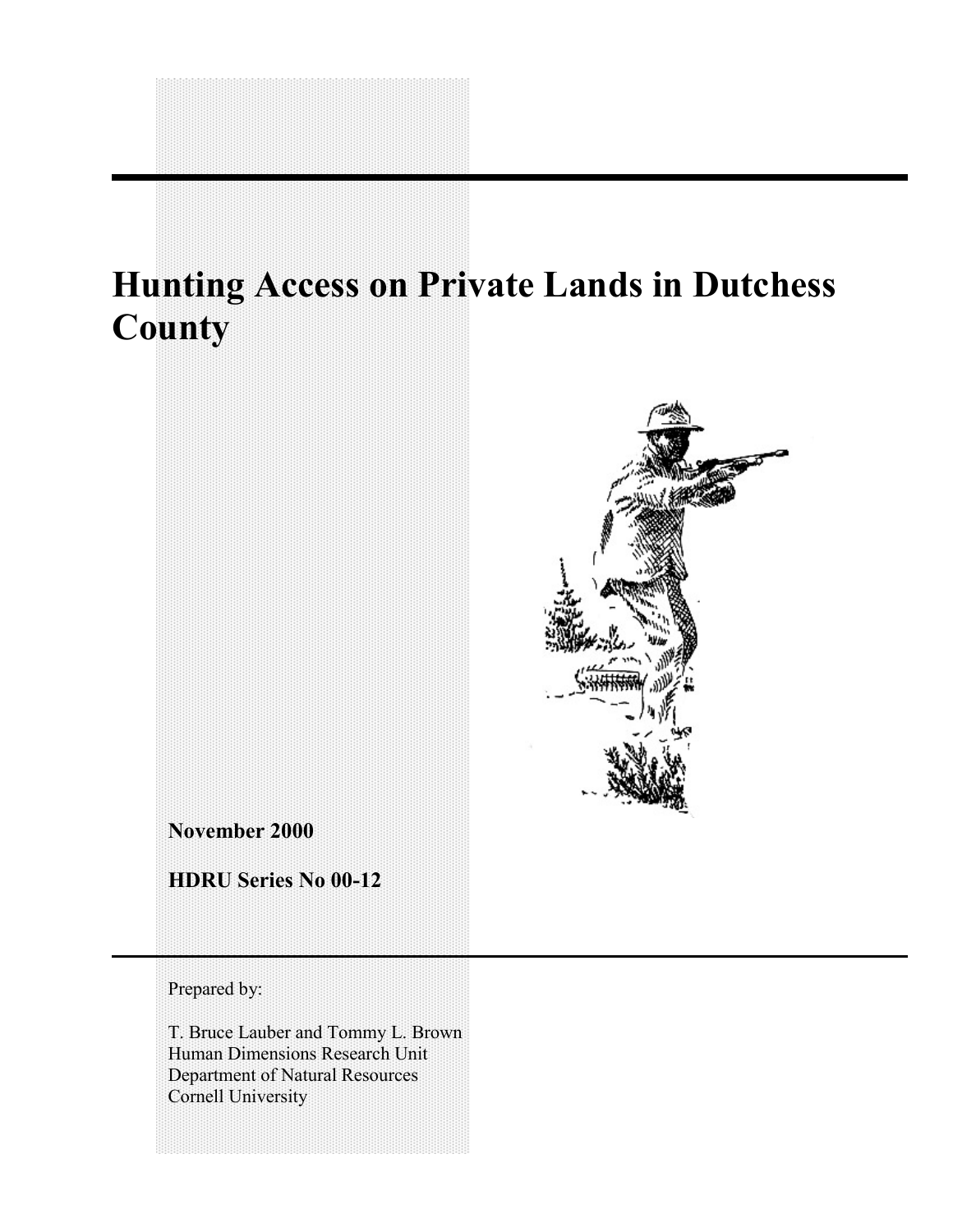#### HUMAN DIMENSIONS RESEARCH UNIT PUBLICATION SERIES

This publication is part of a series of reports resulting from investigations dealing with public issues in the management of wildlife, fish, and other natural resources. The Human Dimensions Research Unit (HDRU) in the Department of Natural Resources at Cornell University is a nationally-recognized leader in the study of the economic and social values of wildlife, fish, and other natural resources and the application of such information in management planning and policy. A list of HDRU publications may be obtained by writing to the Human Dimensions Research Unit, Department of Natural Resources, Fernow Hall, Cornell University, Ithaca, New York, 14853, or by accessing our World Wide Web site (http://www.hdru.cornell.edu).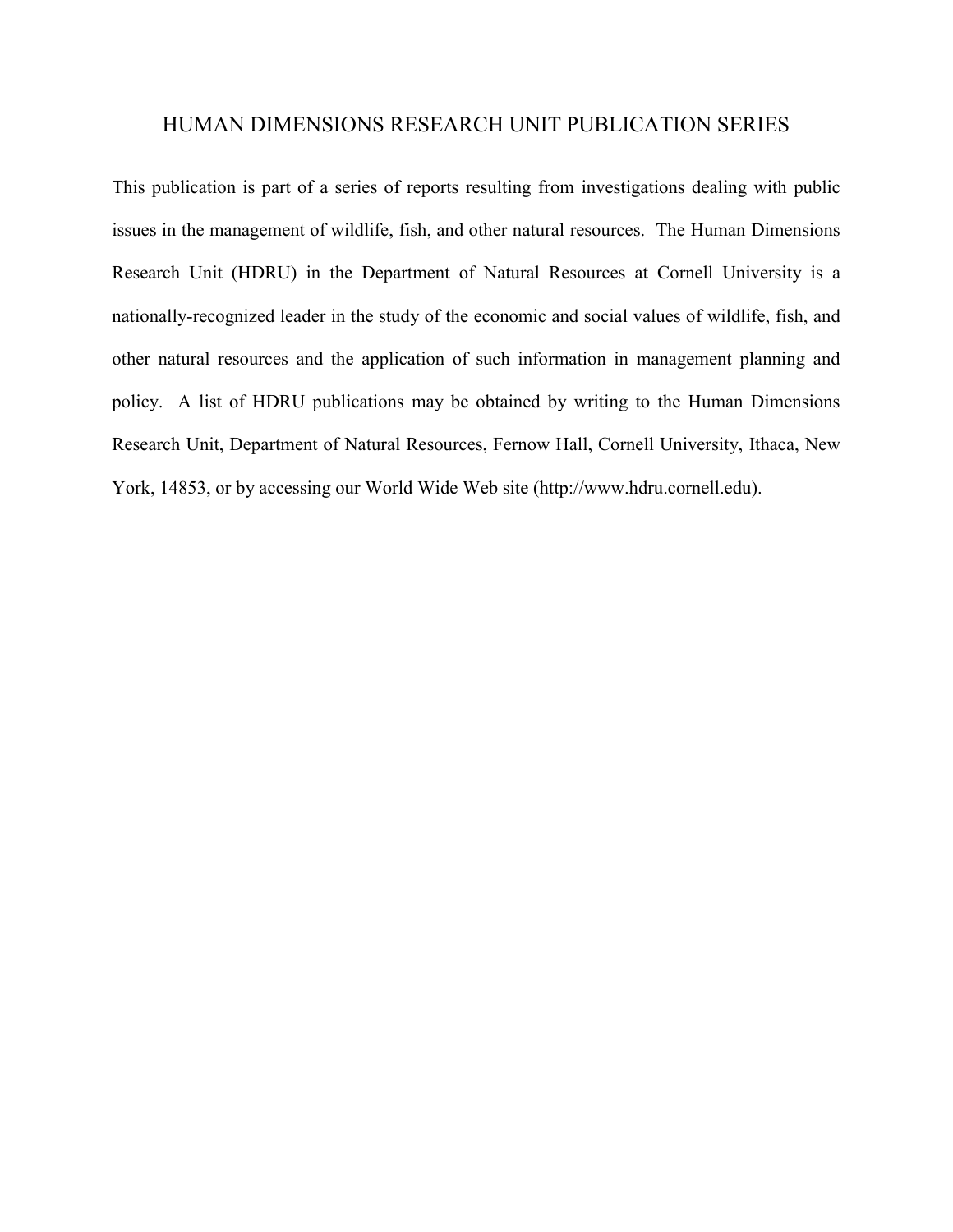#### **EXECUTIVE SUMMARY**

<span id="page-2-0"></span>White-tailed deer populations, and deer-related problems, are at historic highs and increasing in much of the United States. Controlling deer problems depends in part on controlling deer populations. Currently, recreational hunting is the only tool available for managing deer populations on a landscape scale. Because fewer people are hunting deer in New York State, however, controlling deer populations is becoming more difficult.

Under these conditions, identifying factors that inhibit the harvest of deer is critically important. Restricted access to private lands for hunting may be one of these factors. We explored Dutchess County landowners' attitudes and policies toward hunting and access to their property and how these attitudes and policies related to their experience with deer-related problems. We hypothesized that increased problems with deer would make landowners more likely to allow deer hunters access to their properties.

Our research objectives were to:

- estimate the extent of Dutchess County landowners' experience with deer-related problems;
- assess these landowners' policies and attitudes regarding posting, hunting, and hunting access;
- identify the greatest barriers to hunting access in Dutchess County; and
- identify incentives to encourage landowners to allow hunting on their properties.

#### **Methods**

We selected a random sample of 600 Dutchess County owners of at least 25 acres of land. We collected data through a mail survey implemented in March 2000. The response rate was 62.6%.

In our analyses, we tested the following interrelated hypotheses:

- Landowners who experience problems with deer are more likely to have concerns about deer.
- Landowners' interests in deer and their concerns about deer influence how they want the deer population size to change.
- A desire for a smaller deer population: (a) increases acceptance of hunting; and (b) decreases the likelihood of posting or denying hunters access.
- Attitudes toward hunting influence access and posting decisions.

#### **Results and Discussion**

Our findings about Dutchess County landowners included:

- Virtually all landowners were exposed to deer. Most had positive interests in deer, but 80% had encountered a problem with deer in the last 5 years. Over 60% wanted the local deer population to decrease.
- Some 80% had received requests from hunters to hunt deer on their land. Most landowners approved these requests – about half of these requests were approved overall. Most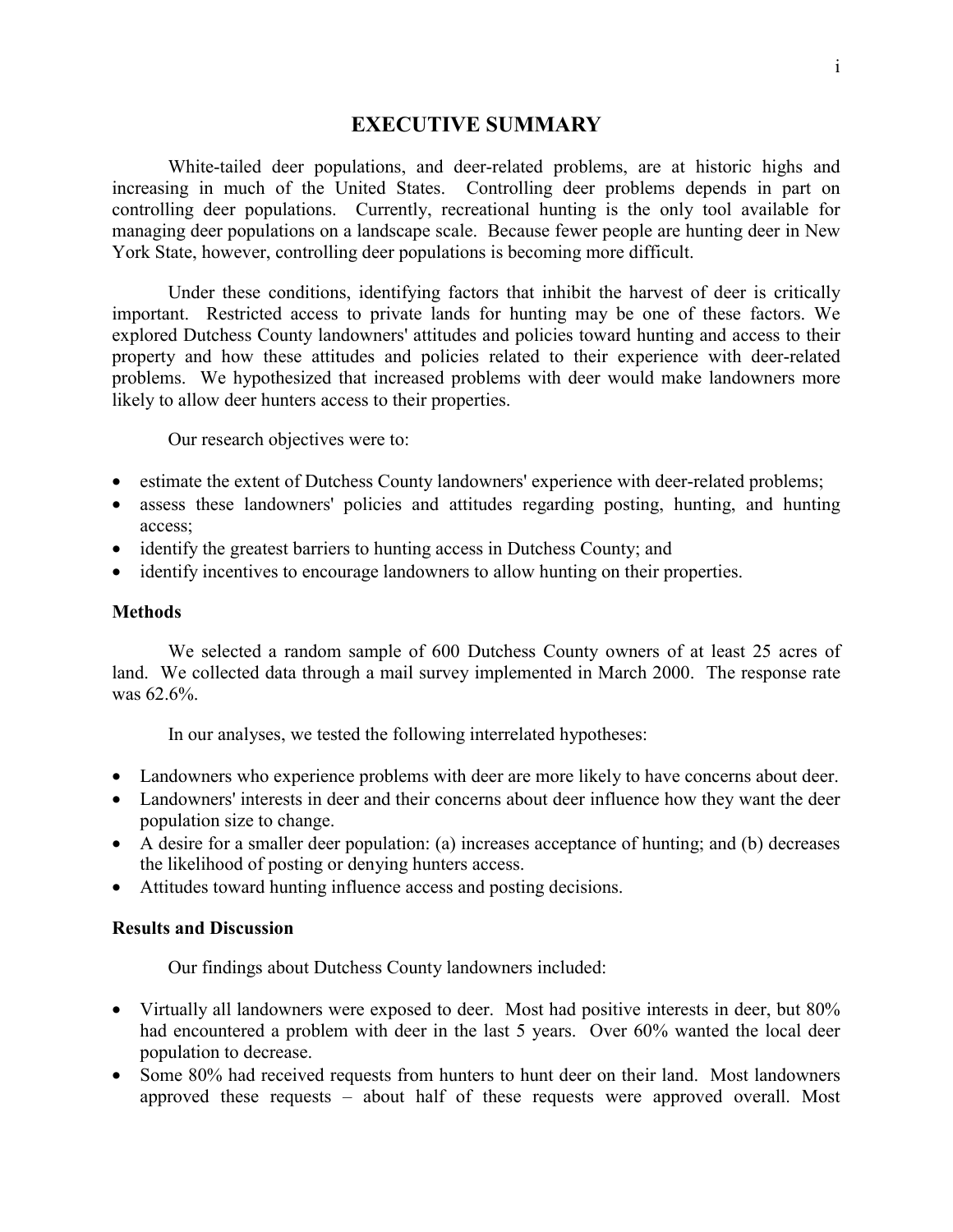landowners also had deer hunters use their land without permission. Almost half characterized the use of their land for deer hunting as moderate or heavy.

- Most landowners would allow friends, neighbors, or family to hunt deer on their land. Only 15% would allow strangers who ask permission to hunt their land. Nearly one-quarter do not allow anyone to hunt on their land. Some 82% of Dutchess County landowners posted at least some of their land.
- The most important reasons for posting included: a desire to control the use of their property; a concern about problems with hunters or others; a concern about liability if someone was hurt on their property; and a concern about their personal safety.
- Fewer than one-quarter of landowners who posted their properties were motivated to post because they disapproved of hunting. Indeed, a strong majority believed hunting was an acceptable activity and necessary to keep wildlife populations in check and control wildlife damage.

In our analysis of the factors influencing access and posting decisions we found:

- Landowners who experienced deer-related problems were more likely to be concerned about deer.
- Landowners who had positive interests in deer were more likely to want the deer population to increase. Those who were concerned about deer were more likely to want the population to decrease. Concerns about property damage were most strongly correlated with population preference. Concerns about environmental damage were moderately correlated with population preference. Human health and safety concerns were relatively weakly correlated with population preference.
- People who wanted the deer population to decrease were less likely than others to post their land and less likely to prohibit any hunting on their land. They were more likely than others to allow friends and neighbors access to their land for hunting. People who wanted the deer population to decrease, however, were not more likely to allow hunting access to family members or strangers who ask permission. Access decisions about strangers may be driven by concerns about how unknown people will hunt if they are given access to the property – whether they will hunt safely, whether they will treat the property with care, etc.
- The desire for a decrease in the deer population may have influenced attitudes about the necessity of hunting. Those who wanted the deer population to decrease were more likely to believe: hunting was necessary on private lands to control deer; and hunters help reduce crop damage caused by deer.
- Decisions about whether to allow hunting access to people landowners know (family, friends, and neighbors) were related to attitudes toward hunting and hunters. Those who thought hunting was acceptable and necessary and hunters were responsible were more likely to allow access to people they knew.
- Decisions about whether to allow access to strangers also were related to beliefs about whether hunting was necessary and whether hunters were responsible. They were also correlated with factors that did not influence the other access decisions, however, including attitudes about the necessity of posting; and beliefs about whether hunters were obligated to ask landowners' permission to hunt on their property. As some of our earlier findings also suggested, concerns about control over one's property apparently play a larger role in access decisions when strangers are involved.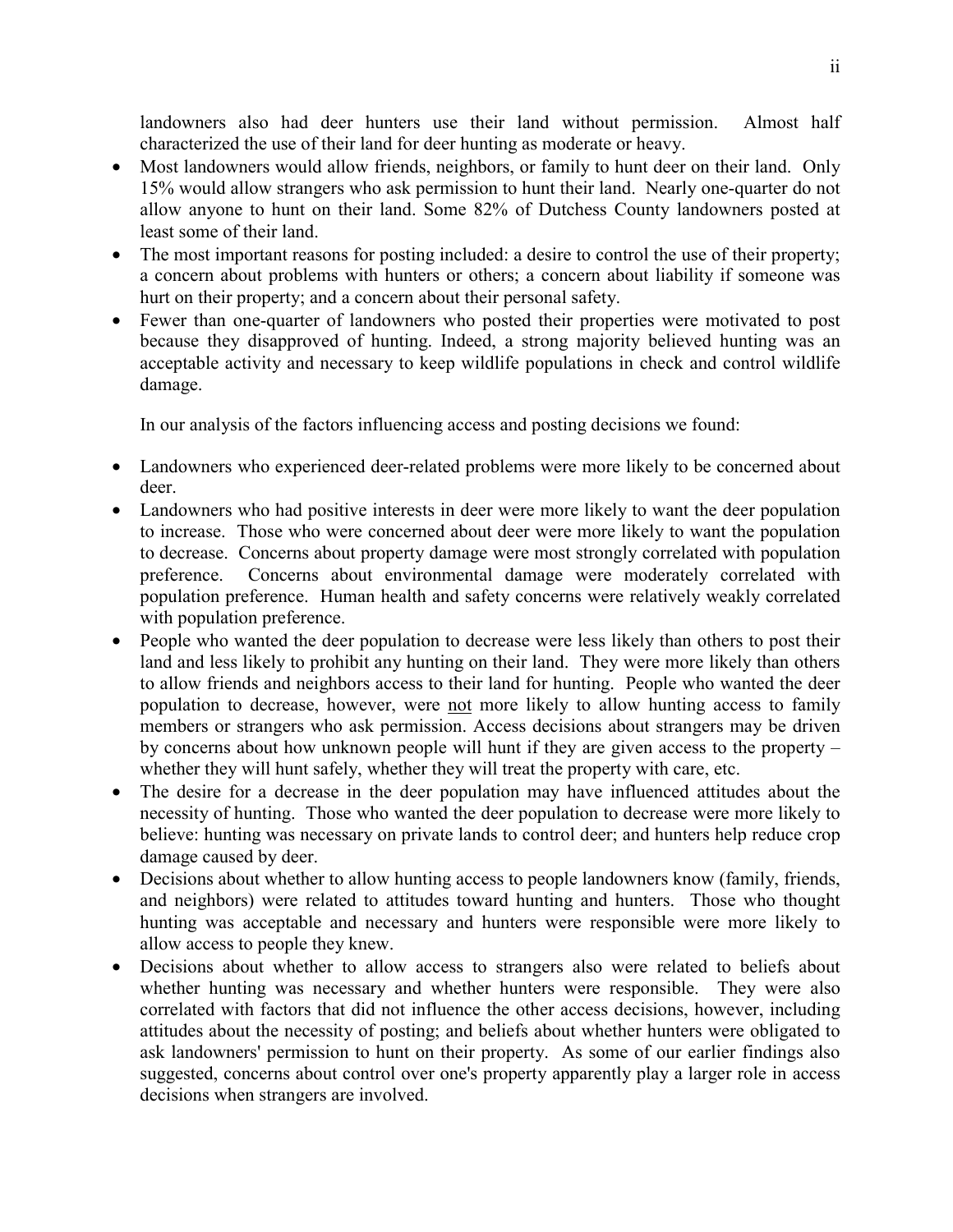#### **Conclusions**

We found support for our principal hypothesis that experience of deer-related problems tended to increase landowners' willingness to allow hunting access. Although this finding suggests that access could improve as more landowners experience deer-related problems, we believe significant improvements in access are unlikely for two reasons. First, most landowners are already experiencing deer-related problems, and yet choose to limit access. Second, the experience of deer-related problems is related to decisions about allowing access to acquaintances but not to strangers. Access decisions about strangers are driven by other factors. Landowners' willingness to allow access to acquaintances is already high, suggesting limited opportunity for increased access for this group. It is access for strangers that is most in need of improvement.

The greatest opportunities for increasing access for hunters whom landowners do not know would have to address the reasons that landowners deny strangers access – a lack of comfort with strangers, concerns about control of their property, and concerns about safety. Some states have implemented access programs to put hunters in contact with willing landowners. Perhaps opportunities exist to build off such programs whereby landowners could be connected with hunters who were willing to follow certain guidelines for behavior and use of others' property – alleviating some of landowners' principal concerns.

The question remains, however, whether even a successful program to improve hunter access would be enough to resolve landowners' concerns about deer. Most landowners grant some access requests and perceive hunting pressure on their property as moderate to high. Can access programs increase hunting pressure enough to impact the deer population?

An alternative may be to redirect hunting pressure rather than to increase it. Current hunting regulations favor the harvest of bucks over does. Ultimately, restructuring regulations to encourage greater harvest of does may have more of an impact on deer control than access programs.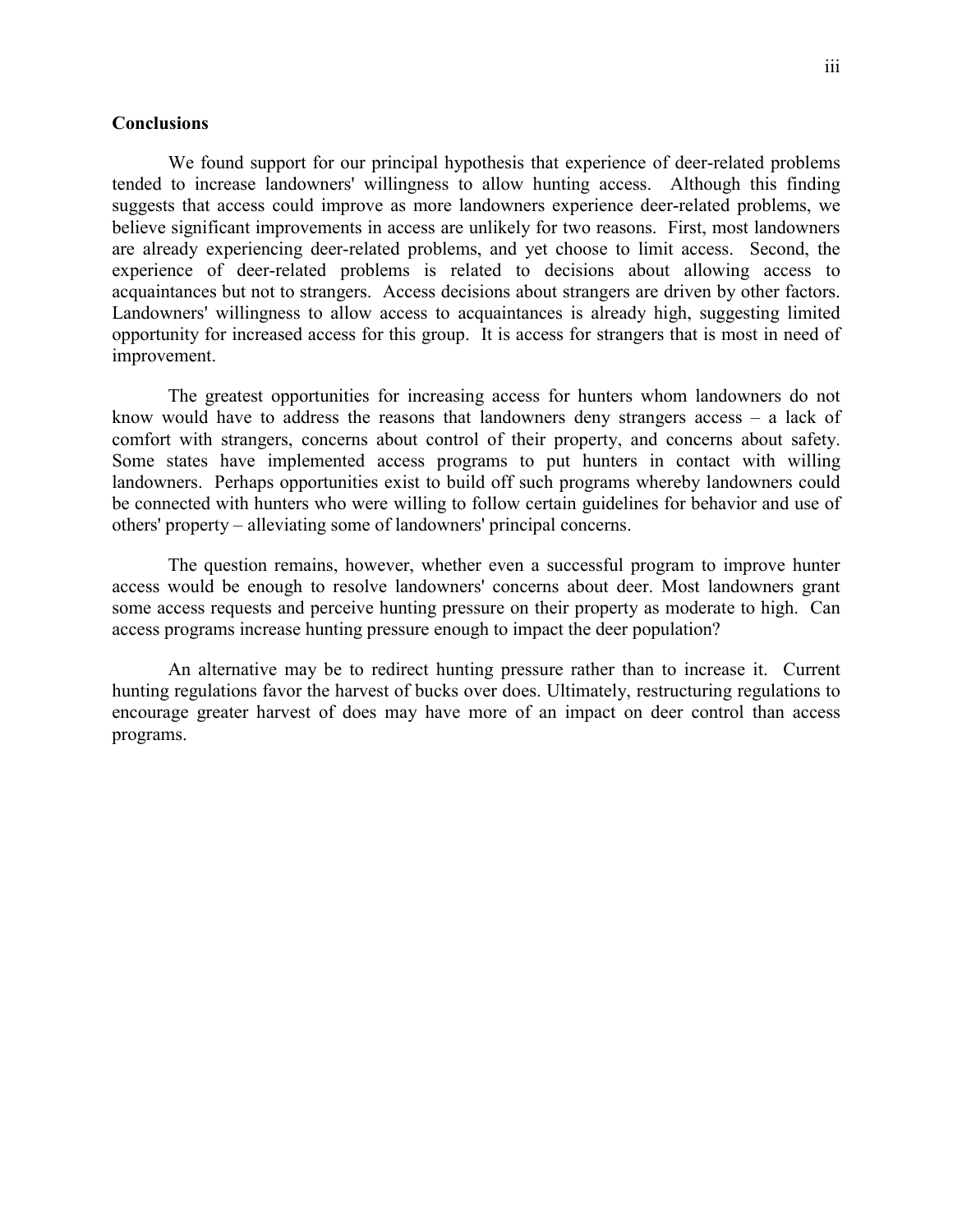#### **ACKNOWLEDGMENTS**

<span id="page-5-0"></span>The research described in this report was funded by the Eastern New York Chapter of the Nature Conservancy. Numerous individuals contributed to the design and completion of this research. Glenn Cole (New York State Department of Environmental Conservation), Paul Curtis (Cornell University), Laura Flynn (The Nature Conservancy), Chris Harmon (The Nature Conservancy), Dick Henry (New York State Department of Environmental Conservation), and Kathy Moser (The Nature Conservancy) were integral to the development of the research objectives and the interpretation and reporting of results.

Karlene Smith provided considerable assistance during the implementation of the mail survey. Bill Siemer offered valuable comments regarding the content of this final report.

We are particularly grateful to those Dutchess County landowners who completed a questionnaire as part of this research project.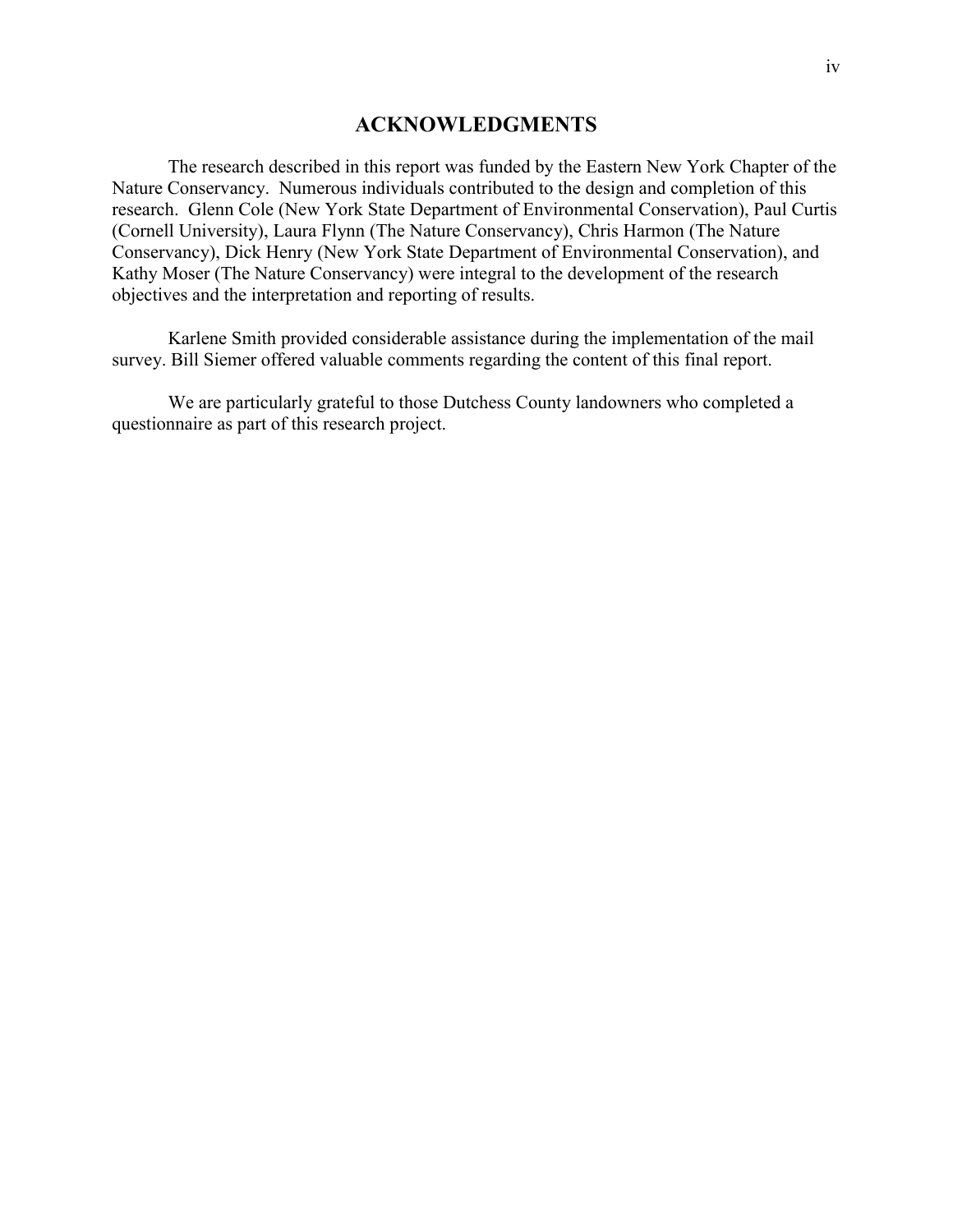### **TABLE OF CONTENTS**

| Relationship of Interests and Concerns to Desired Population Change  17             |    |
|-------------------------------------------------------------------------------------|----|
| Relationship between Desired Population Change and Posting and Access Decisions  17 |    |
| Relationship between Desired Population Change and Hunting/Posting Attitudes  20    |    |
|                                                                                     |    |
|                                                                                     |    |
|                                                                                     |    |
|                                                                                     | 27 |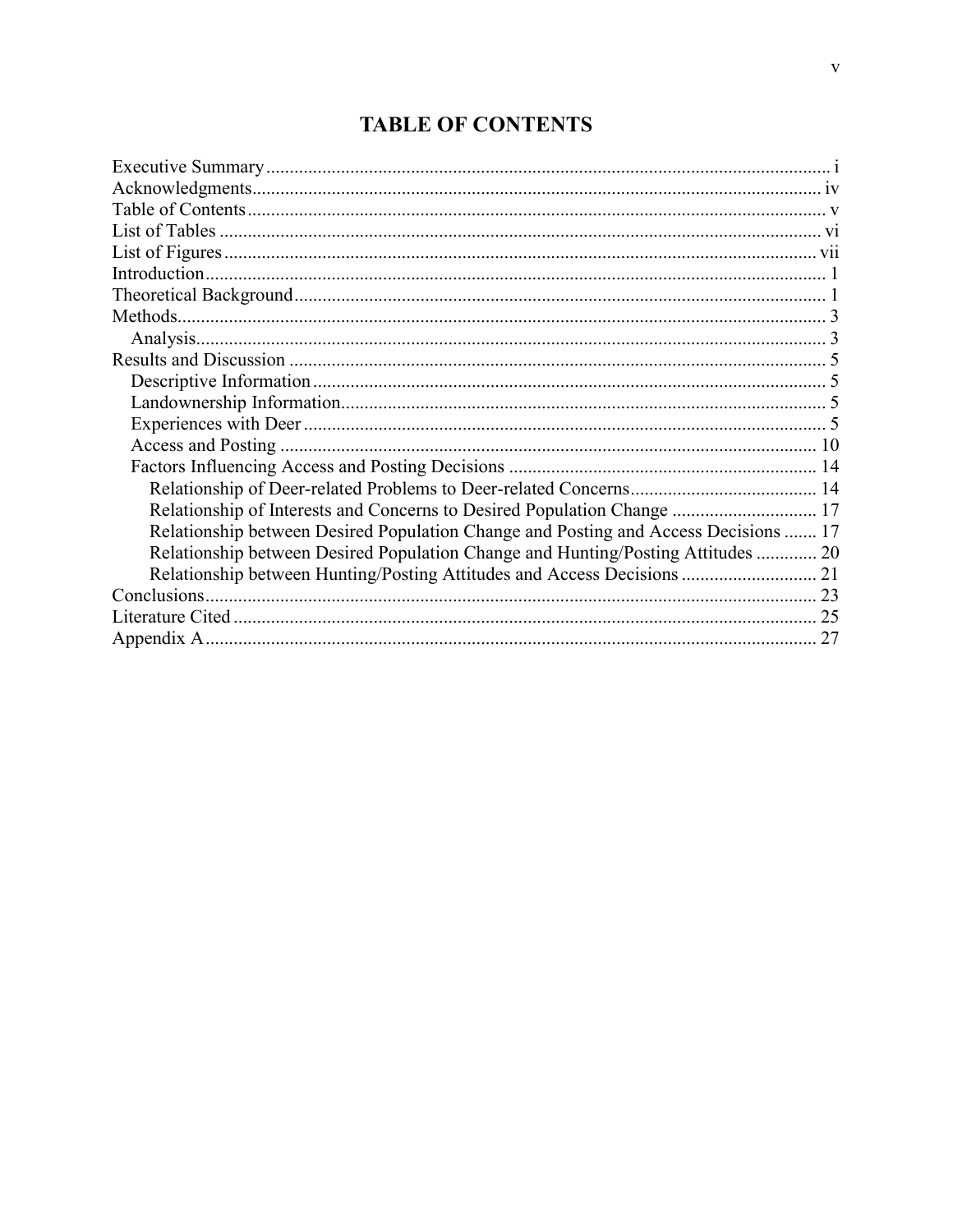### **LIST OF TABLES**

<span id="page-7-0"></span>

| Table 7. Total acreage owned in Dutchess County (in parcels of 25 acres or more).  7        |  |
|---------------------------------------------------------------------------------------------|--|
|                                                                                             |  |
|                                                                                             |  |
|                                                                                             |  |
|                                                                                             |  |
|                                                                                             |  |
|                                                                                             |  |
|                                                                                             |  |
| Table 15. People who landowners would allow to hunt deer on their property.  12             |  |
| Table 16. Landowner attitudes toward posting.                                               |  |
|                                                                                             |  |
|                                                                                             |  |
|                                                                                             |  |
|                                                                                             |  |
| Table 21. Correlation between deer-related interests and concerns and preferred             |  |
|                                                                                             |  |
| Table 22. Influence of desired deer population change on probability of posting property 19 |  |
| Table 23. Influence of desired deer population change on probability of allowing hunting on |  |
|                                                                                             |  |
|                                                                                             |  |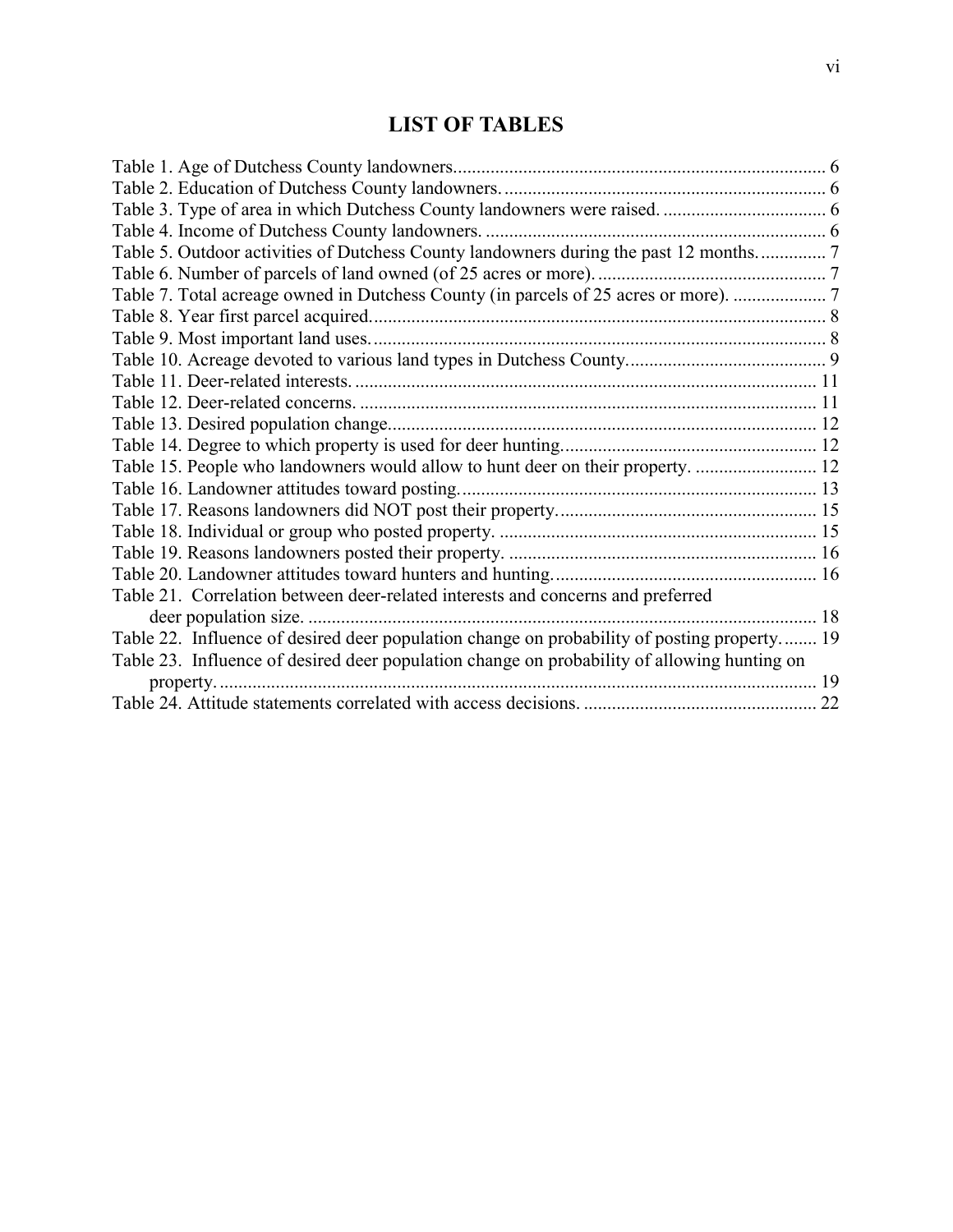### **LIST OF FIGURES**

<span id="page-8-0"></span>

|--|--|--|--|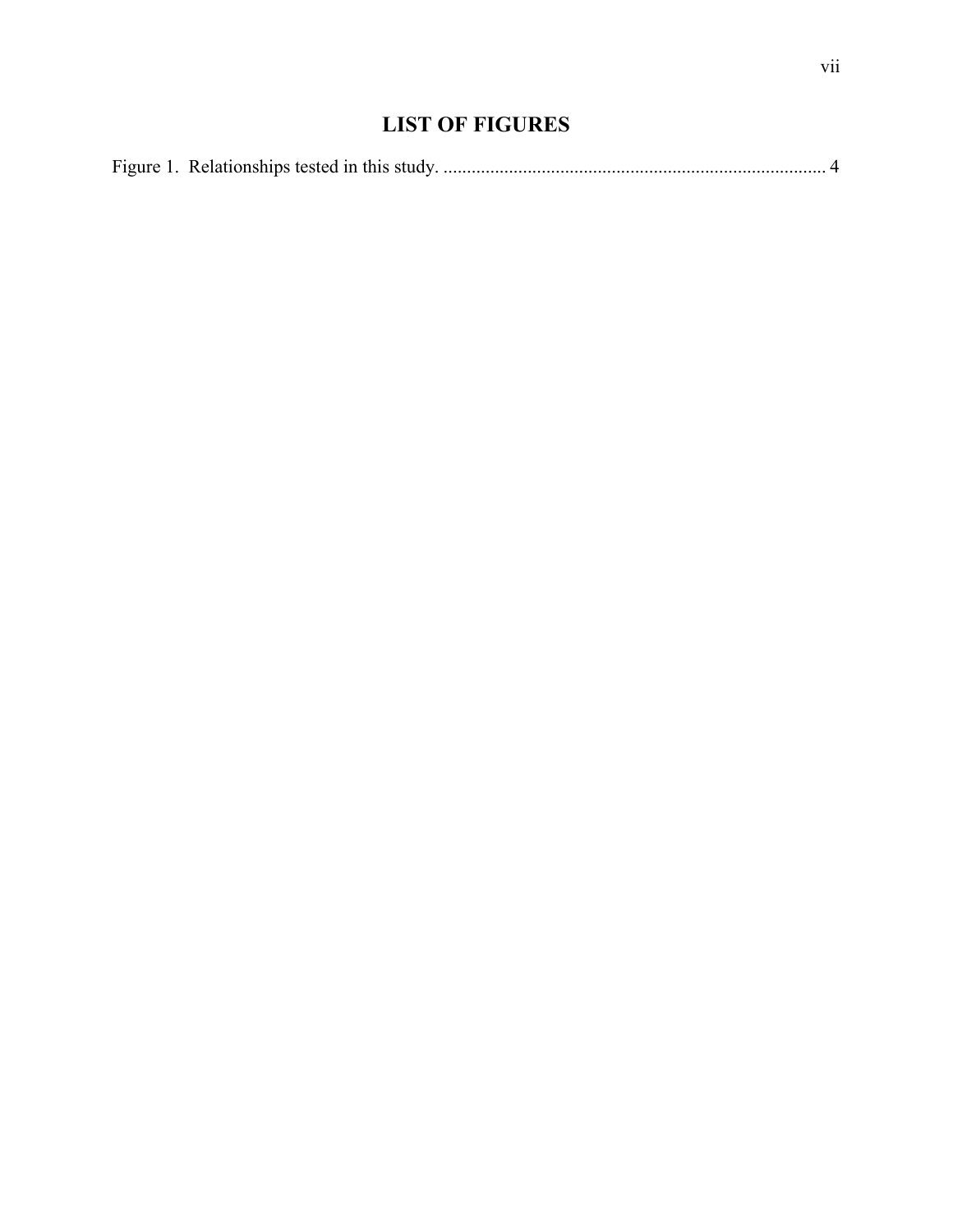#### **INTRODUCTION**

<span id="page-9-0"></span>White-tailed deer populations are at historic highs and increasing in much of the United States (Warren, 1997). As populations increase, deer-related problems, including deer-vehicle collisions (Stout et al., 1993), property damage (Conover, 1997), and disease (Ostfield et al., 1996), are growing. Researchers are also becoming aware of the environmental damage that large deer populations can cause, including effects on forest regeneration (Healy, 1997), rare plants (Walker and Alverson, 1997), and the presence of other wildlife (deCalesta, 1994).

Controlling deer problems depends in part on controlling deer populations. Currently, recreational hunting is the only tool wildlife managers have for managing the size of deer populations at a landscape scale. Managers rely on the harvest of does to stabilize or reduce the size of deer populations (Ellingwood and Caturano, 1988).

Recently, Curtis et al. (2000) have questioned whether recreational hunting can continue to manage deer populations effectively in New York State. As deer populations increase, more deer must be harvested in order to stabilize the population. Harvesting sufficient deer is becoming more difficult, however, because the number of deer hunters in New York is steadily declining (Lauber and Brown, 2000).

Under these conditions, identifying factors that inhibit the harvest of deer is critically important if deer-related problems are to be controlled or reduced. Access to private lands for hunting may be one of these factors. Much of the land in New York State is in private ownership. Many landowners choose to post their lands and/or restrict or prohibit access to their lands for hunting.

These restrictions constrain hunting opportunities and the opportunity for hunters to harvest deer. Consequently, landowners' posting and hunting access policies potentially can influence wildlife managers' success at controlling deer populations and reducing deer-related problems. As one measure of the prevalence of hunting access restrictions, we explored Dutchess County landowners' attitudes and policies toward hunting and access to their property and how these attitudes and policies related to their experience with deer-related problems.

#### **THEORETICAL BACKGROUND**

Past studies have shown that access to private lands for deer hunting is limited in New York State. Posting of private lands increased from the 1960s at least through the 1980s (Brown and Thompson, 1976; Siemer and Brown, 1993). During the 1991-92 deer hunting seasons, 63% of private landowners in New York State posted at least part of their property, including 73% of the landowners in the New York State Department of Environmental Conservation's (DEC's) Region 3 (the region that contains Dutchess County). Most posting landowners (79%) allowed access for hunting to friends, showing that posting is not synonymous with prohibiting access. Only 7% of these landowners, however, allowed strangers to hunt on their property.

Access restrictions constrain hunters. Some 75% of hunters reported one or more accessrelated problems during the 1991-92 hunting season (Siemer and Brown, 1993), including: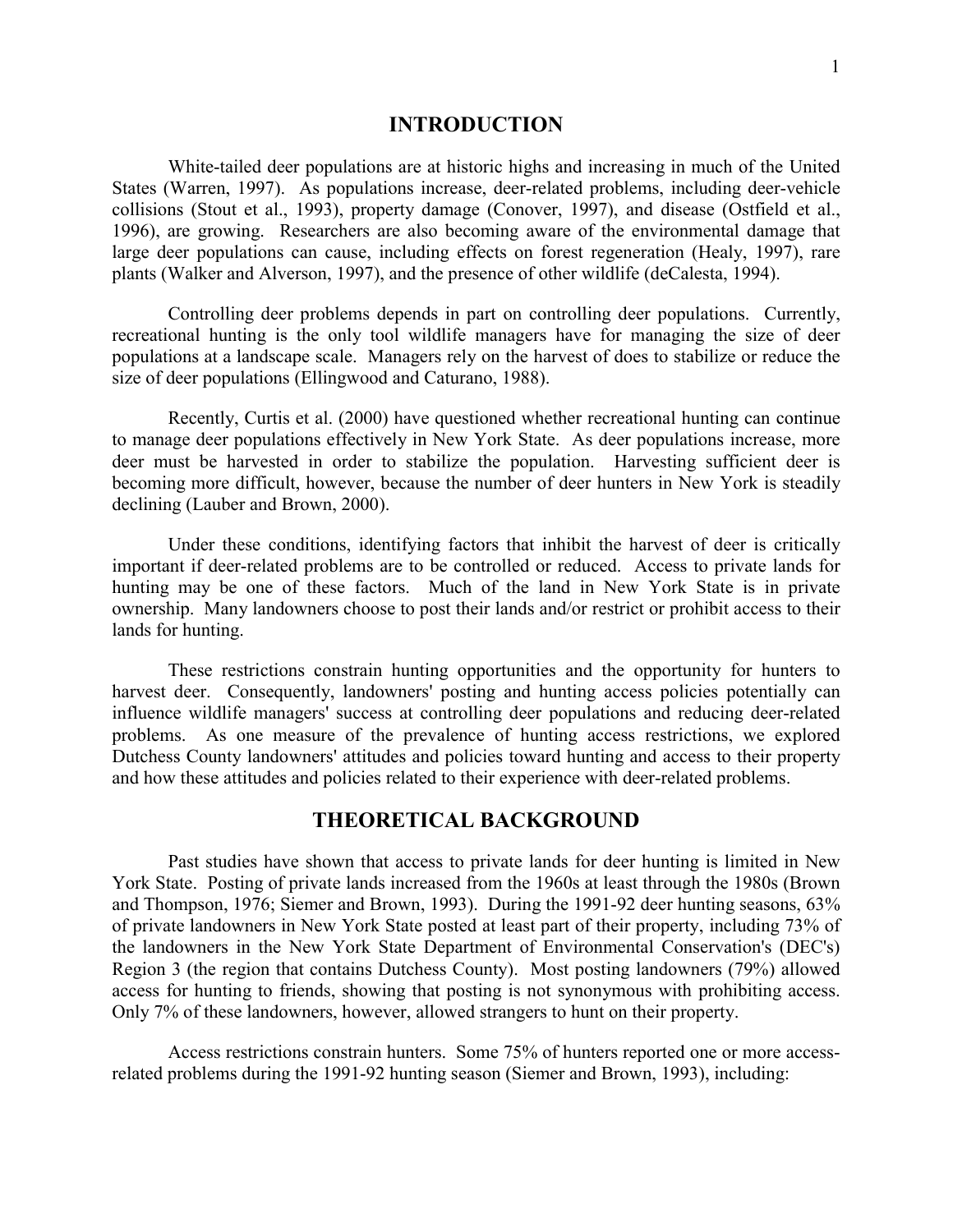- finding that the land they wanted to hunt was posted;
- being unable to locate landowners to ask for permission to hunt: and
- being denied permission to hunt.

Numerous factors influence landowners' decisions to restrict access to their properties. The most common factors are (Brown and Thompson, 1976; Wright et al., 1989; Siemer and Brown, 1993):

- beliefs about hunters;
- concerns about liability for injuries which occur on their property;
- concerns about safety;
- a desire to maintain exclusive use of the property for oneself and/or others; and
- attitudes about hunting.

Siemer and Brown (1993) reported that most New York State landowners accepted recreational hunting as appropriate and necessary. Nevertheless, concerns about hunters had an important influence on landowners' decisions about whether to post their properties. Bad experiences with hunters in the past, questions about the safety of hunters' behavior, and the desire to control what occurred on their property figured heavily in these decisions.

These studies provide useful background, but they are based on data that is almost 10 years old. During the last 10 years, the deer management context in New York State has changed. Deer populations and deer-related problems have continued to increase while the number of deer hunters has declined. Landowners are more likely to experience deer-related problems today than in the past. We hypothesized that increased problems with deer would make landowners more likely to allow deer hunters access to their properties.

Evidence from suburban and urban deer management contexts shows that citizens are indeed more willing to accept more invasive deer management strategies as their experience of deer-related problems increases. Suburban residents of areas with large deer populations are more willing to accept lethal management methods than residents of areas with low deer populations (Lauber and Knuth, 2000). As people experience more deer-related problems, their willingness to accept invasive management methods also increases (Loker et al., 1999; Loker, 1996).

The acceptance of invasive and even lethal management methods in one's community, however, is different from accepting these methods on one's property. The question remained whether experiencing deer-related problems would make landowners more likely to allow hunters access to their property. For these reasons, we set the following research objectives:

- estimate the extent of Dutchess County landowners' experience with deer-related problems;
- assess these landowners' policies and attitudes regarding posting, hunting, and hunting access;
- identify the greatest barriers to hunting access in Dutchess County; and
- identify incentives to encourage landowners to allow hunting on their properties.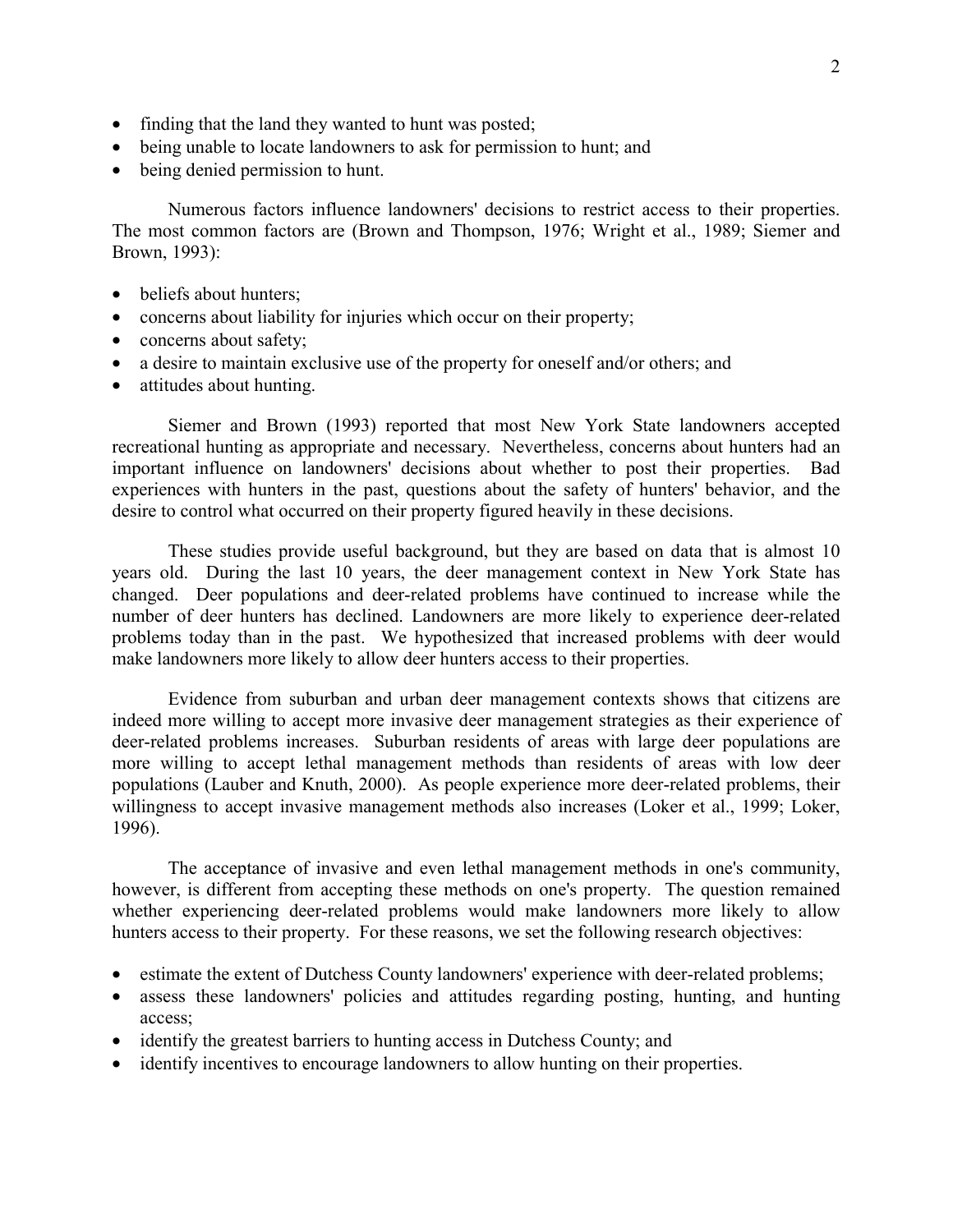#### **METHODS**

<span id="page-11-0"></span>We selected a random sample of 600 Dutchess County owners of at least 25 acres of land. We selected from landowners whose land was classified as either agricultural, residential, or vacant land.

We collected data through a mail survey [\(Appendix A](#page-35-0)). The primary data collected through the survey included information about:

- land parcels owned (number, size, land type, land use, etc.);
- exposure to, interests in, and concerns about deer;
- preferred deer population size;
- access and posting policies;
- attitudes about hunters and hunting; and
- basic demographic information.

To implement the survey, we followed the 4-wave approach advocated by Dillman (1978) and Brown et al. (1989). We mailed the questionnaires early in March 2000. A reminder letter followed one week later. We mailed a second reminder letter and an additional copy of the questionnaire 10 days later. A final reminder letter was sent to nonrespondents one week after that. The response rate was 62.6%.

#### **Analysis**

We calculated basic statistics to describe Dutchess County landowners. We also tested how landowners' experiences, interests, attitudes, and behaviors were interrelated. In specific, we tested the following interrelated hypotheses ([Figure 1\)](#page-12-0).

Landowners who experience problems with deer are more likely to have concerns about deer. Using t-tests, we compared whether people who had experienced certain deer-related problems were more strongly concerned than others about those problems (as expressed on a 4 point Likert scale).

Landowners' desired deer population size is influenced by their interests in deer (positively) and their concerns about deer (negatively). We determined whether specific deerrelated interests and concerns affected landowners' desired deer population size by calculating Pearson's correlations between each interest or concern (expressed on 4-point Likert scales) and their desired deer population size (expressed on a 5-point Likert scale).

A desire for a smaller deer population: (a) increases acceptance of hunting; and (b) decreases the likelihood of posting or denying hunters access. We tested whether desired deer population size influenced attitudes toward hunting and posting (expressed on a 5-point Likert scale) by calculating Pearson's correlations between these variables. Access and posting decisions were measured with yes-no questions. We tested whether these decisions were influenced by desired deer population size using logistic regression. Logistic regression allowed us to estimate the likelihood that people would post their property or allow hunters access to their land given different desired population sizes.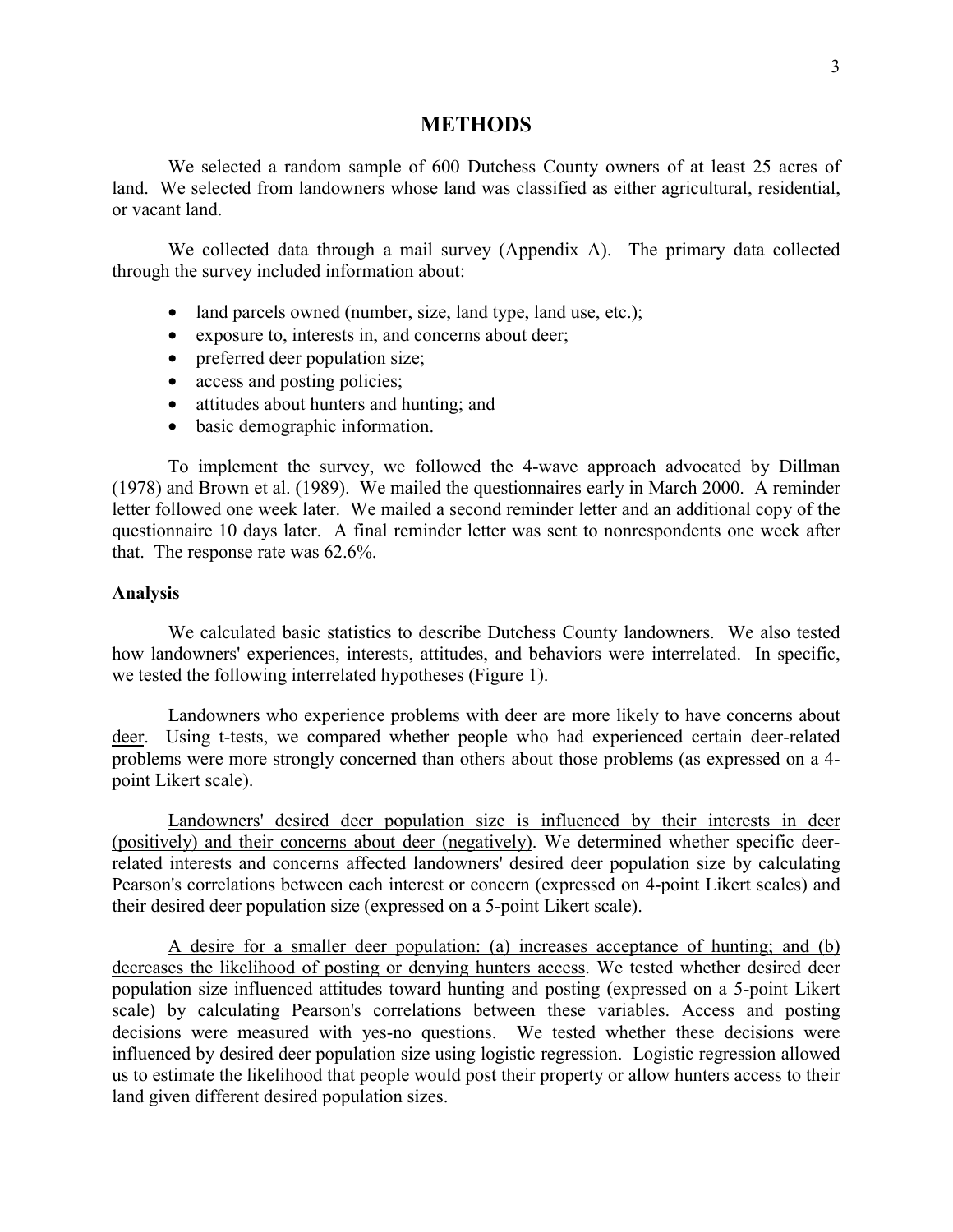<span id="page-12-0"></span>**Figure 1.** Relationships tested in this study.

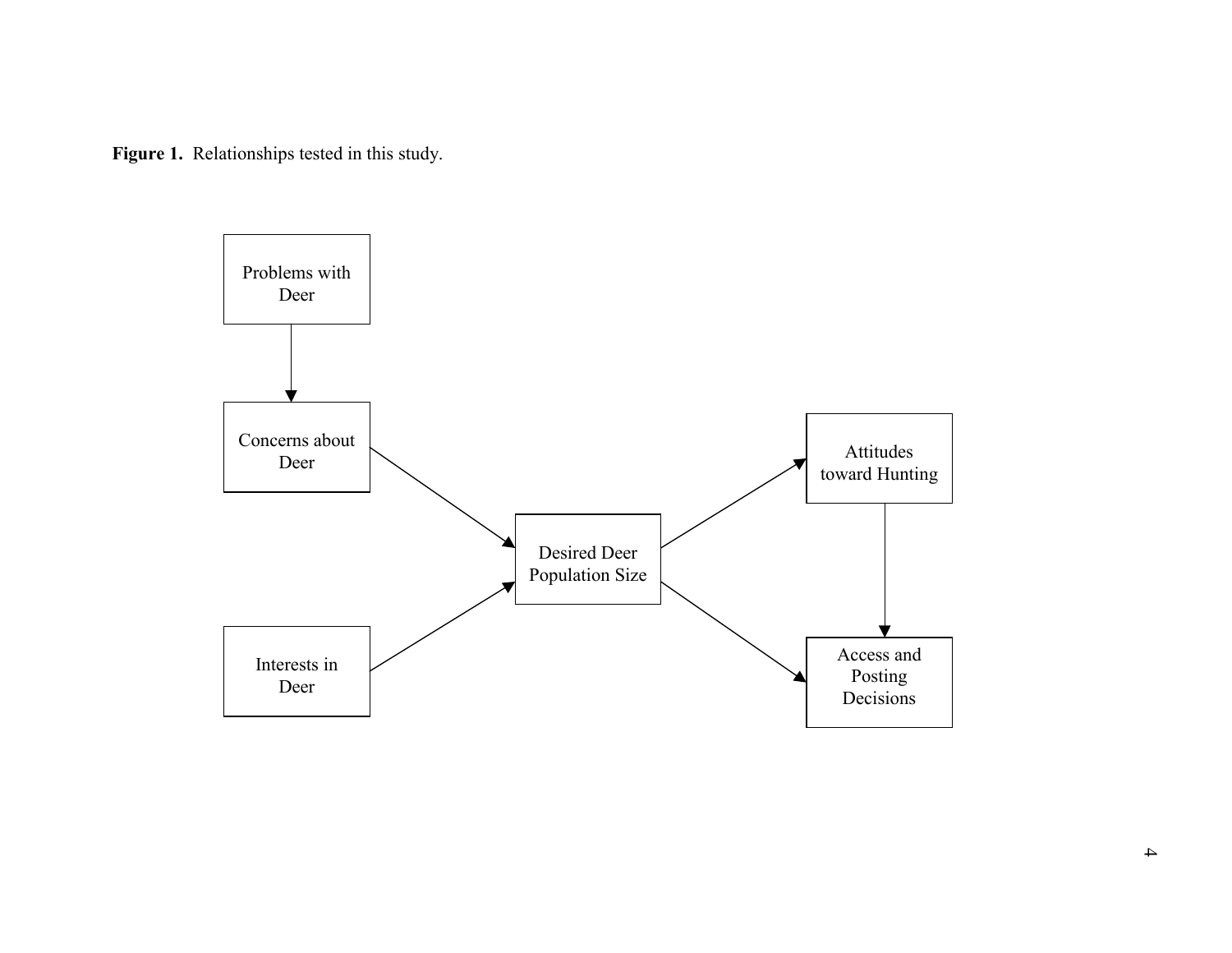<span id="page-13-0"></span>Attitudes toward hunting influence access and posting decisions. We tested whether these decisions were influenced by attitudes toward hunting using logistic regression.

### **RESULTS AND DISCUSSION**

#### **Descriptive Information**

Responding Dutchess County landowners had the following characteristics:

- Their mean age was 57.4 (SEM = 0.7), with over half over 55 and more than one-quarter over 65 [\(Table 1\)](#page-14-0).
- Some 71% were male. (We had asked the person who made land use decisions for the household to complete the questionnaire.)
- They were highly educated, with over 60% possessing an undergraduate degree and nearly one-third possessing a postgraduate degree [\(Table 2\)](#page-14-0).
- A plurality had been brought up in rural areas, but more than half had been brought up in either urban or suburban areas [\(Table 3\)](#page-14-0). About 33% were currently farmers.
- Mean annual income was high, with nearly two-thirds of households earning at least \$80,000/year ([Table 4\)](#page-14-0).
- The most popular outdoor activities were hiking and watching or photographing wildlife ([Table 5\)](#page-15-0). Nearly 40% fished and one-quarter hunted deer during the past year.

#### **Landownership Information**

Among landowners owning at least one 25 acre parcel of land:

- Nearly two-thirds owned only 1 parcel [\(Table 6\)](#page-15-0). About 11% owned 4 or more.
- Only 14% owned 30 or fewer acres. Nearly half owned 75 or fewer acres. Some 17% owned more than 200 acres [\(Table 7\)](#page-15-0).
- Many landowners had bought their properties recently. Seven per cent had purchased them within the last year; 21% had owned them for 5 years or less; 30% had owned them for 10 years or less. More than one-quarter had owned their properties for 30 years or more ([Table](#page-16-0) [8](#page-16-0)).
- The most common use of properties was as year-round residences. More than half of landowners used their properties for recreation. Nearly 40% used them for agricultural purposes ([Table 9\)](#page-16-0).
- The most common land types on these parcels were woodlands or tree plantations, hay fields and pasture, and brushland. Together these land types made up more than three-quarters of the land on these parcels in Dutchess County ([Table 10\)](#page-17-0).

#### **Experiences with Deer**

Landowners had both positive and negative experiences with deer.

• Some 96% had seen deer while on their property, indicating almost universal exposure to deer.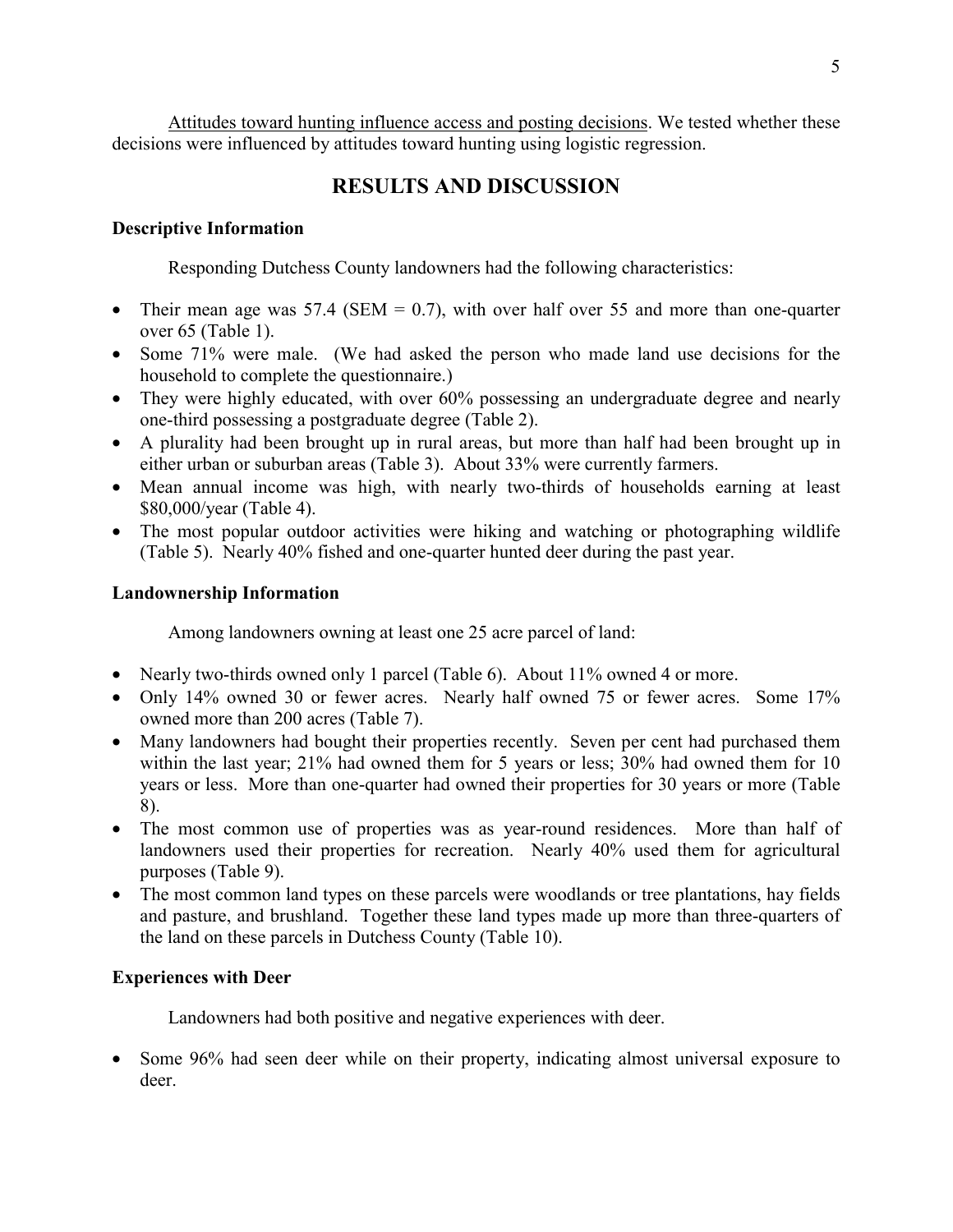| Age       | Percentage |
|-----------|------------|
| Under 35  | 59         |
| $36 - 45$ | 12.2       |
| $46 - 55$ | 30.0       |
| 56-65     | 23.4       |
| Over 65   | 28.5       |

<span id="page-14-0"></span>**Table 1.** Age of Dutchess County landowners.

**Table 2.** Education of Dutchess County landowners.

| Highest level of education   | Percentage |
|------------------------------|------------|
| Primary school               | 08         |
| Some high school             | 2.3        |
| High school diploma (or GED) | 15.6       |
| Undergraduate degree         | 30.3       |
| Postgraduate degree          | 31 2       |

**Table 3.** Type of area in which Dutchess County landowners were raised.

| Percentage |  |
|------------|--|
| 43 9       |  |
| 35.9       |  |
| 20.2       |  |
|            |  |

#### **Table 4. Income of Dutchess County landowners.**

| Annual income    | Percentage |
|------------------|------------|
| \$19,999 or less | 6.5        |
| \$20,000-29,999  | 3.4        |
| \$30,000-39,999  | 6.2        |
| \$40,000-49,999  | 3.4        |
| \$50,000-59,999  | 5.8        |
| \$60,000-69,999  | 5.5        |
| \$70,000-79,999  | 5.2        |
| \$80,000 or more | 63.9       |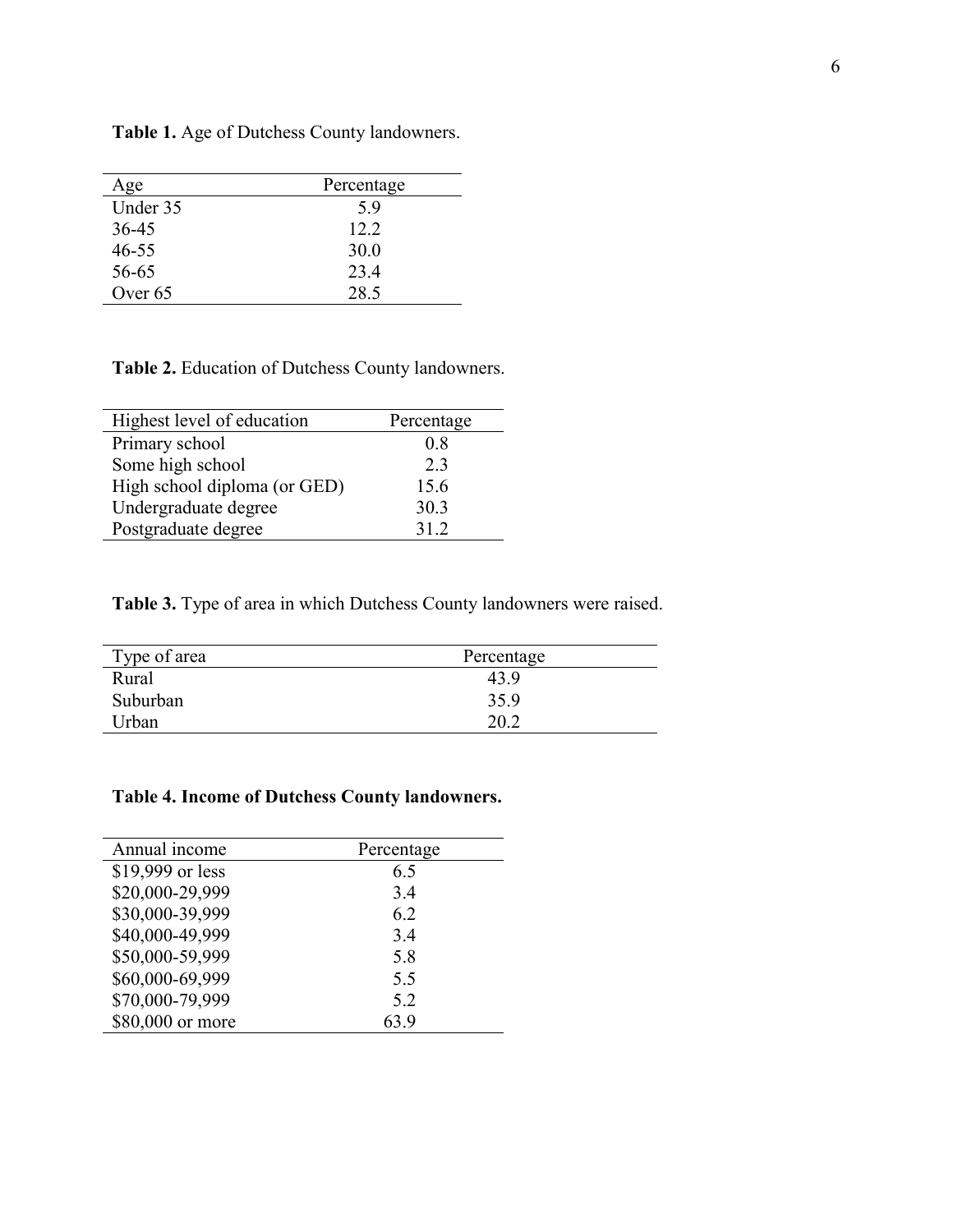| Activity                                    | Percentage |
|---------------------------------------------|------------|
| <b>Hiking</b>                               | 58.7       |
| Watching or photographing wildlife          | 51.7       |
| Fishing                                     | 39.3       |
| Gathering berries, nuts or other wild foods | 34.0       |
| Nature study                                | 30.3       |
| Deer hunting                                | 24.2       |
| Small game hunting                          | 23.6       |
| Cross-country skiing                        | 21.9       |
| Riding all terrain vehicles                 | 18.3       |
| Snowmobiling                                | 8.4        |
| None of the above                           | 14.9       |

<span id="page-15-0"></span>**Table 5.** Outdoor activities of Dutchess County landowners during the past 12 months.

**Table 6.** Number of parcels of land owned (of 25 acres or more).

| Number of parcels owned | Percentage of landowners |
|-------------------------|--------------------------|
|                         | 63.6                     |
|                         | 192                      |
|                         |                          |
| 4 or more               | 11 Y                     |

**Table 7.** Total acreage owned in Dutchess County (in parcels of 25 acres or more).

| Acres       | Percentage of landowners |
|-------------|--------------------------|
| 30 or under | 13.5                     |
| $31 - 40$   | 9.0                      |
| $41 - 50$   | 9.2                      |
| 51-75       | 15.7                     |
| 76-100      | 13.5                     |
| 101-150     | 13.3                     |
| 151-200     | 8.6                      |
| 201-500     | 12.9                     |
| Over 500    | 4.3                      |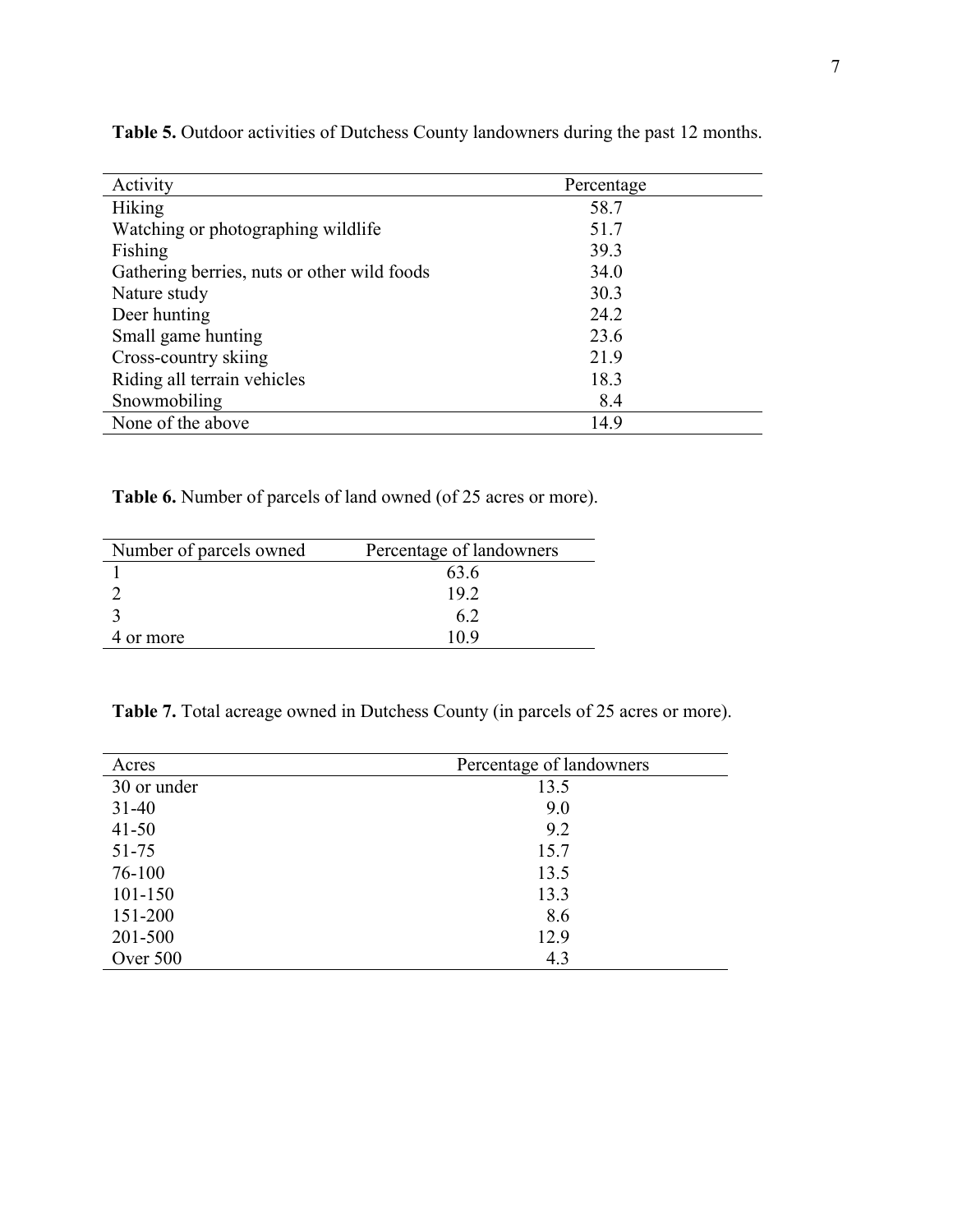|           | Percentage of<br>landowners |
|-----------|-----------------------------|
| Year      |                             |
| 1999      | 70                          |
| 1995-1998 | 12.7                        |
| 1990-1994 | 9.0                         |
| 1980-1989 | 27.1                        |
| 1970-1979 | 16.6                        |
| Pre 1970  | 27.6                        |

<span id="page-16-0"></span>**Table 8.** Year first parcel acquired.

**Table 9.** Most important land uses of Dutchess County properties.

|                                            | Percentage of landowners |
|--------------------------------------------|--------------------------|
| Land Use                                   |                          |
| Year-round residence                       | 64 8                     |
| Personal and/or family recreation          | 53.5                     |
| Agricultural production                    | 393                      |
| Land speculation or investment<br>purposes | 20.5                     |
| Production of firewood or timber           | 20 2                     |
| Seasonal residence                         | 169                      |
| )ther                                      | 16.9                     |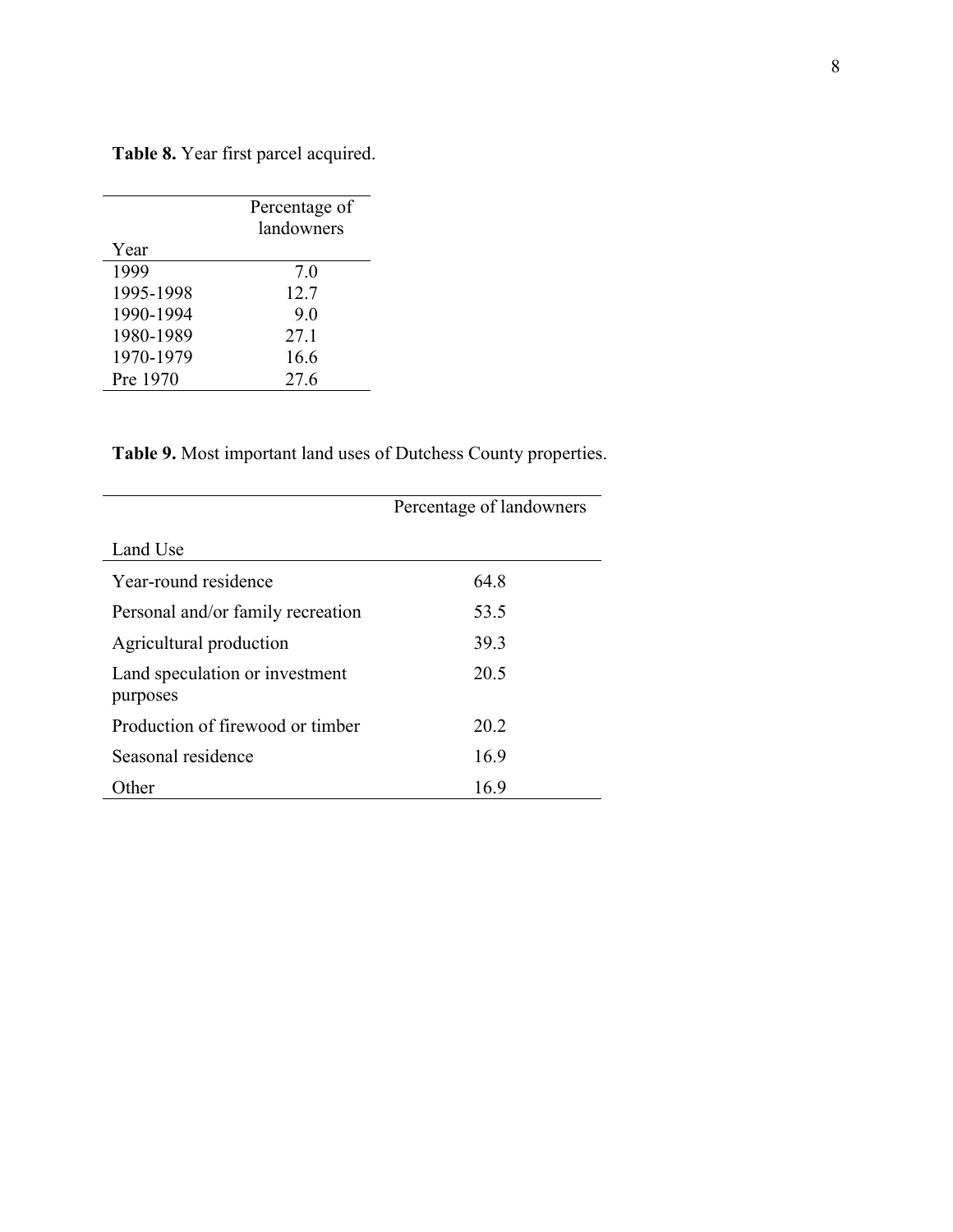|                                  | Acreage                                      |                   |            |              |         |                                                             |
|----------------------------------|----------------------------------------------|-------------------|------------|--------------|---------|-------------------------------------------------------------|
| Land Types                       | Percentage<br>reporting<br>that land<br>type | Mean <sup>a</sup> | <b>SEM</b> | Minimum      | Maximum | Percent of<br>total<br>acreage in<br>Dutchess<br>County $b$ |
| Woodland and tree<br>plantations | 90.2                                         | 58.8              | 5.0        | $\mathbf{1}$ | 973     | 37.2                                                        |
| Hay fields or<br>pastures        | 62.5                                         | 64.5              | 6.9        | $\mathbf{1}$ | 800     | 28.3                                                        |
| <b>Brushland</b>                 | 46.5                                         | 32.7              | 3.7        | $\mathbf{1}$ | 300     | 10.7                                                        |
| Wetlands                         | 71.1                                         | 14.7              | 2.4        | 1            | 480     | 7.3                                                         |
| Row crops                        | 15.1                                         | 58.8              | 7.9        | $\mathbf{1}$ | 200     | 6.2                                                         |
| Private residence                | 83.4                                         | 7.8               | 0.7        | $\mathbf{1}$ | 150     | 4.6                                                         |
| Orchards or<br>vineyards         | 13.5                                         | 22.3              | 6.0        | $\mathbf{1}$ | 175     | 2.1                                                         |
| Vegetables                       | 10.2                                         | 15.7              | 4.3        | $\mathbf{1}$ | 100     | 1.1                                                         |
| Other                            | 4.9                                          | 72.6              | 33.9       | $\mathbf{1}$ | 565     | 2.5                                                         |
| Total                            |                                              | 140.9             | 10.5       | 25           | 1718    | 100.0                                                       |

<span id="page-17-0"></span>**Table 10.** Acreage devoted to various land types in Dutchess County.

<sup>a</sup>Mean acreage for landowners who reported this land type.<br><sup>b</sup>On private parcels of land of 25 acres or more.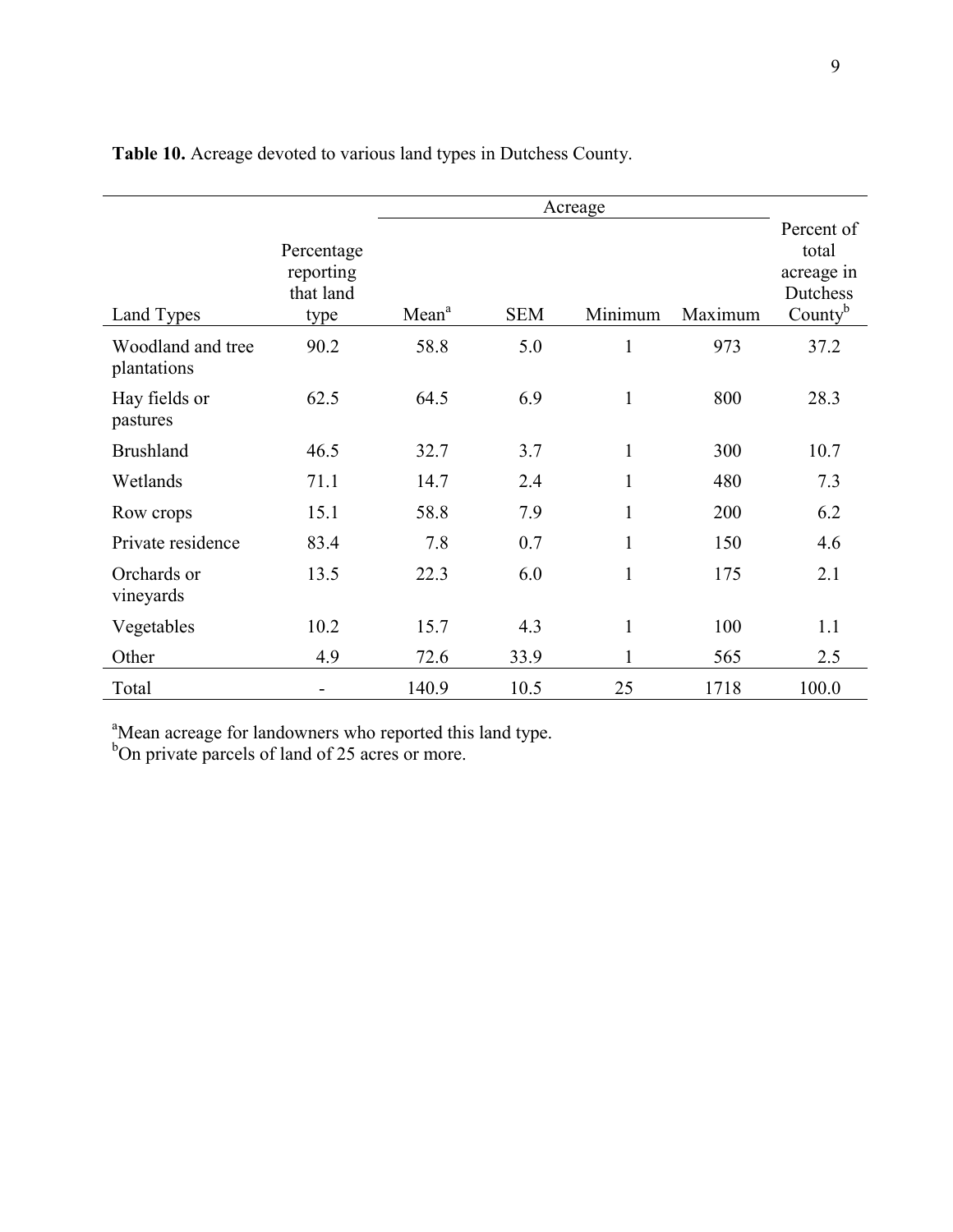- <span id="page-18-0"></span>• More than two-thirds of landowners had positive deer-related interests with the most common interest being seeing deer. More than one-third were interested in hunting deer ([Table 11\)](#page-19-0).
- A total of 80% of households had directly encountered a problem with deer in the last 5 years. The most common problems encountered were deer damage to yard plantings, Lyme disease, and deer-vehicle collisions. Lyme disease was the most common concern about deer ([Table 12\)](#page-19-0).
- Over 60% wanted a decrease in the local deer population [\(Table 13\)](#page-20-0). Of those wanting a decrease, 51% said it was very important and 33% said it was moderately important.

#### **Access and Posting**

Experiences with deer hunters and deer hunting were common among Dutchess County landowners.

- Some 80% had at least 1 request for access to their land for hunting deer during the last year. On average, landowners received 5.7 requests (SEM =  $0.4$ ).
- Most had approved these requests. A total of 63% approved at least 1 request. On average, landowners approved 2.7 requests (SEM =  $0.3$ ) – slightly fewer than half the requests received.
- Most landowners also had deer hunters use their land without permission. Some 63% found evidence of use without permission. On average, landowners had experienced 3.0 such incidents in the last year (SEM =  $0.3$ ).
- Almost half characterized the use of their land for deer hunting as moderate or heavy. On average, they believed deer hunters spent 18.1 days (SEM  $= 1.0$ ) hunting on their property over the last year. Only 15% did not believe their land was used for deer hunting at all ([Table 14\)](#page-20-0).

Most landowners would allow friends, neighbors, or family to hunt deer on their land. Only 15% would allow strangers who ask permission to hunt their land. Nearly one-quarter do not allow anyone to hunt on their land [\(Table 15](#page-20-0)). The rates at which landowners allow hunters access to their property differ only slightly from the rates reported by Siemer and Brown (1993) for DEC Region 3 (the region that contains Dutchess County) during the 1991-1992 deer hunting season. Siemer and Brown (1993) reported that 78.8% of posting landowners would allow friends and neighbors to hunt on their property, a bit more than the 70.0% we found in this study. They also found that 7.4% would allow access to strangers who ask permission, while we found that 12.2% of posting landowners would allow access to strangers who ask in this study.

Some 82% of Dutchess County landowners posted at least some of their land – higher than the 73% who posted in Region 3 at the time of Siemer and Brown's (1993) study. A strong majority of owners in the current study believed that posting was necessary for landowners to regulate use of their property [\(Table 16\)](#page-21-0). Landowner opinions were mixed, however, about whether:

- wildlife recreationists should pay to use private land; and
- people were legally required to ask permission before using unposted land.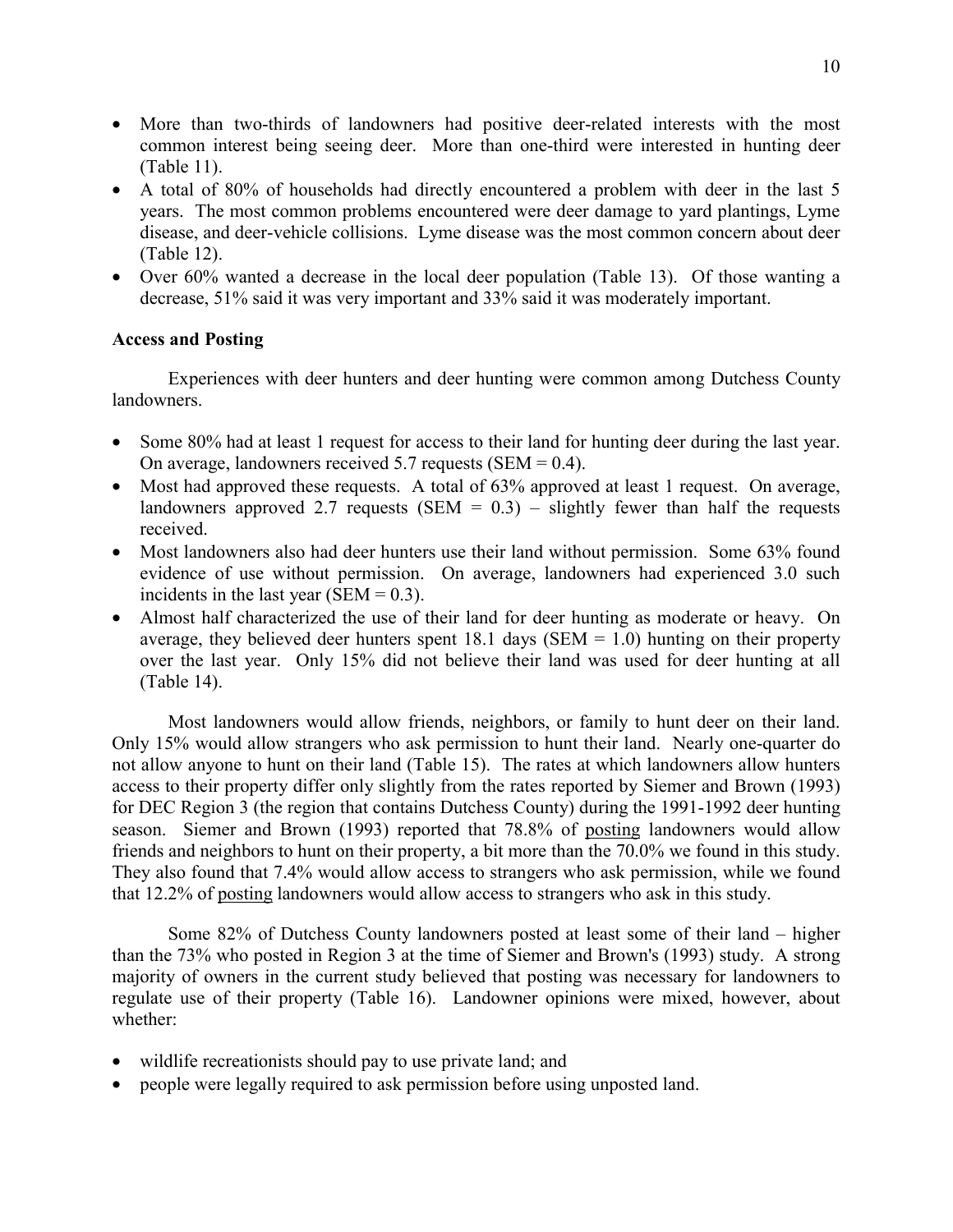|                    | Percentage moderately |
|--------------------|-----------------------|
| Interest           | or very interested    |
| Seeing deer        | 674                   |
| Hunting deer       | 34.7                  |
| Photographing deer | 19.0                  |
| Feeding deer       | 16.9                  |

<span id="page-19-0"></span>**Table 11.** Deer-related interests of landowners.

#### **Table 12.** Deer-related concerns of landowners.

| Interest                                                 | Percentage<br>moderately or<br>very concerned | Percentage of<br>households<br>directly<br>encountering<br>problem |
|----------------------------------------------------------|-----------------------------------------------|--------------------------------------------------------------------|
| Lyme disease                                             | 85.6                                          | 44.7                                                               |
| Deer-car accidents                                       | 84.7                                          | 40.1                                                               |
| Deer damage to farmers'<br>crops                         | 72.6                                          | 27.6                                                               |
| Deer damage to yard<br>plantings                         | 72.1                                          | 56.0                                                               |
| Deer damage to fruit<br>orchards                         | 66.9                                          | 19.3                                                               |
| Deer damage to vegetable<br>gardens                      | 64.5                                          | 36.6                                                               |
| Effects of deer on forest<br>regeneration                | 58.8                                          | 12.2                                                               |
| Deer damage to plants in<br>local parks or natural areas | 52.5                                          | 4.8                                                                |
| Deer impacts on other<br>wildlife species                | 30.0                                          | 1.7                                                                |
| Deer approaching or<br>threatening people                | 14.8                                          | 1.1                                                                |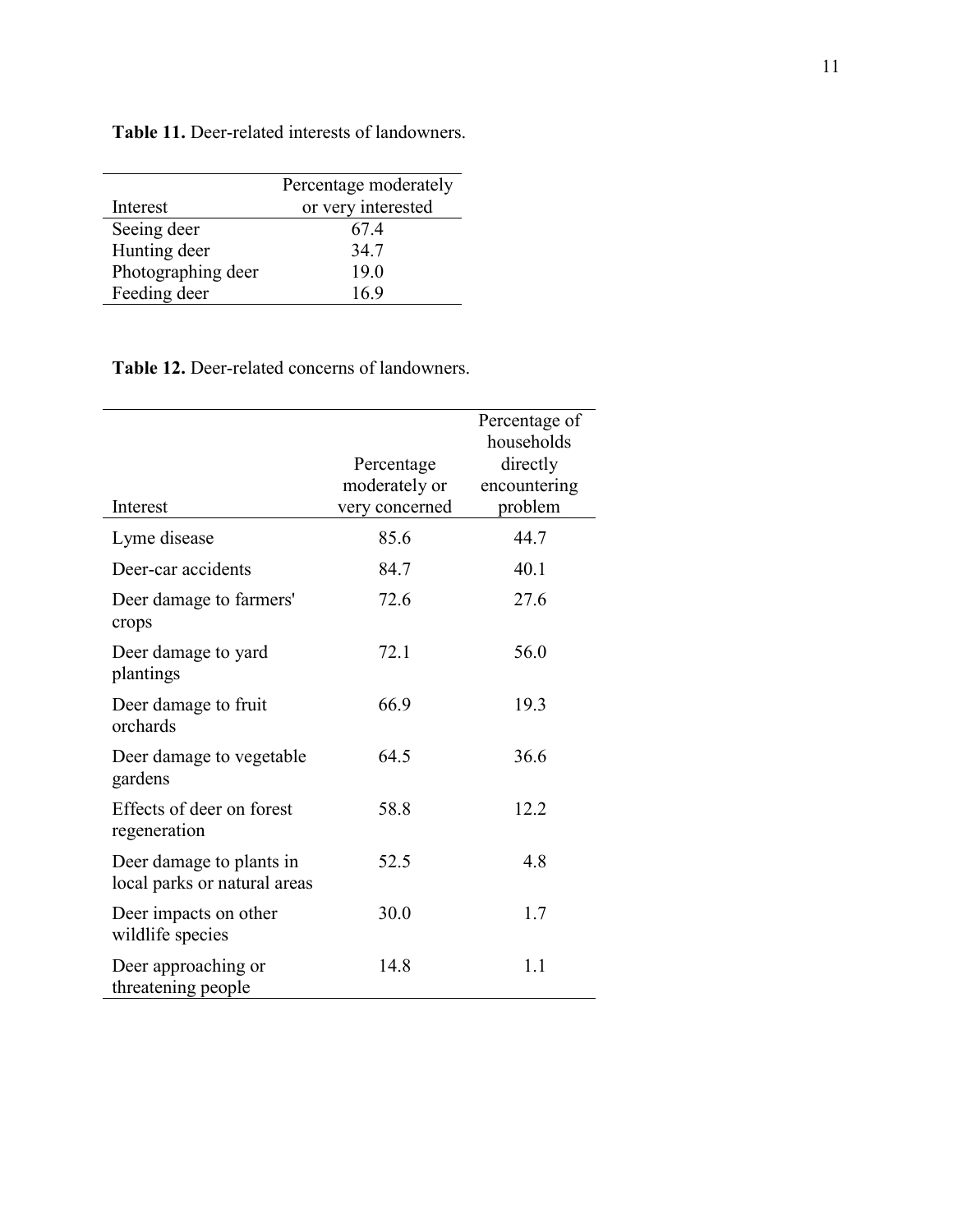|                 | Percentage wanting |
|-----------------|--------------------|
| Type of change  | change             |
| Large decrease  | 36.3               |
| Slight decrease | 25.6               |
| No change       | 21.4               |
| Slight increase | 4.8                |
| Large increase  | 2.8                |
| Don't Know      | 90                 |

<span id="page-20-0"></span>**Table 13.** Desired population change of landowners.

**Table 14.** Degree to which property is used for deer hunting.

| Degree of use<br>(Owners' perceptions) | Percentage of landowners |
|----------------------------------------|--------------------------|
| None                                   | 14.5                     |
| Light                                  | 37.8                     |
| Moderate                               | 40 1                     |
| Heavy                                  |                          |

**Table 15.** People whom landowners would allow to hunt deer on their property.

| Group                                  | Percentage of landowners who would<br>allow group to hunt |
|----------------------------------------|-----------------------------------------------------------|
| Friends and neighbors                  | 70.0                                                      |
| Family                                 | 56.3                                                      |
| Strangers who ask permission           | 14.6                                                      |
| Strangers who do NOT ask<br>permission | 0.8                                                       |
| Don't allow hunting                    | 23.0                                                      |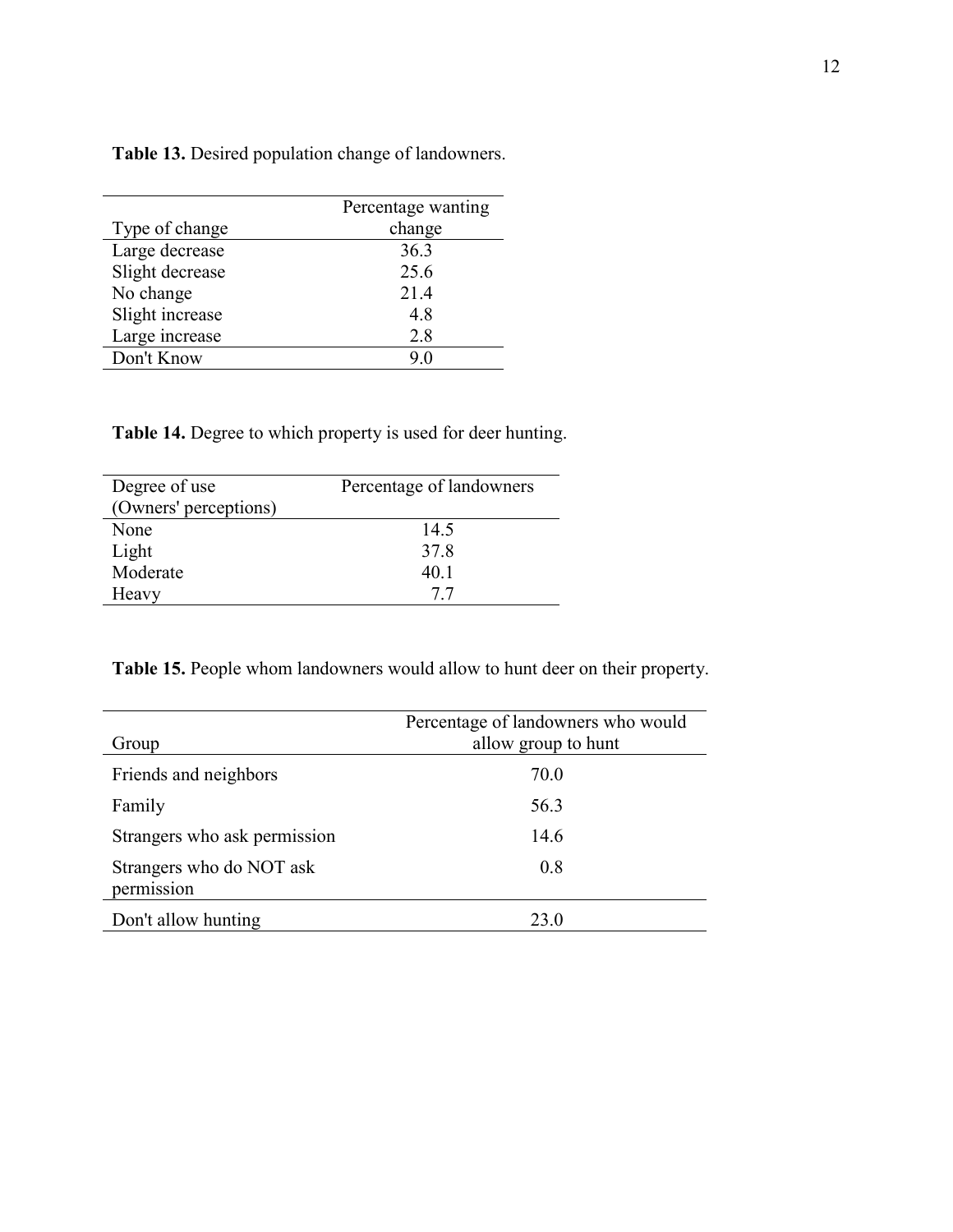<span id="page-21-0"></span>**Table 16.** Landowner attitudes toward posting.

|                                                                                                                                                |                                     | Percentage who:               |                        |
|------------------------------------------------------------------------------------------------------------------------------------------------|-------------------------------------|-------------------------------|------------------------|
| Statement                                                                                                                                      | Disagree or<br>Strongly<br>Disagree | Agree or<br>Strongly<br>Agree | Neutral/<br>Don't Know |
| Posting is necessary for landowners to regulate how<br>and when people use their land.                                                         | 5.7                                 | 85.8                          | 8.5                    |
| Wildlife recreationists should pay landowners for the<br>privilege of access to private lands.                                                 | 29.1                                | 36.2                          | 34.7                   |
| The liability for allowing hunting is extremely low<br>on lands that do not have man-made hazards (such as<br>open wells, fallen-in buildings) | 34.0                                | 27.0                          | 39.0                   |
| Posting my land does not reduce my liability if a<br>hunter is injured on my property.                                                         | 20.3                                | 36.9                          | 42.7                   |
| New York law does not require hunters to obtain<br>permission to hunt on unposted lands that are not<br>enclosed with a substantial fence.     | 35.2                                | 16.3                          | 48.5                   |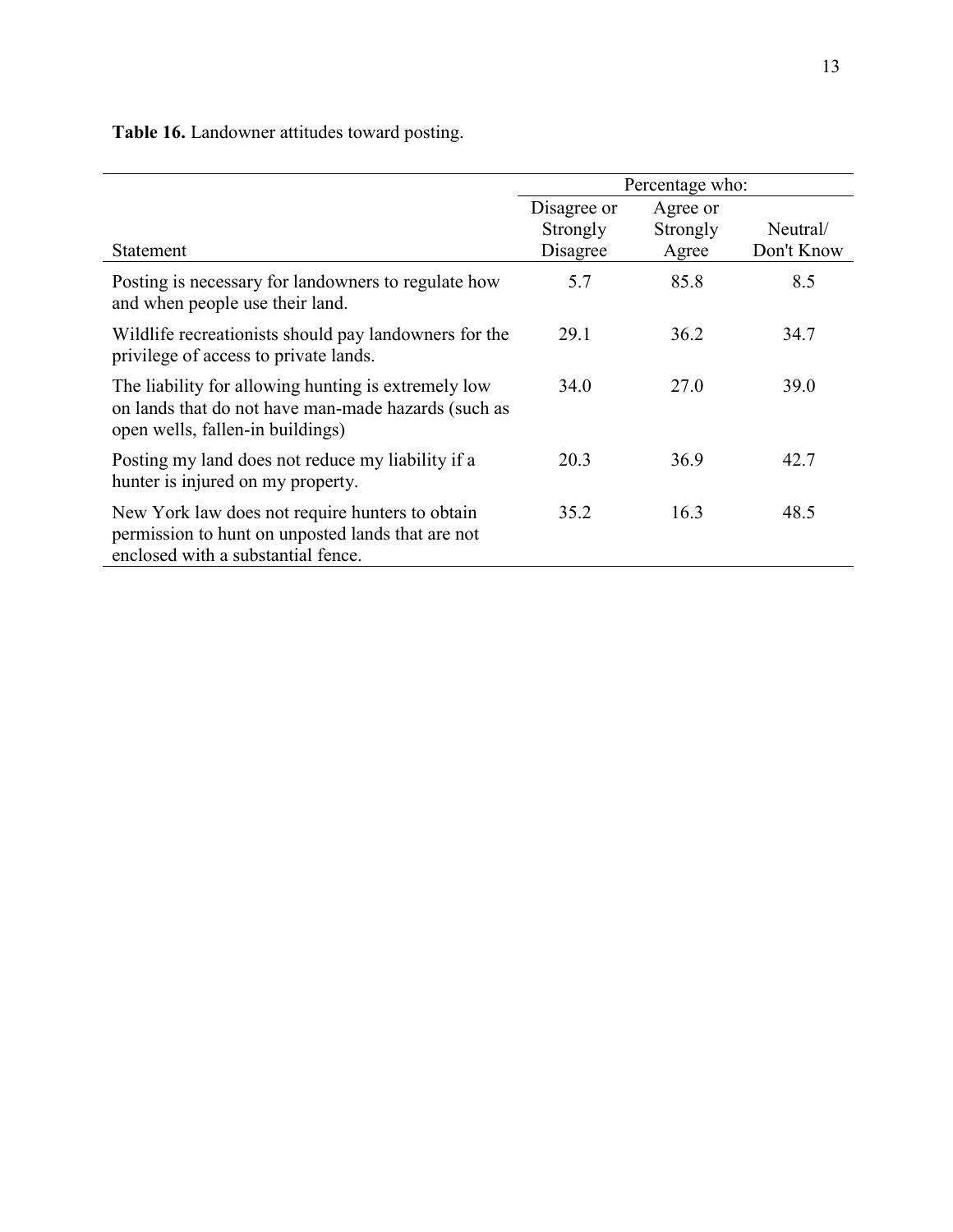<span id="page-22-0"></span>Of particular interest are landowners' beliefs about their liability for hunting injuries that occur on their land. A strong majority disagreed or were uncertain about the following true statements:

- the liability for allowing hunting is extremely low on lands that do not have man-made hazards (such as open wells, fallen-in buildings); and
- posting my land does not reduce my liability if a hunter is injured on my property.

These results suggest an opportunity for educating landowners about posting and liability issues.

Those who did not post indicated various reasons [\(Table 17](#page-23-0)) the most commonly cited of which included:

- Posting does not stop people from using the land.
- People who use the land have usually been cooperative and careful not to damage the property.
- Posting requires too much time and energy.

Those who did post land posted an average of  $131$  acres (SEM = 11). Typically the owner or tenant was the one who posted the land, but other groups and individuals also occasionally posted the land [\(Table 18\)](#page-23-0). Reasons for posting property were diverse ([Table 19\)](#page-24-0), with more than half of landowners posting because of:

- a desire to control the use of their property;
- a concern about problems with hunters or others;
- a concern about liability if someone was hurt on their property; and
- a concern about their personal safety.

It is important to note that fewer than one-quarter of landowners who posted their properties were motivated to post because they disapproved of hunting. This finding suggests that the primary motivations to post are rooted in a concern about hunters and possible impacts of hunting, but not in opposition to hunting as an activity.

This finding was reinforced in the ways in which landowners answered questions about their opinions about hunters and hunting [\(Table 20](#page-24-0)). A strong majority believed hunting was an acceptable activity. Most also believed that hunting was necessary to keep wildlife populations in check and control wildlife damage. Landowners had mixed opinions, however, about whether most hunters were responsible and interested in protecting wildlife.

#### **Factors Influencing Access and Posting Decisions**

#### **Relationship of Deer-related Problems to Deer-related Concerns**

Using t-tests, we compared the strength of deer-related concerns between people who had and had not "directly encountered" various deer-related problems during the past 5 years. Respondents expressed concerns about deer-related problems on a 4-point Likert scale (ranging from "not at all concerned" to "very concerned"). For each of 10 deer-related problems, people who had directly encountered that problem tended to be more strongly concerned about it. This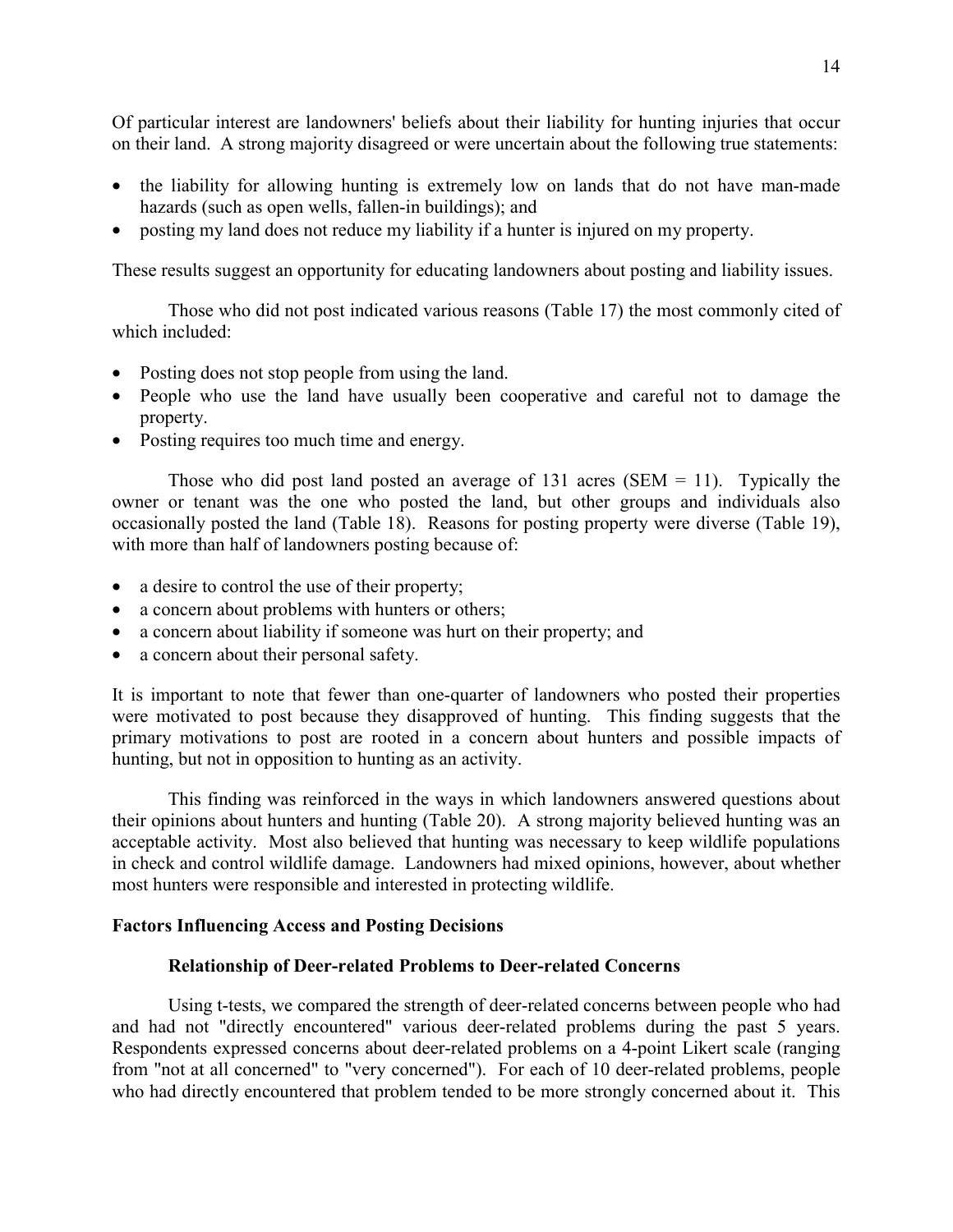<span id="page-23-0"></span>**Table 17.** Reasons landowners did NOT post their property.

|                                                                                                                           | Percentage<br>citing |
|---------------------------------------------------------------------------------------------------------------------------|----------------------|
| Reason                                                                                                                    | reason               |
| Posting does not keep people from using my land.                                                                          | 42.1                 |
| People who use this land have usually been cooperative<br>and careful not to damage the property.                         | 41.3                 |
| Posting requires too much time and energy.                                                                                | 35.1                 |
| People don't usually ask to use this land for recreation.                                                                 | 20.3                 |
| I appreciate the privilege of using other private lands for<br>recreation, and therefore feel I should not post my lands. | 13.5                 |
| There is nothing on this property that anyone could<br>damage.                                                            | 12.2                 |
| I am cooperating with state efforts to keep lands open for<br>hunting and fishing.                                        | 5.4                  |
| Other                                                                                                                     | 18.7                 |

**Table 18.** Individual or group who posted property.

| Percentage of     |  |
|-------------------|--|
| properties posted |  |
| by group          |  |
| 69.0              |  |
| 19.7              |  |
| 17.0              |  |
| 8.8               |  |
| 71                |  |
|                   |  |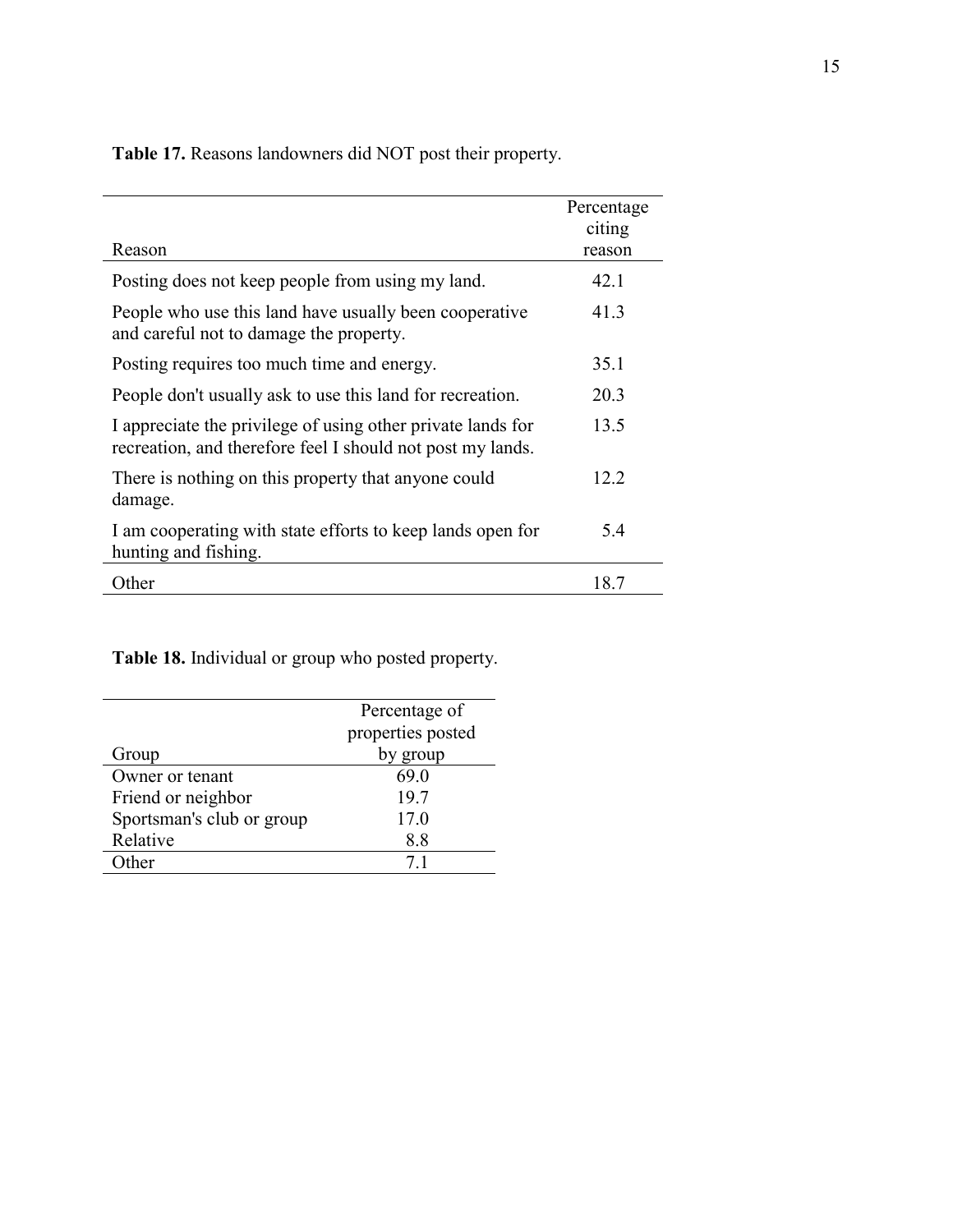|                                                                                 | Percentage citing reason |             |
|---------------------------------------------------------------------------------|--------------------------|-------------|
| Reason                                                                          | <b>Hunters</b>           | Other Users |
| I want to be able to control whether and when my land is<br>used by:            | 851                      | 62.6        |
| I am concerned about having problems with:                                      | 73.2                     | 53.1        |
| I could be held liable if someone is hurt when my<br>property is being used by: | 62 2                     | 59.0        |
| I don't feel safe on my property when it is being used by:                      | 55.9                     | 30.0        |
| I'm afraid that my property will be damaged by                                  | 32.3                     | 44.2        |
| I disapprove of their activity:                                                 | 23.9                     | 29.3        |

<span id="page-24-0"></span>**Table 19.** Reasons landowners posted their property.

**Table 20.** Landowner attitudes toward hunters and hunting.

|                                                                                                 | Percentage who:                     |                               |
|-------------------------------------------------------------------------------------------------|-------------------------------------|-------------------------------|
| Statement                                                                                       | Disagree or<br>Strongly<br>Disagree | Agree or<br>Strongly<br>Agree |
| Hunting is all right so long as hunters respect private<br>property and obey conservation laws. | 9.1                                 | 86.6                          |
| Hunting on private lands is necessary to keep deer<br>populations from growing too large.       | 15.3                                | 69.8                          |
| Hunters help reduce crop damage caused by deer and<br>other wildlife.                           | 16.0                                | 61.9                          |
| Hunters are interested in conserving natural resources<br>and protecting wildlife.              | 28.3                                | 44.2                          |
| Most hunters are responsible people.                                                            | 30.8                                | 40.2                          |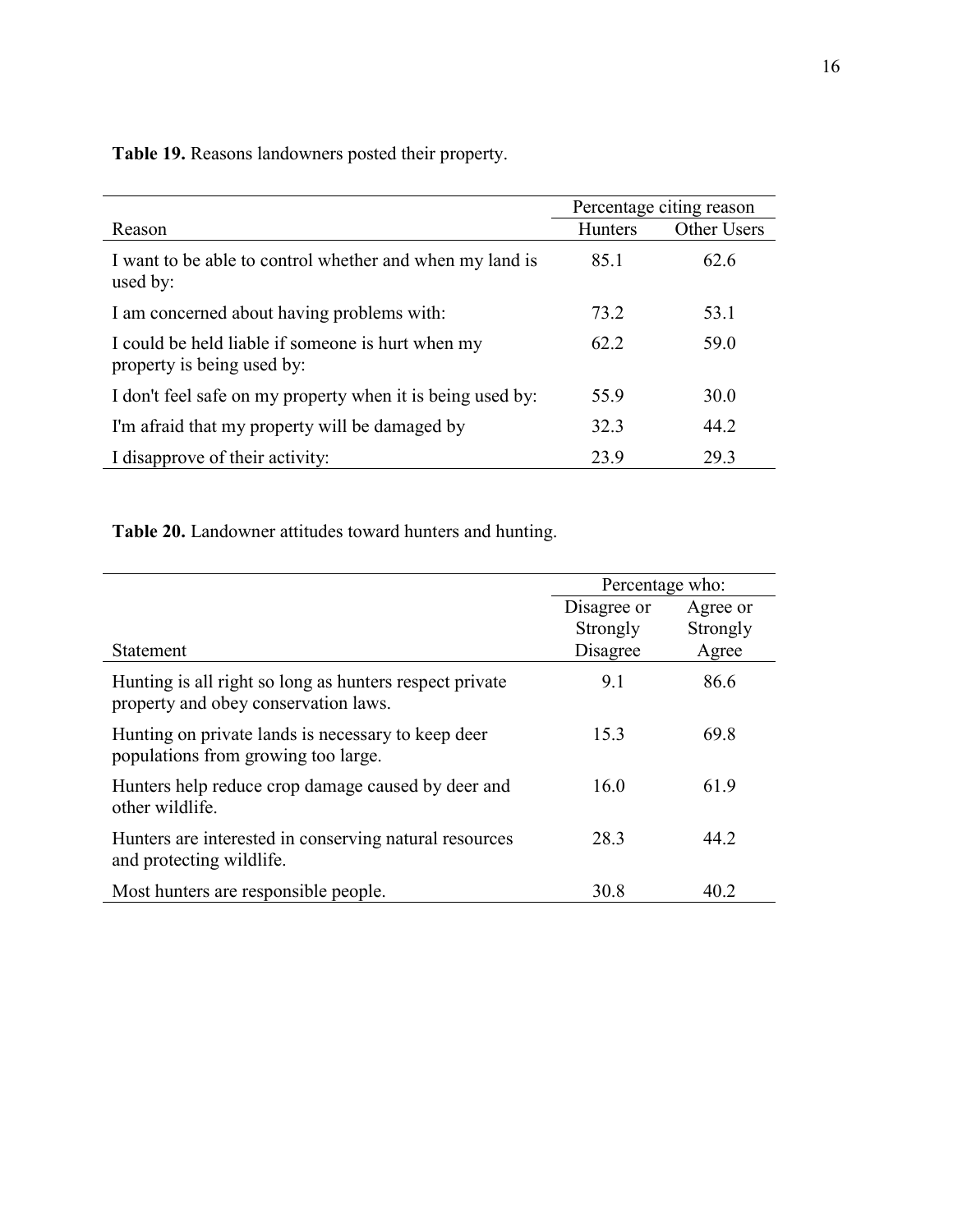<span id="page-25-0"></span>finding supports our initial hypothesis that people who experience deer-related problems are more likely to be concerned about deer [\(Figure 1\)](#page-12-0).

#### **Relationship of Interests and Concerns to Desired Population Change**

We measured how positive interests in deer and concerns about deer were related to landowners' preferred deer population size by calculating Pearson's correlations between the strength of interests and concerns and desired population change [\(Table 21](#page-26-0)). Desired population change was expressed on a 5-point Likert scale ranging from "large decrease" to "large increase."

All positive interests in deer were significantly positively correlated with population preference – those who were interested in deer were more likely to want the deer population to increase. The interests most strongly correlated with population preference were seeing deer and feeding deer. Hunting deer was the interest most weakly correlated with population preference.

All concerns about deer were significantly negatively correlated with population preference – those who were concerned about deer were more likely to want the deer population to decrease. The concerns most strongly correlated with population preference were about property damage –to crops, orchards, or yard plantings. Concerns about some forms of environmental damage –to forests, parks, and natural areas – were moderately correlated with population preference. The correlation of preferred population size with health and safety concerns, such as deer-car accidents and Lyme disease, were relatively weakly correlated with population preference.

These results are similar to those reported by Loker et al. (1999) from suburban settings. They found that concerns about wildlife influenced residents' willingness to accept invasive management strategies. As in our study, concerns about property damage had a greater influence than concerns about human health and safety.

These results support our second hypothesis that deer-related interests and concerns influence desired deer population size.

#### **Relationship between Desired Population Change and Posting and Access Decisions**

Using logistic regression, we tested whether the direction in which landowners wanted the deer population to change influenced their decisions about whether to post their land and whether to allow deer hunters access to their land. The regression equations allowed us to predict the probability of landowners posting their land or allowing access to hunters, given their desired deer population size.

Desired deer population size was significantly related [\(Table 22](#page-27-0) and [Table 23](#page-27-0)) to whether landowners:

- posted their land;
- allowed any hunting on their land; and
- allowed friends and neighbors to hunt on their land.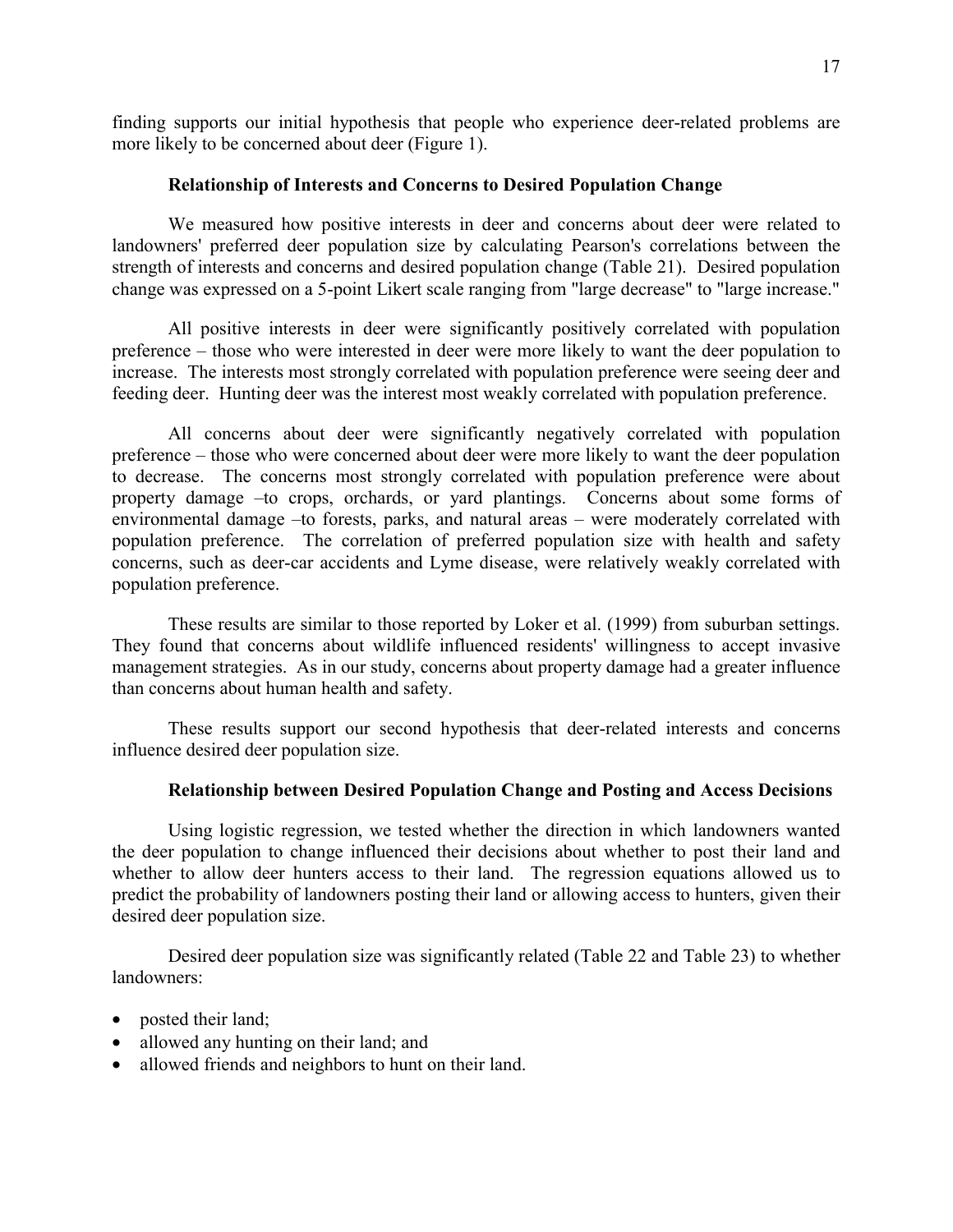| Interest                                                 | Pearson's Correlation |
|----------------------------------------------------------|-----------------------|
| Seeing deer                                              | .450                  |
| Feeding deer                                             | .445                  |
| Photographing deer                                       | .330                  |
| Hunting deer                                             | .191                  |
| Concern                                                  |                       |
| Deer damage to farmers' crops                            | $-.457$               |
| Deer damage to yard plantings                            | $-432$                |
| Deer damage to fruit orchards                            | $-.407$               |
| Deer damage to plants in local parks<br>or natural areas | $-.399$               |
| Deer damage to vegetable gardens                         | $-.356$               |
| Effects of deer on forest<br>regeneration                | $-0.343$              |
| Lyme disease                                             | $-317$                |
| Deer-car accidents                                       | $-.297$               |
| Deer impacts on other wildlife                           | $-.243$               |
| Deer approaching or threatening<br>people                | $-.230$               |

<span id="page-26-0"></span>**Table 21.** Correlation between preferred deer population size and deer-related interests and concerns.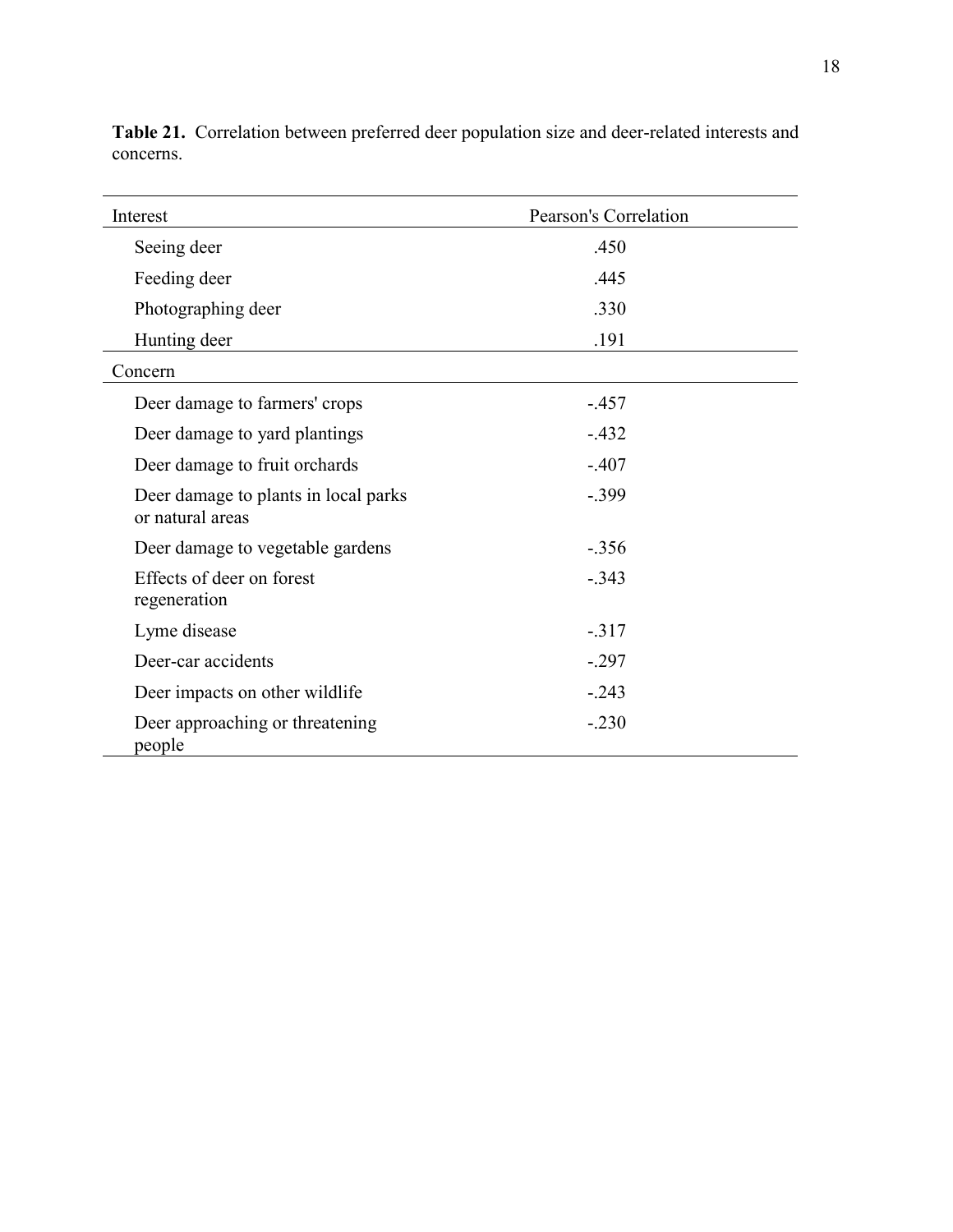| <b>Desired Population Change</b> | Probability of Posting |
|----------------------------------|------------------------|
| Large decrease                   | $77\%$                 |
| No change                        | 87%                    |
| Large increase                   | 94%                    |

<span id="page-27-0"></span>**Table 22.** Influence of desired deer population change on probability of posting property.

**Table 23.** Influence of desired deer population change on probability of allowing hunting on property.

|                           | Probability of:         |                            |  |  |
|---------------------------|-------------------------|----------------------------|--|--|
|                           |                         | Allowing Access to Friends |  |  |
| Desired Population Change | Prohibiting all Hunting | and Neighbors              |  |  |
| Large decrease            | 16%                     | 79%                        |  |  |
| No change                 | 25%                     | 67%                        |  |  |
| Large increase            | 38%                     | 53%                        |  |  |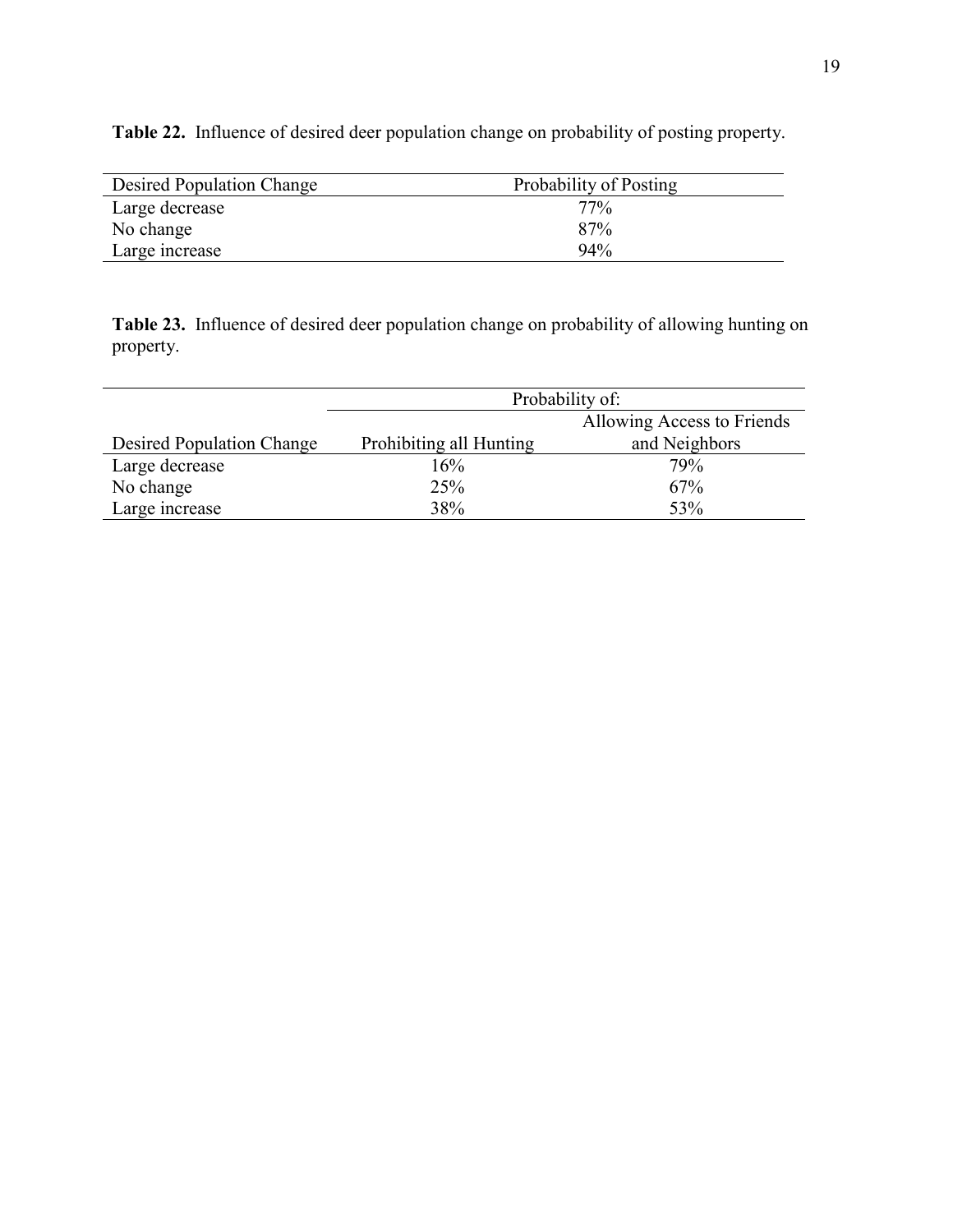<span id="page-28-0"></span>People who wanted the deer population to decrease were less likely than others to post their land and less likely to prohibit any hunting on their land. They were more likely than others to allow friends and neighbors access to their land for hunting.

These findings bear some similarity to those of studies of wildlife management in suburban settings. Lauber and Knuth (2000) and Loker et al. (1999) reported that suburban residents are more likely to accept lethal and invasive management methods if they experience problems with deer or want a deer population reduction. Less appealing methods become more acceptable as deer-related problems increase. Similarly, allowing hunters access to their lands, something that might otherwise be unappealing, becomes more acceptable to landowners if they want a deer population reduction.

This finding supports our hypothesis that desired deer population size influences access and posting decisions. Desired deer population size, however, does not influence all access decisions. It was not related to whether landowners allowed hunting access to:

- family members; or
- strangers who ask permission.

This finding suggests that different factors influence whether landowners allow access to family and strangers.

Access decisions about strangers may be driven by concerns about how unknown people will hunt if they are given access to the property – whether they will hunt safely, whether they will treat the property with care, etc. Indeed, we have already reported that posting is driven more by a concern about hunters than an opposition to hunting, and we would expect that concerns about hunters would be greater if those hunters were strangers. Landowners may feel more comfortable with friends and neighbors than with strangers.

If this inference is true, we would expect decisions about whether to allow access to friends and neighbors and decisions about whether to allow access to strangers to be correlated with different types of attitudes. Decisions about allowing access to friends and neighbors would correlate with attitudes about whether hunting is acceptable and necessary. Decisions about allowing access to strangers would correlate with concerns about control of one's property. We test these relationships in a subsequent section.

#### **Relationship between Desired Population Change and Hunting/Posting Attitudes**

In addition to testing whether landowners' desire for a change in the deer population influenced access and posting decisions directly, we also tested whether it influenced these decisions indirectly by affecting attitudes about hunting and posting. Our mail survey included 10 statements in which respondents expressed their attitudes about hunting and posting by indicating their agreement with these statements on a 5-point Likert scale (ranging from "strongly disagree" to "strongly agree"). We calculated Pearson's correlation coefficients between desired deer population change and each of these items.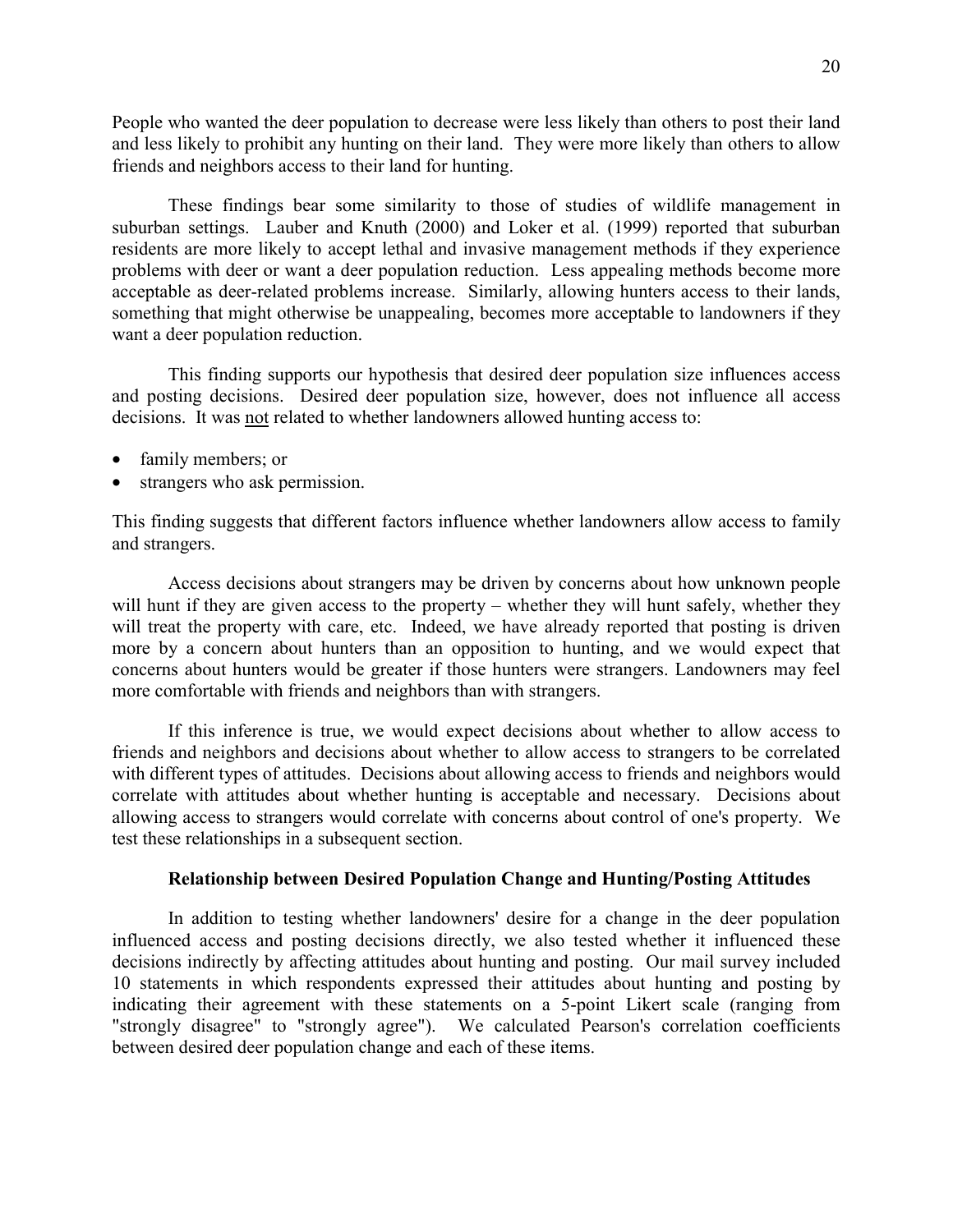<span id="page-29-0"></span>The only attitude statements that were significantly correlated with desired population change were statements about the necessity of hunting:

- whether hunting was necessary on private lands to control deer; and
- whether hunters help reduce crop damage caused by deer.

We concluded that a desire for a deer population reduction may make landowners more accepting of the necessity of hunting for controlling deer or deer-related problems.

#### **Relationship between Hunting/Posting Attitudes and Access Decisions**

Using logistic regression, we tested whether landowners' attitudes toward hunting and posting influenced their decisions about whether to allow deer hunters access to their land. The regression equations allowed us to predict the probability of landowners allowing access to hunters given their desired population size.

A similar set of attitudes [\(Table 24\)](#page-30-0) were correlated with landowners' decisions about whether to:

- allow any hunting access to their properties;
- allow access to family; and
- allow access to friends and neighbors.

Each of these decisions was correlated with attitudes about:

- the acceptability of hunting;
- the necessity of hunting for controlling deer; and
- the responsibility of hunters.

These findings suggest that attitudes toward hunting and hunters, some of which are influenced by desired deer population change, influence these access decisions.

Decisions about whether to allow access to strangers were correlated with some of the same attitudes, but also with some different attitudes. Although these decisions were correlated with attitudes about:

- the necessity of hunting for controlling deer; and
- the responsibility of hunters;

they were not correlated with attitudes about:

• the acceptability of hunting  $-$ 

as the other access decisions had been. They were also correlated with factors that did not influence the other access decisions, however, including:

• attitudes about the necessity of posting; and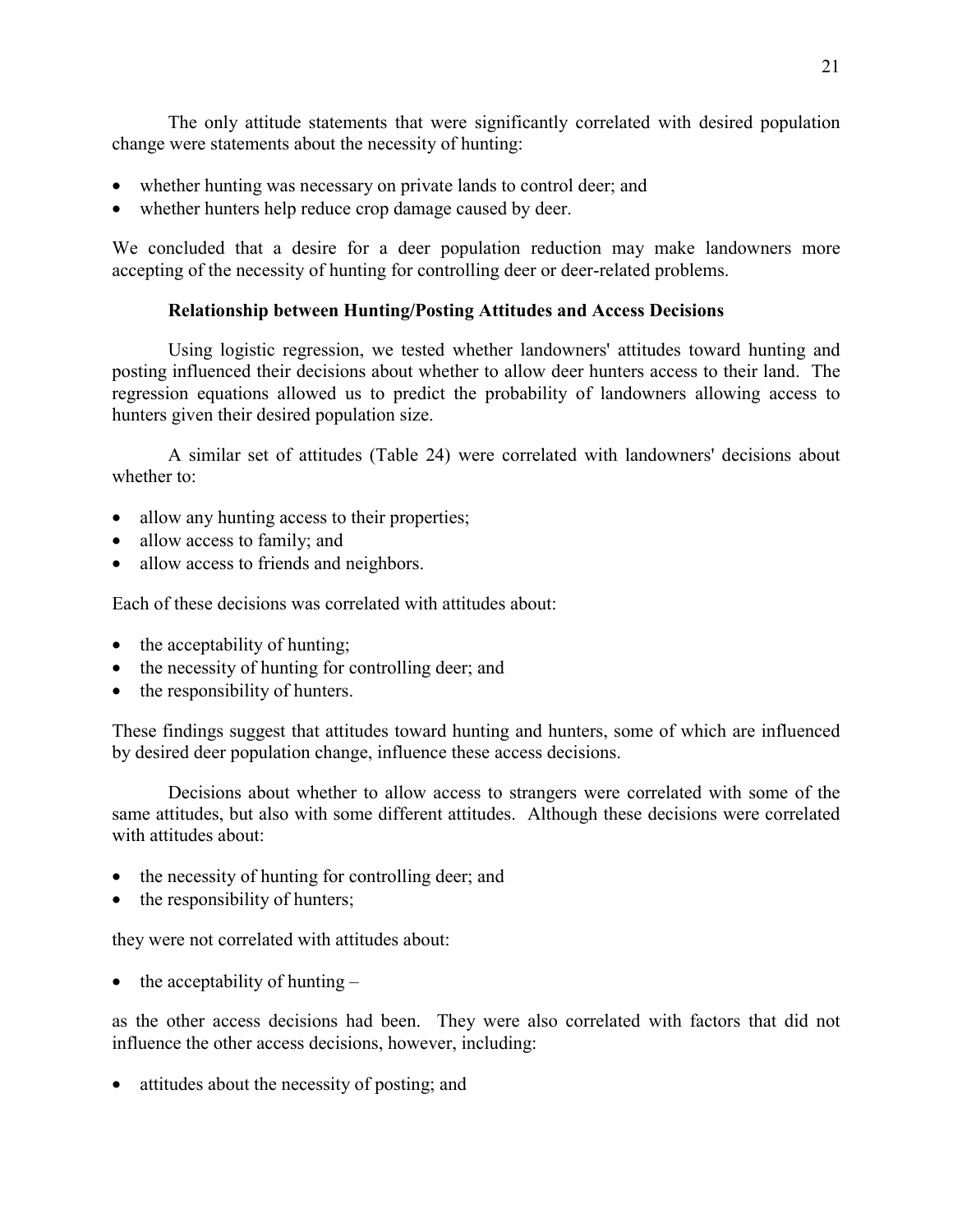|                                                                                                   |                          |                          | <b>Access Decisions</b>                    |                                                      |
|---------------------------------------------------------------------------------------------------|--------------------------|--------------------------|--------------------------------------------|------------------------------------------------------|
| <b>Attitude Statement</b>                                                                         | I don't allow<br>hunting | I allow family<br>access | I allow friends<br>and neighbors<br>access | I allow strangers<br>who ask<br>permission<br>access |
| Acceptability of hunting                                                                          |                          |                          |                                            |                                                      |
| "Hunting is all right so long as hunters respect private<br>property and obey conservation laws." |                          | $\hspace{0.1mm} +$       | $\hspace{0.1mm} +$                         |                                                      |
| Necessity of hunting                                                                              |                          |                          |                                            |                                                      |
| "Hunting on private lands is necessary to keep deer<br>populations from growing too large."       |                          | $\hspace{0.1mm} +$       | $^{+}$                                     | $^{+}$                                               |
| Responsibility of hunters                                                                         |                          |                          |                                            |                                                      |
| "Hunters are interested in conserving natural resources<br>and protecting wildlife."              |                          | $^{+}$                   |                                            |                                                      |
| "Most hunters are responsible people."                                                            |                          |                          | $^{+}$                                     | $^{+}$                                               |
| Necessity of posting                                                                              |                          |                          |                                            |                                                      |
| "Posting is necessary for landowners to regulate how<br>and when people use their land."          |                          |                          |                                            |                                                      |
| Hunter obligations                                                                                |                          |                          |                                            |                                                      |
| "New York law does not require hunters to obtain                                                  |                          |                          |                                            | $^{+}$                                               |
| permission to hunt on unposted lands that are not                                                 |                          |                          |                                            |                                                      |
| enclosed with a substantial fence."                                                               |                          |                          |                                            |                                                      |

<span id="page-30-0"></span>**Table 24.** Attitude statements correlated with access decisions. ("+" and "-" indicate significant positive or negative correlations.)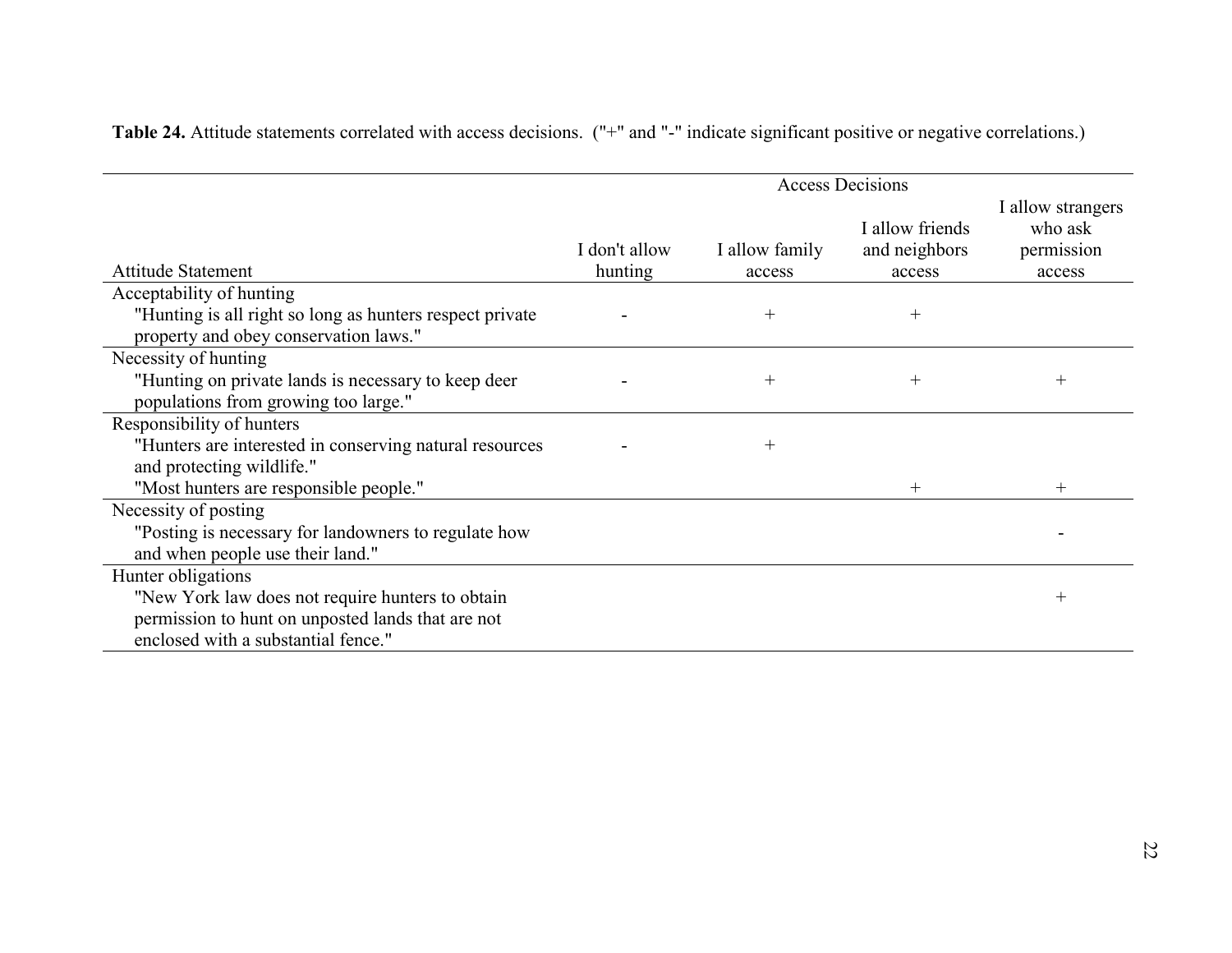<span id="page-31-0"></span>• beliefs about whether hunters were obligated to ask landowners' permission to hunt on their property.

As some of our earlier findings suggested, these results indicate that decisions about whether to allow hunting access to strangers are driven by some similar and some different factors than decisions about whether to allow access to people one knows (family, friends, and neighbors). Concerns about control over one's property plays a larger role in access decisions when strangers are involved. These concerns may be weaker when people are dealing with those they know and trust.

#### **CONCLUSIONS**

Dutchess County landowners had both widespread exposure to deer and widespread concerns about deer-related problems. Most landowners wanted a decrease in the deer population and thought that a population decrease was important.

Although deer hunting is common in Dutchess County, it is constrained by limited access to private property. A substantial majority of landowners post at least part of their property. Most of these landowners are willing to allow access to people they know to hunt on their property, but few are willing to allow access to people they do not know.

Although access decisions are related to attitudes toward hunting, these attitudes do not appear to determine access decisions. Most Dutchess County landowners think that hunting is both acceptable and necessary. The concerns that drive their access decisions have more to do with individual hunters – concerns about hunting safety, liability for injuries that occur on their property, and control over how their property is used. Given that concerns that drive access decisions focus on individual hunters more than hunting, it is not surprising that landowners are much less likely to allow access to strangers than to acquaintances.

What are the prospects of improving hunter access in Dutchess County in the future and so improving the success of hunting as a tool for controlling deer populations? We found support for our principal hypotheses ([Figure 1\)](#page-12-0) that experience of deer-related problems tended to increase landowners' willingness to allow hunting access. This finding suggests that access could increase as more landowners experience more deer-related problems.

Significant improvements in access as deer-related problems increase may not occur, however, for two reasons. First, most landowners are already experiencing deer-related problems, and yet choose to limit access. Second, the experience of deer-related problems is related to decisions about allowing access to acquaintances but not to strangers. Access decisions about strangers are driven by other factors. Landowners' willingness to allow access to acquaintances is already high, suggesting limited opportunity for increased access for this group. It is access for strangers that is most in need of improvement.

The greatest opportunities for increasing access for hunters landowners do not know would have to address the reasons that landowners deny strangers access – a lack of comfort with strangers, concerns about control of their property, and concerns about safety. Some states have implemented access programs to put hunters in contact with willing landowners. Perhaps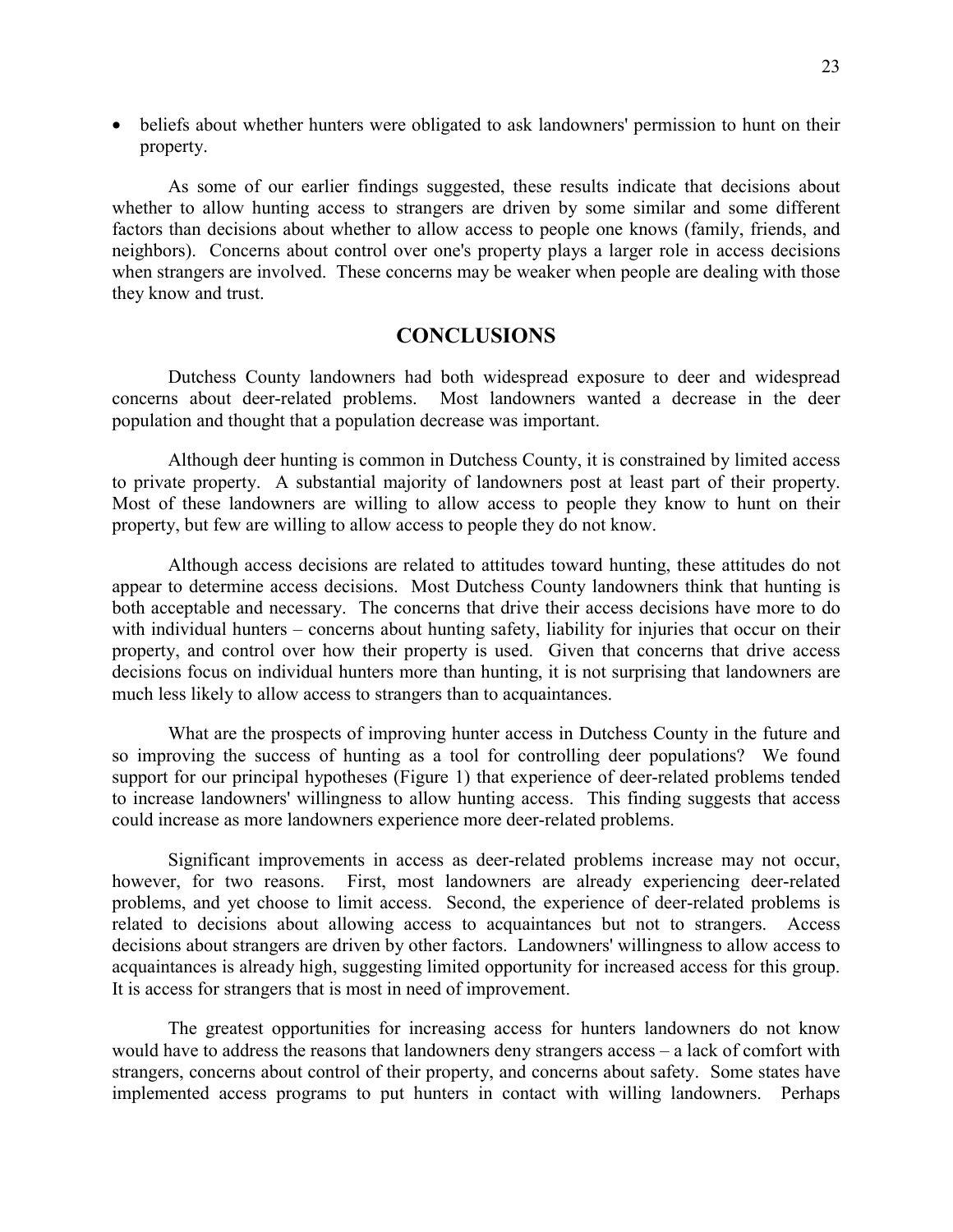opportunities exist to build off such programs whereby landowners could be connected with hunters who were willing to follow certain guidelines for behavior and use of others' property – alleviating some of landowners' principal concerns.

The question remains, however, whether even a successful program to improve hunter access would be enough to resolve landowners' concerns about deer. Most landowners grant some access requests and perceive hunting pressure on their property as moderate to high. Can access programs increase hunting pressure enough to impact the deer population?

An alternative may be to redirect hunting pressure rather than to increase it. Current hunting regulations favor the harvest of bucks over does. Curtis et al. (2000) have questioned whether these regulations, developed at a time when managers' main concern was increasing the deer population, are adequate today when deer have become overabundant. Ultimately, restructuring regulations to encourage greater harvest of antlerless deer may have more of an impact on deer control than access programs.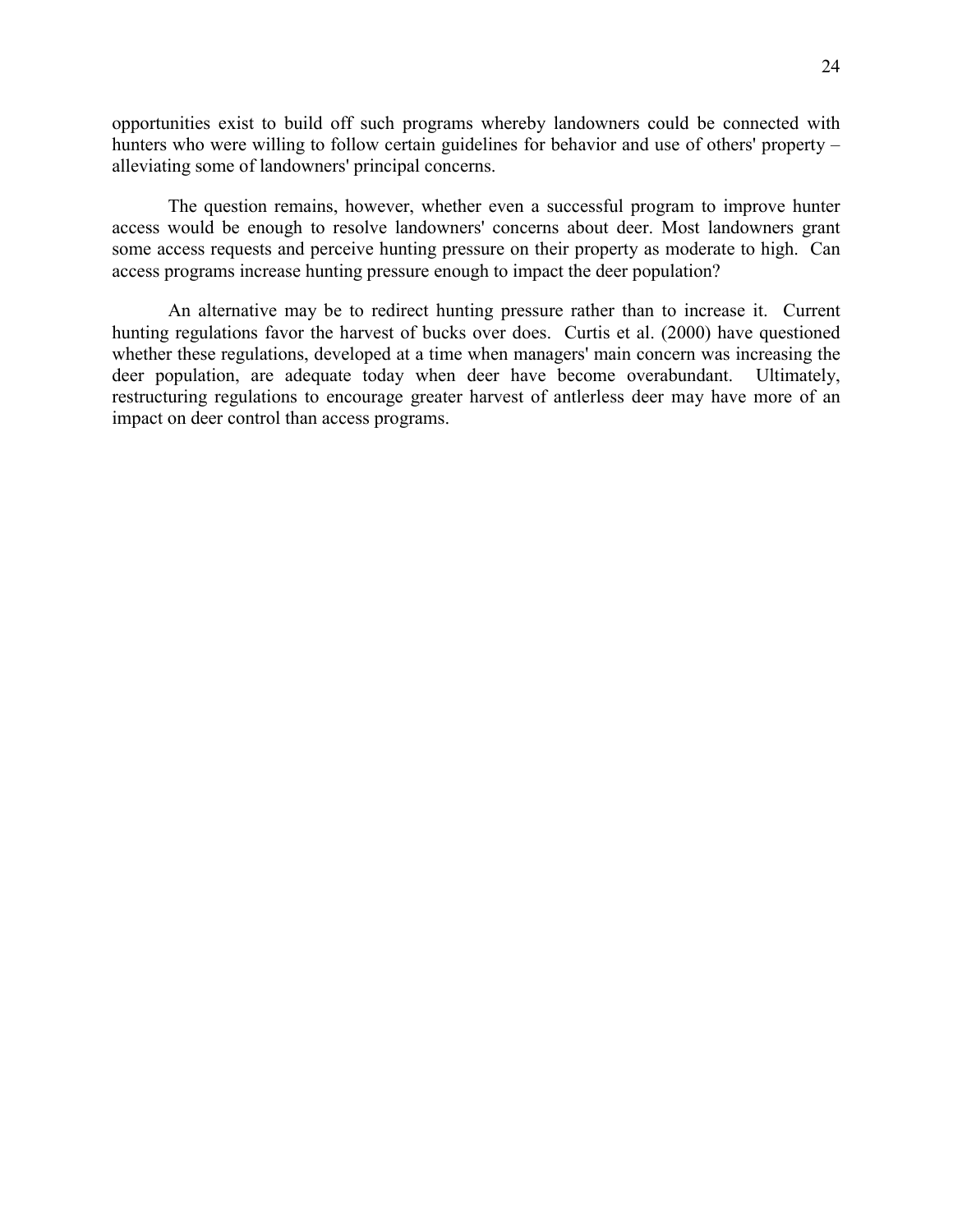#### **LITERATURE CITED**

- <span id="page-33-0"></span>Brown, T.L., D.J. Decker, and N.A. Connelly. 1989. Response to mail surveys on resourcebased recreation topics: a behavioral model and an empirical analysis. Leisure Sciences. 11:99-110.
- Brown, T.L. and D.Q. Thompson. 1976. Changes in posting and landowner attitudes in New York State. New York Fish and Game Journal. 23:101-137.
- Conover, M.R. 1997. Monetary and intangible valuation of deer in the United States. Wildlife Society Bulletin. 25:298-305.
- Curtis, P.D., A.M. Moen, J.W. Enck, S.J. Riley, D.J. Decker, and G.F. Mattfeld. 2000. Approaching the limits of traditional hunter harvest for managing white-tailed deer populations at the landscape level. HDRU Series No. 00-4. Department of Natural Resources, College of Agriculture and Life Sciences, Cornell University, Ithaca, NY 14853. 17 pp.
- deCalesta, D.S. 1994;. Effect of white-tailed deer on songbirds within managed forests in Pennsylvania. Journal of Wildlife Management. 58(4):711-718.
- Dillman, D.A. 1978. Mail and telephone surveys: the total design method. New York: John Wiley and Sons.
- Ellingwood, M.R. and S.L. Caturano. 1988. An evaluation of deer management options. Northeast Deer Technical Committee, Publication Number DR-11.
- Healy, W.M. 1997. influence of deer on the structure and composition of oak forests in central Massachusetts. pp. 224-248 in W.J. McShea, H.B. Underwood, and J.H. Rappole, eds. The science of overabundance: deer ecology and population management. Smithsonian Institution Press. Washington, DC.
- Lauber, T.B. and T.L. Brown. 2000. Deer hunting and deer hunting trends in New York State. HDRU Series No. 00-1. Department of Natural Resources, College of Agriculture and Life Sciences, Cornell University, Ithaca, NY 14853. 97 pp.
- Lauber, T.B. and B.A. Knuth. 2000. Suburban residents' criteria for evaluating contraception and other deer management techniques. Human Dimensions of Wildlife. 5(1):1-17.
- Loker, C.A. 1996. Human dimensions of suburban wildlife management: insights from three areas of New York State. HDRU Series No. 96-6. Department of Natural Resources, College of Agriculture and Life Sciences, Cornell University, Ithaca, NY 14853. 108 pp.
- Loker, C.A., D.J. Decker, and S.J. Schwager. 1999. Social acceptability of wildlife management actions in suburban areas: 3 cases from New York. Wildlife Society Bulletin. 27(1):152-159.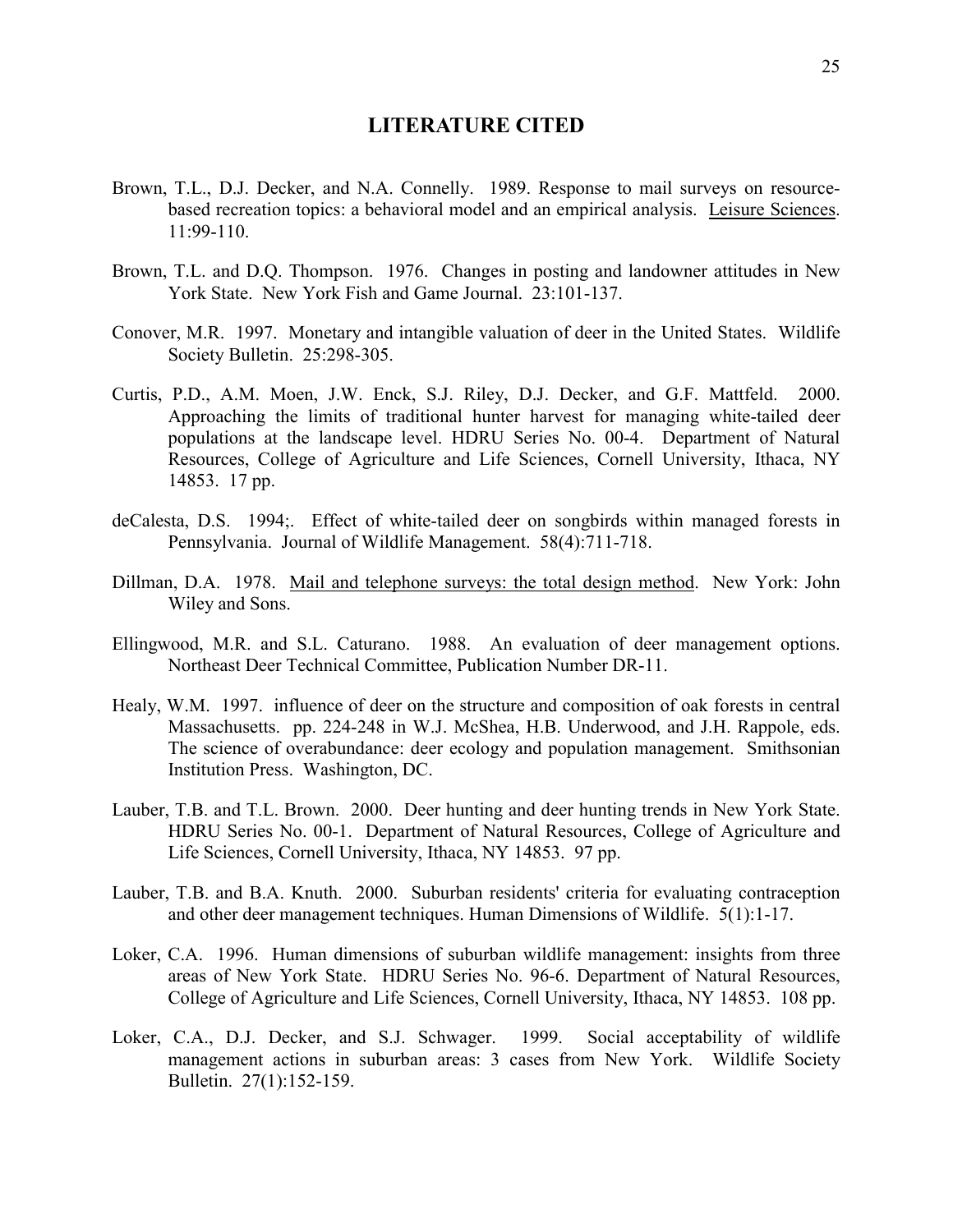- Ostfield, R.S., C.G. Jones, and J.O. Wolff. 1996. Of mice and mast: ecological connections in eastern deciduous forests. Bioscience. 46:323-330.
- Siemer, W.F. and T.L. Brown. 1993. Public access to private land for hunting in New York: a study of 1991 landowners. HDRU Series No. 93-4. Department of Natural Resources, College of Agriculture and Life Sciences, Cornell University, Ithaca, NY 14853. 47 pp.
- Stout, R.J., B.A. Knuth, and P.D. Curtis. 1997. Communicating with suburban landowners about deer management techniques. Wildlife Society Bulletin. 25:348-359.
- Walker, D.M. and W.S. Alverson. 1997. The white-tailed deer: a keystone herbivore. Wildlife Society Bulletin. 25(2):217-226.
- Warren, R.J. 1997. the challenge of deer overabundance in the 21<sup>st</sup> century. Wildlife Society Bulletin. 25:213-214.
- Wright, B.A., H.K. Cordell, T.L. Brown, and A.L. Rowell. 1989. The national private land ownership study: establishing the benchmark. pp. 33-50 in A.H. Watson, ed., Outdoor recreation benchmark 1988: proceedings of the national outdoor recreation forum. USDA Forest Service, Southeastern Forest Exp. Sta., Gen. Tech. Rep. SE-52. Asheville, NC.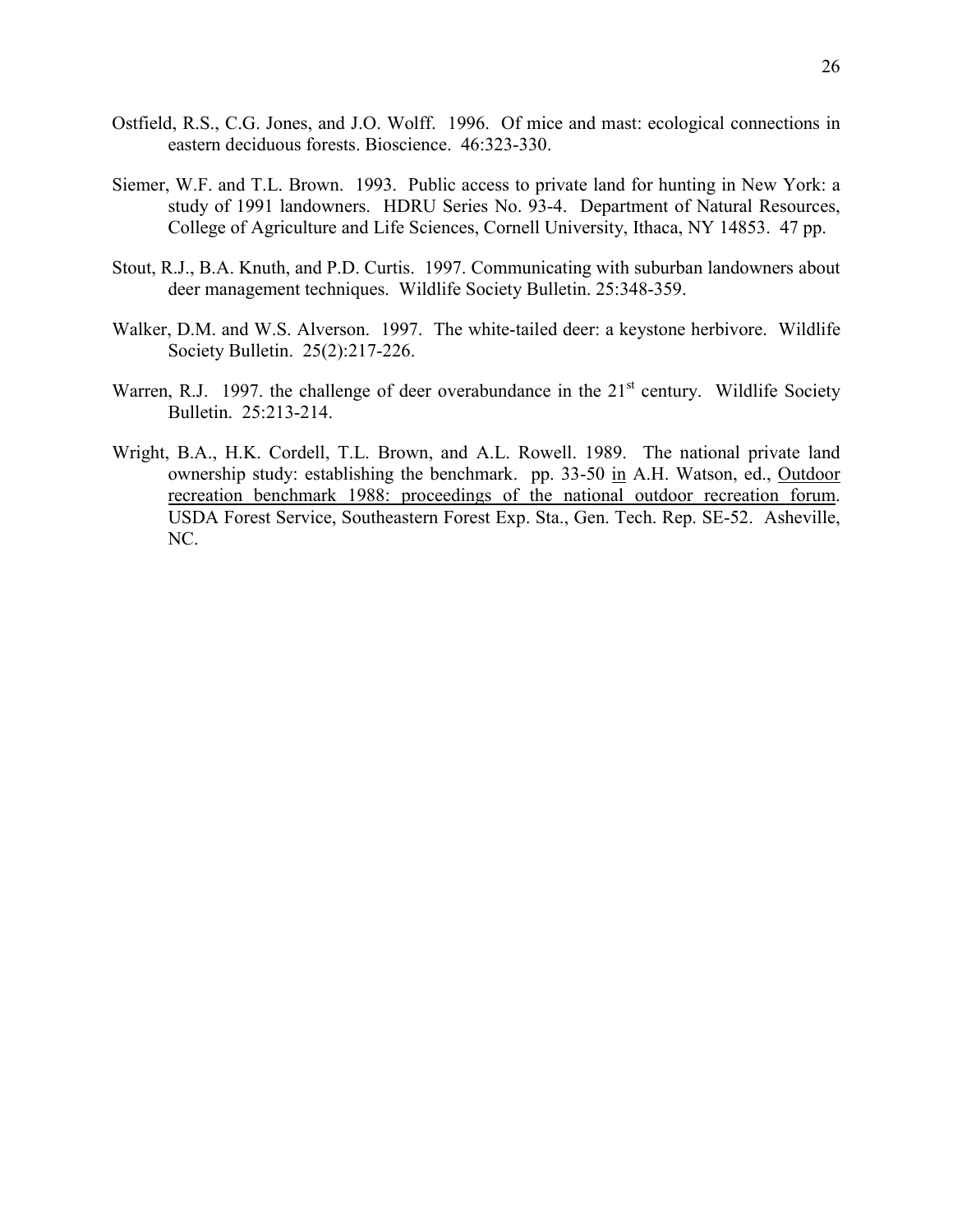### **APPENDIX A**

<span id="page-35-0"></span>**Mail Survey Instrument**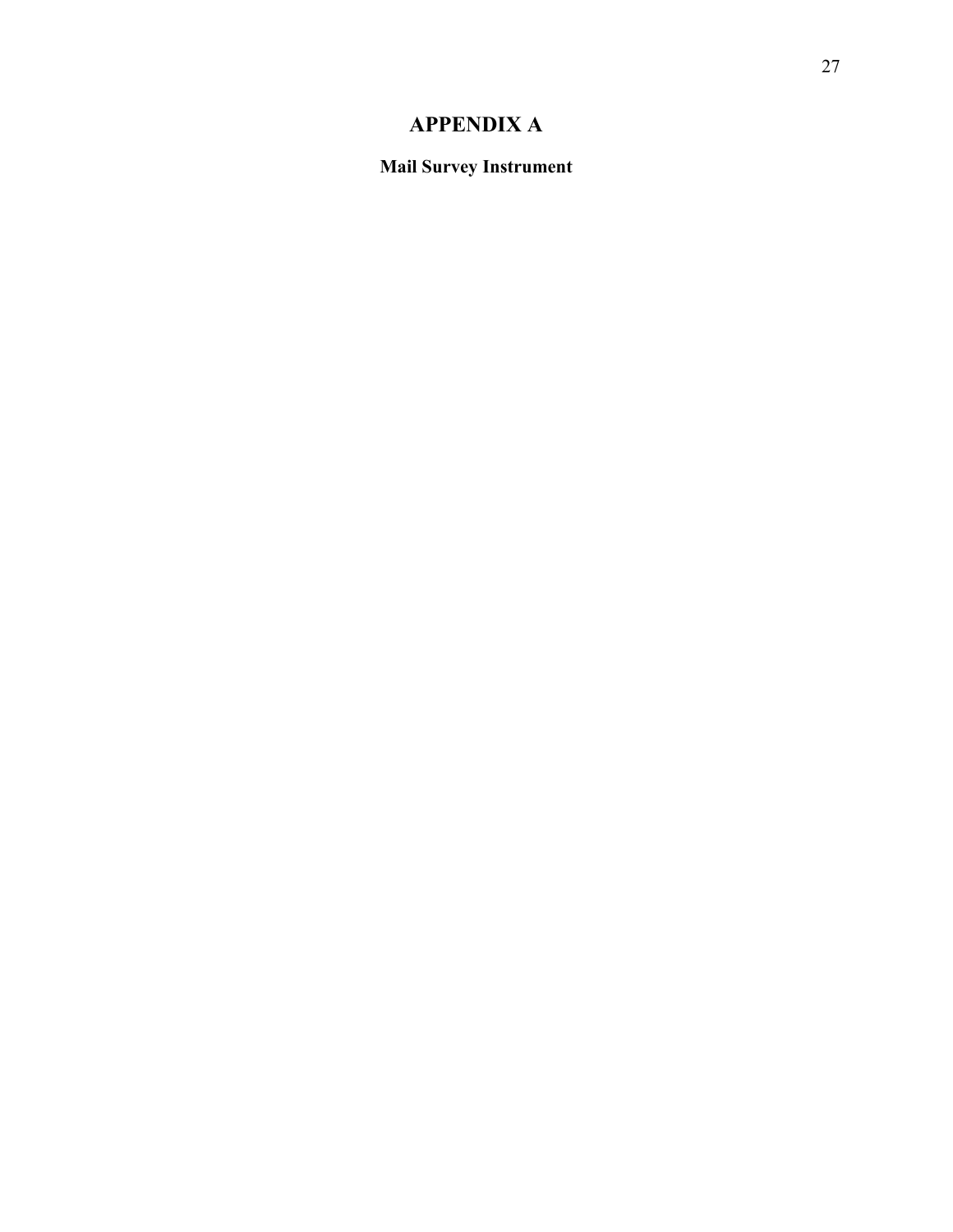### **DEER AND DEER HUNTING**

## **ON PRIVATE LANDS**

## **IN DUTCHESS COUNTY:**



Human Dimensions Research Unit Department of Natural Resources College of Agriculture and Life Sciences Cornell University, Ithaca, NY 14853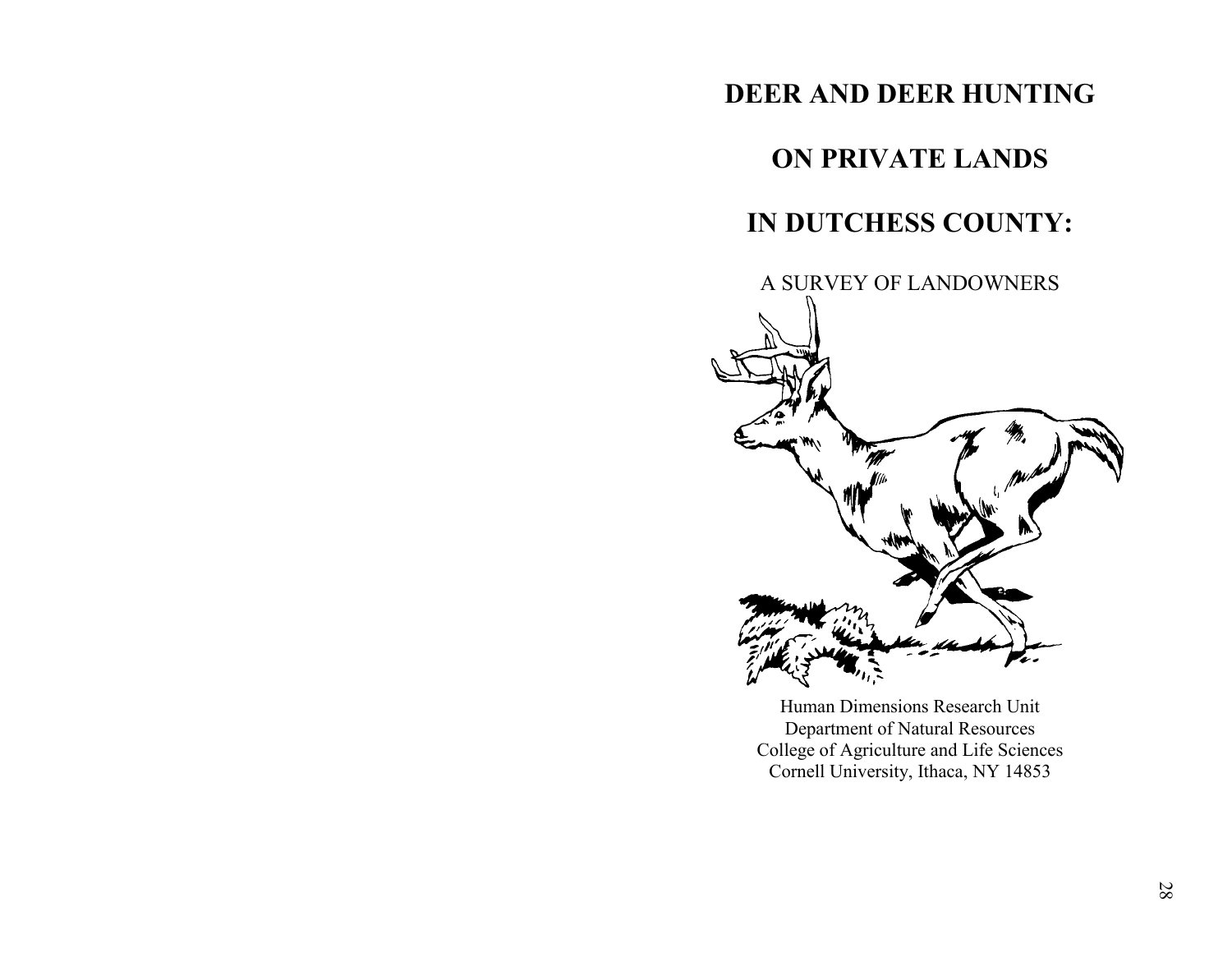### **DEER AND DEER HUNTING ON PRIVATE LANDS**

### **IN DUTCHESS COUNTY:**

### **A SURVEY OF LANDOWNERS**

Research conducted by the Human Dimensions Research Unitin theDepartment of Natural Resources College of Agriculture and Life Sciences Cornell University

Sponsored by the Eastern New York Chapter of the Nature Conservancy and conducted in cooperation with the Cornell Cooperative Extension and the New York State Department of Environmental Conservation

This questionnaire is part of a study to contribute to decisions about how deer are managed in Eastern New York. Please complete this questionnaire at your earliest convenience, seal it, and drop it in any mailbox (no envelope needed); return postage has been provided. **Your responses will remain confidential and will never be associated with your name.**

### **THANK YOU FOR YOUR ASSISTANCE!**

Printed on recycled paper (This paper will be recycled again after results are tabulated.)

#### **YOUR LAND IN DUTCHESS COUNTY**

This study concerns your land(s) in Dutchess County. If you own two or more separate parcels of land in Dutchess County, please consider those parcels of 25 or more acres, outside village or city limits.

**1. How many different parcels of land of 25 acres or more do you own in Dutchess County?** (*Count only properties outside village or city limits.)*

parcels

Note: All references to "property" in this questionnaire mean the land you own outside village or city limits, in parcels of 25 or more acres, in Dutchess County.

#### **2. Please make a rough estimate as to how many acres of your property are in each of the following categories:**

Acres Land Type

- Private residence (house, lawns, associated buildings)
- **Community** Orchards or vineyards
- **Vegetables**
- <u>Now</u> crops
- Hay fields or pasture
- Brushland (including abandoned, overgrown fields)
- Woodland and tree plantations (natural forest or planted trees)
- Wetlands (ponds, marshes, bogs, swamps)
- Other (list type)
	- TOTAL ACRES (acres you own outside village or city limits in Dutchess County)
- **3. In what year did you acquire the property you own in Dutchess County?** (*If you added parcels of land over the years, write the year that you obtained the first parcel.)*

I acquired the property in the year: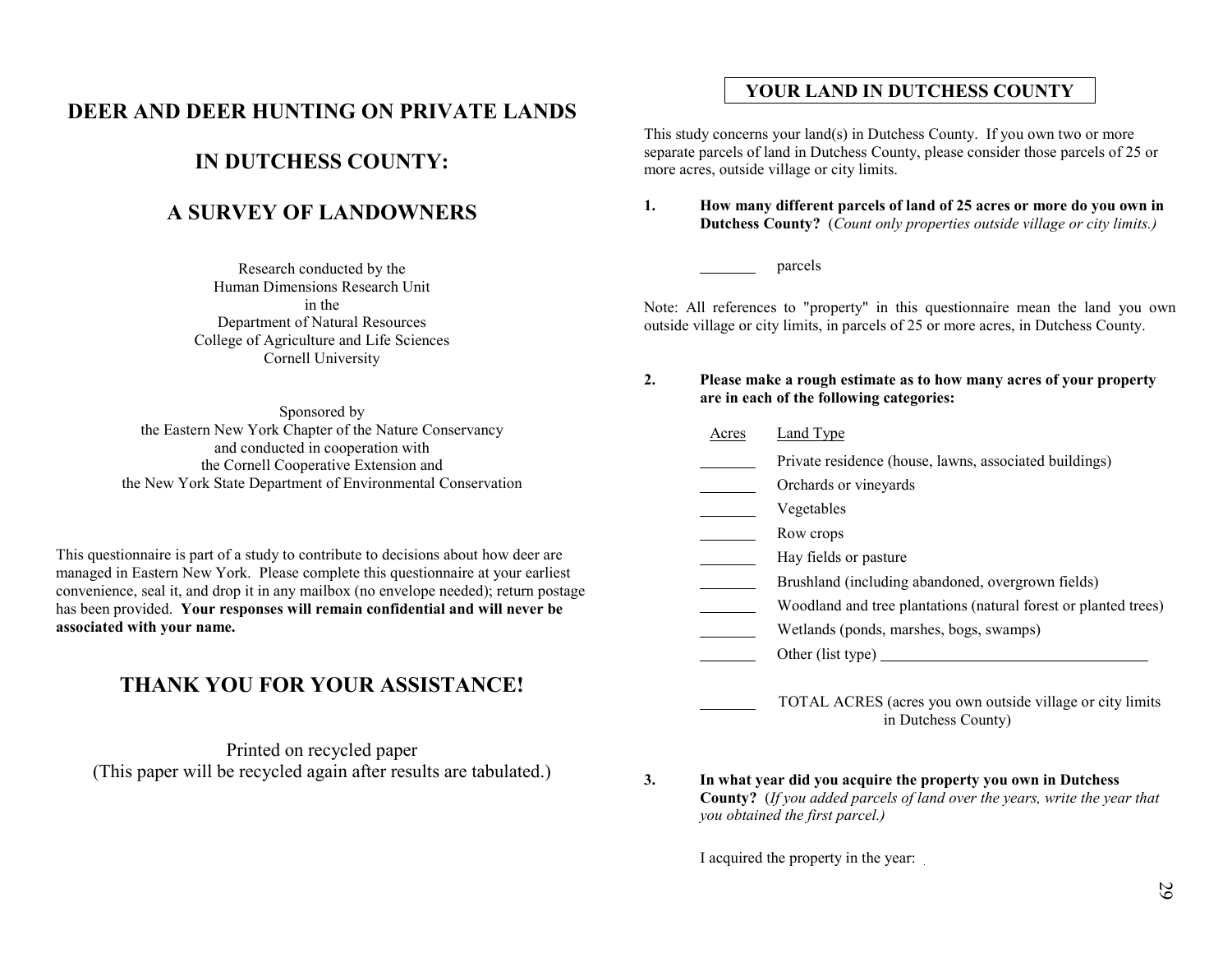**4. What are the 3 most important uses of the land?** (*Check all that apply.*)

| Seasonal residence                      |
|-----------------------------------------|
| Year-round residence                    |
| Personal and/or family recreation       |
| Production of firewood or timber        |
| Agricultural production                 |
| Land speculation or investment purposes |
| Other (please explain:                  |
|                                         |

#### **YOUR EXPERIENCES WITH DEER**

**5. The following is a list of possible interests that people may have regarding deer. Please indicate how interested you are in doing each of the following.** (*Please circle one number for each item.*)

|    | 1=Not At All Interested<br>2=Slightly Interested<br>3=Moderately Interested | 4=Very Interested<br>5=Don't Know |                |   |                    |               |  |
|----|-----------------------------------------------------------------------------|-----------------------------------|----------------|---|--------------------|---------------|--|
|    | How interested are you in:                                                  | Not At All<br>Interested          |                |   | Very<br>Interested | Don't<br>Know |  |
| a. | Photographing deer?                                                         |                                   | $\mathfrak{D}$ | 3 | 4                  | 5             |  |
| b. | Hunting deer?                                                               |                                   | $\mathfrak{D}$ | 3 | 4                  | 5             |  |
| c. | Feeding deer?                                                               |                                   | 2              | 3 | 4                  | 5             |  |
| d. | Seeing deer?                                                                |                                   | $\mathfrak{D}$ | 3 | 4                  |               |  |

- **6. Have you ever seen deer while you were on your property in Dutchess County?**
	- NoYes

**7. Some people have concerns about deer. Please indicate how concerned you are that people could experience each of the following problems in Dutchess County.** (*Please circle one number for each item.*)

> 1=Not At All Concerned 4=Very Concerned 2=Slightly Concerned 5=Don't Know 3=Moderately Concerned

Not At All Very Don't

#### How concerned are you about:

|    |                                                              | Concerned |                |   | Concerned | Know |
|----|--------------------------------------------------------------|-----------|----------------|---|-----------|------|
| a. | Deer-car accidents?                                          |           | 2              | 3 | 4         | 5    |
| b. | Deer damage to fruit orchards?                               |           | $\mathfrak{D}$ | 3 | 4         | 5    |
| c. | Deer damage to farmers' crops?                               |           | $\mathfrak{D}$ | 3 | 4         | 5    |
| d. | Effects of deer on forest regeneration?                      |           | $\overline{2}$ | 3 | 4         | 5    |
| e. | Deer damage to vegetable gardens?                            | 1         | $\overline{2}$ | 3 | 4         | 5    |
| f. | Deer damage to yard plantings (shrubs,<br>flowers, etc.)?    | 1         | $\mathfrak{D}$ | 3 | 4         | 5    |
| g. | Lyme disease?                                                |           | $\mathfrak{D}$ | 3 | 4         |      |
| h. | Deer damage to plants in local parks or<br>natural areas?    | 1         | $\mathfrak{D}$ | 3 | 4         | 5    |
| i. | Deer approaching or threatening<br>people?                   |           | $\mathfrak{D}$ | 3 | 4         |      |
| J. | Deer impacts on other wildlife species<br>(songbirds, etc.)? |           |                | 3 |           |      |

**8. During the past five years, has anyone living in your household directly encountered any of the problems listed in Question 7 in Dutchess County?**

|  | Nο |                             |  |                                                                                                                                                                            |  |
|--|----|-----------------------------|--|----------------------------------------------------------------------------------------------------------------------------------------------------------------------------|--|
|  |    | Yes: <i>Which problems?</i> |  | (Please circle the letter(s) from Question 7 corresponding<br>to those deer-related problems someone living in your<br>household has been affected by in Dutchess County.) |  |
|  |    |                             |  |                                                                                                                                                                            |  |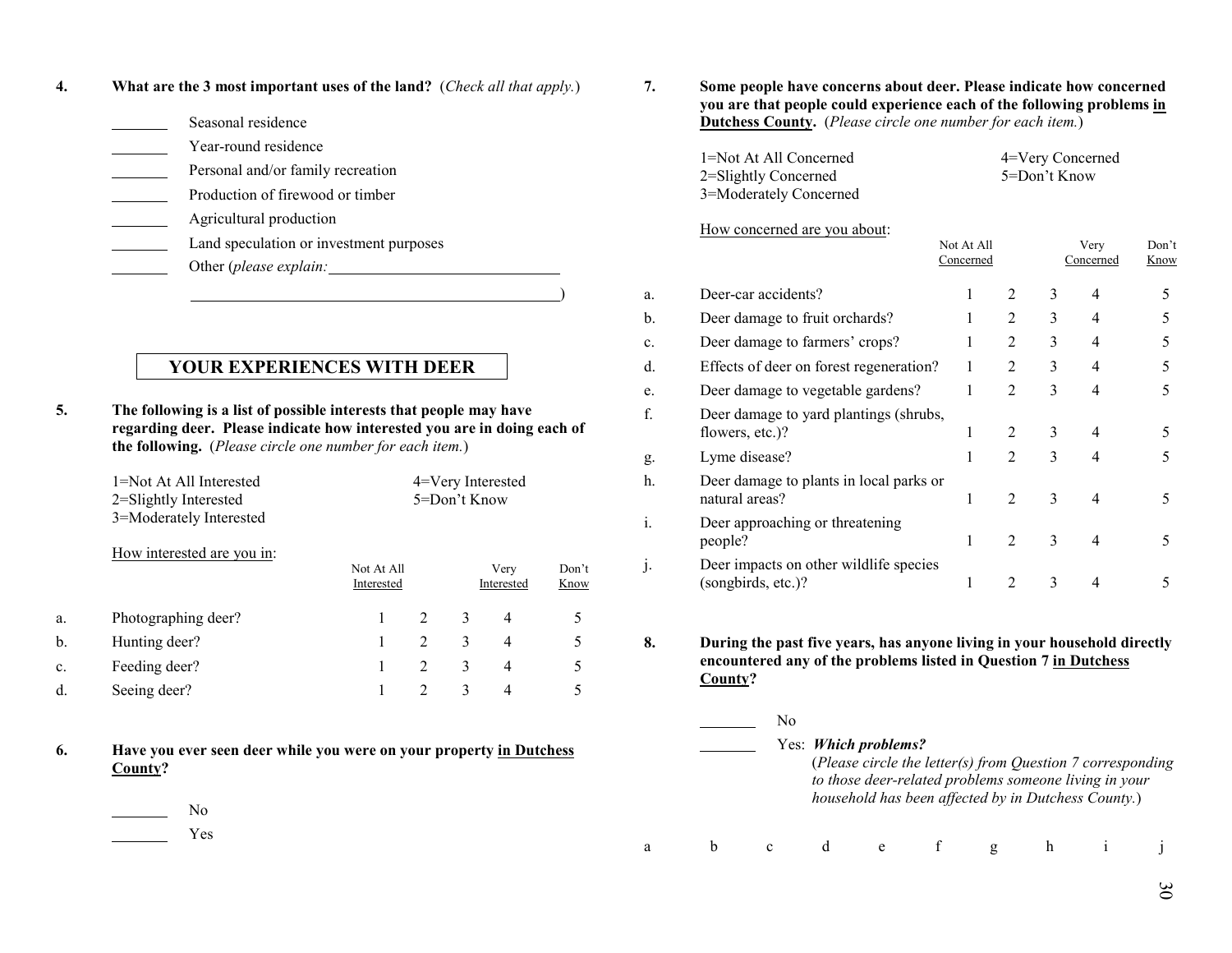| 9. | Residents of Dutchess County have different opinions about how large<br>the deer population in Dutchess County should be. How would you like<br>the deer population in Dutchess County to change, if at all? (Please<br>check one.) |
|----|-------------------------------------------------------------------------------------------------------------------------------------------------------------------------------------------------------------------------------------|
|    | Large decrease                                                                                                                                                                                                                      |

- Slight decrease
- No change
- Slight increase
- Large increase
	- Don't Know (*Skip to Question 10.*)
- **a. How important is it to you that the size of the deer population change as you indicated in Question 9** (*Please check one.*)
	- Very important
	- **Moderately important**
	- Slightly important
	- Not at all important
		- Don't Know
- **11. a. Please indicate below how you would characterize the TOTAL seasonal amount of use of your land for deer hunting.** (*Check one.*)
	- None Light Moderate

Heavy

- **b. During the 1999 deer hunting season (October 15 December 21, 1999), including the archery season, on approximately how many days do you believe someone hunted deer on your property?**
	- days
- **12. Please indicate below which of the following people you WOULD ALLOW to hunt deer on your land.** (*Check all that apply.*)
	- Family
	- Friends and Neighbors
	- Strangers who ask permission
	- Strangers who do NOT ask permission
	- I don't allow hunting on my land.

**DEER HUNTING ON YOUR LAND**

- **10. a. Approximately how many REQUESTS did you have in the past 12 months to use your land for deer hunting?**
	- requests
	- **b. Approximately how many of the above requests did you APPROVE?**
		- requests approved
	- **c. Approximately how many times in the past 12 moths did you find evidence that your land was being used for deer hunting WITHOUT your permission?**
	- <u>times</u>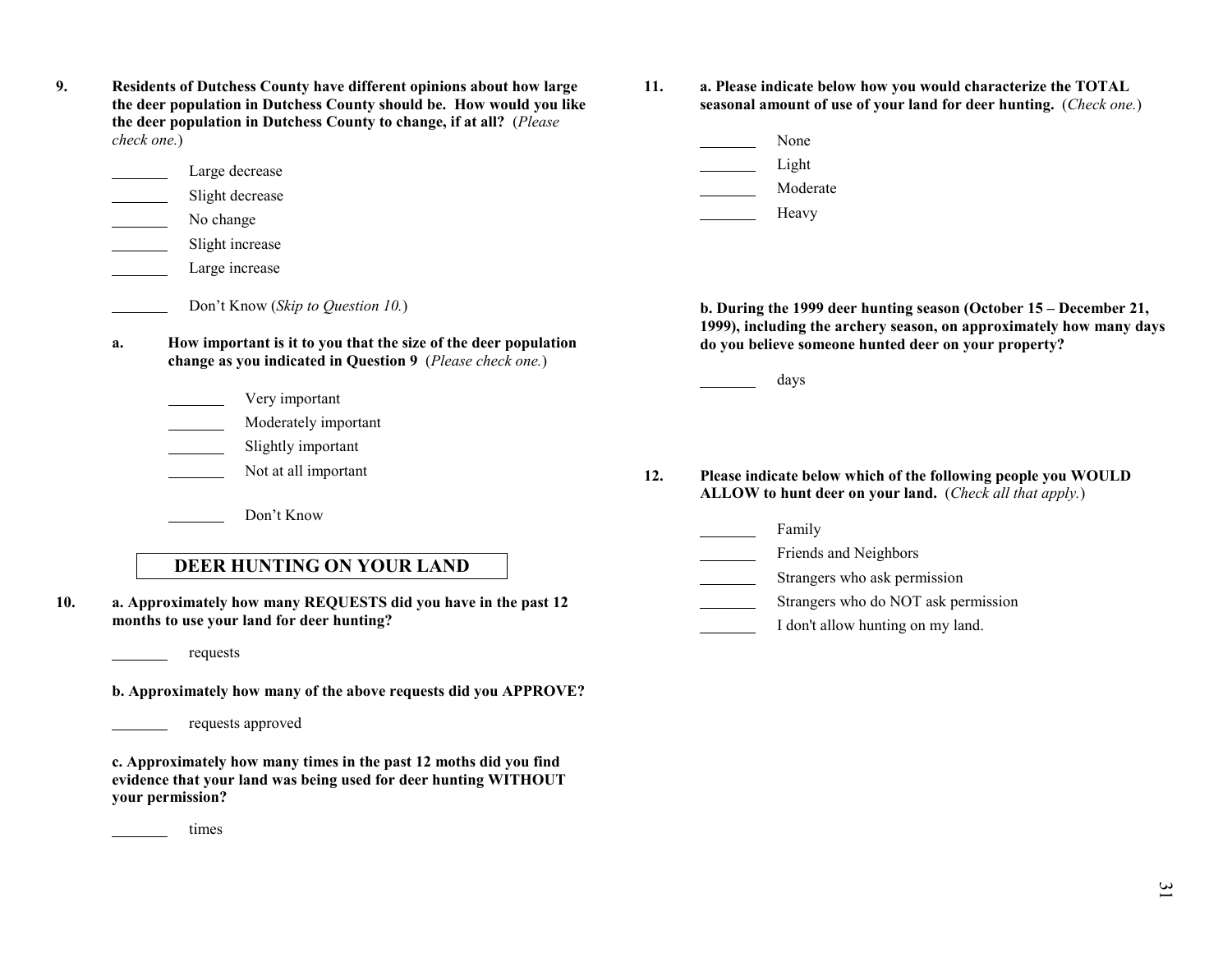#### **POSTING YOUR LAND**

**13. Was any of your land in Dutchess County posted, either to prohibit or restrict hunting, fishing, or other recreational activities between October 1, 1998 and September 30, 1999?**

No (*Continue with Question 14*)

Yes (*Skip to Question 15*)

#### **16. a. Who posted the land during that period?**

 Owner or tenant Relative Friend or neighbor Sportsman's club or group Snowmobile clubOther (*please explain:*

- **14. Which of the following are the PRIMARY REASONS why you did not post your land?** (*Check all that apply.*)
	- I appreciate the privilege of using other private lands for recreation, and therefore feel I should not post my lands.
	- I am cooperating with state efforts to keep lands open for hunting and fishing.
	- People who use this land have usually been cooperative and careful not to damage the property.
	- There is nothing on this property that anyone could damage.
	- **EXECUTE:** People don't usually ask to use this land for recreation.
	- Posting requires too much time and energy.
	- Posting does not keep people from using my land.
	- Other (*please explain:*

If your property was not posted, SKIP TO QUESTION 19.

**15. Approximately how many acres of your land were posted between October 1, 1998 and September 30, 1999?**

acres

**b. If your property was posted by a club or group of people, did they post in order to maintain exclusive use of the property for recreation?**

<u>)</u>

No (*Skip to Question 17)*

Yes (*Continue with Question 16c)*

**c. Did you charge any fees or lease arrangements for the exclusive use of your property for recreation?**

No

Yes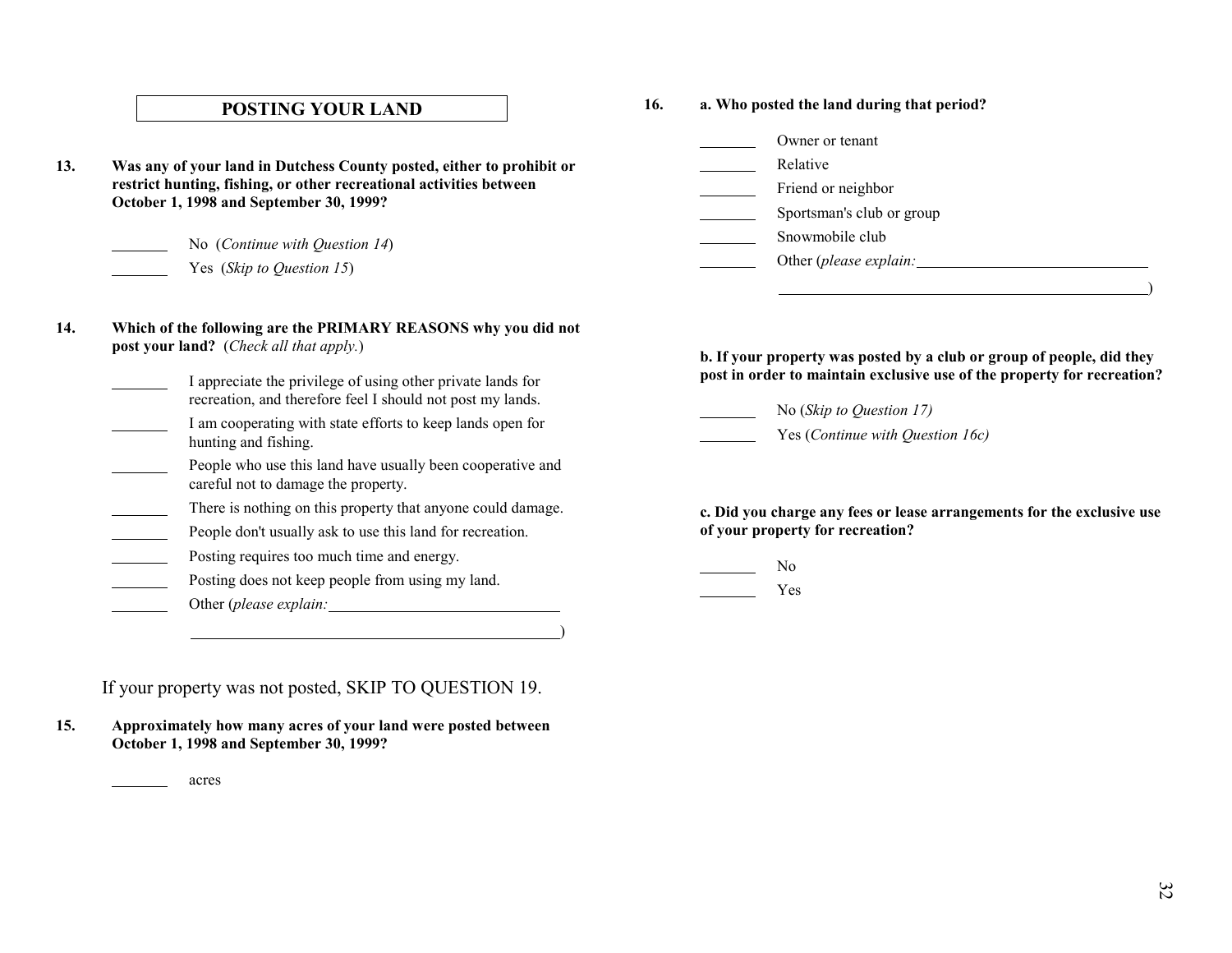**17. Please place a check on any line below that describes why you posted your property.**

| I am concerned about having                                                        | <b>Other Users</b> |
|------------------------------------------------------------------------------------|--------------------|
| problems with:                                                                     |                    |
| I want to be able to control whether<br>and when my land is used by:               |                    |
| I don't feel safe on my property<br>when it is being used by:                      |                    |
| I could be held liable if someone is<br>hurt when my property is being used<br>by: |                    |
| I'm afraid that my property will be<br>damaged by:                                 |                    |
| I disapprove of their activity:                                                    |                    |

#### **YOUR OPINIONS ABOUT HUNTERS AND HUNTING**

**19. For each statement below, circle the number that best reflects your feelings.** (*Please circle one number for each item.*)

|               | 1=Strongly Disagree<br>$2 = Disagree$<br>3=Neutral/Don't Know                                                                                     |                      | $4 =$ Agree    | 5=Strongly Agree       |                |                          |
|---------------|---------------------------------------------------------------------------------------------------------------------------------------------------|----------------------|----------------|------------------------|----------------|--------------------------|
|               |                                                                                                                                                   | Strongly<br>Disagree |                | Neutral/<br>Don't Know |                | Strongly<br><u>Agree</u> |
| a.            | Hunting is all right so long as hunters<br>respect private property and obey<br>conservation laws.                                                | 1                    | $\overline{2}$ | 3                      | $\overline{4}$ | 5                        |
| $\mathbf b$ . | Posting is necessary for landowners to<br>regulate how and when people use their<br>land.                                                         | $\mathbf{1}$         | $\overline{2}$ | 3                      | $\overline{4}$ | 5                        |
| c.            | Hunting on private lands is necessary to<br>keep deer populations from growing too<br>large.                                                      | 1                    | $\overline{2}$ | 3                      | $\overline{4}$ | 5                        |
| d.            | The liability for allowing hunting is<br>extremely low on lands that do not have<br>man-made hazards (such as open wells,<br>fallen-in buildings) | 1                    | $\overline{2}$ | 3                      | 4              | 5                        |
| e.            | Most hunters are responsible people.                                                                                                              | 1                    | $\overline{2}$ | 3                      | 4              | 5                        |
| f.            | Wildlife recreationists should pay<br>landowners for the privilege of access<br>to private lands.                                                 | 1                    | $\overline{2}$ | 3                      | $\overline{4}$ | 5                        |
| g.            | Posting my land does not reduce my<br>liability if a hunter is injured on my<br>property.                                                         | $\mathbf{1}$         | $\overline{2}$ | 3                      | $\overline{4}$ | 5                        |
| h.            | New York law does not require hunters<br>to obtain permission to hunt on<br>unposted lands that are not enclosed<br>with a substantial fence.     | $\mathbf{1}$         | $\overline{2}$ | 3                      | $\overline{4}$ | 5                        |
| i.            | Hunters help reduce crop damage<br>caused by deer and other wildlife.                                                                             | 1                    | $\overline{2}$ | 3                      | $\overline{4}$ | 5                        |
| j.            | Hunters are interested in conserving<br>natural resources and protecting<br>wildlife.                                                             | $\mathbf{1}$         | $\overline{2}$ | 3                      | $\overline{4}$ | 5                        |
|               |                                                                                                                                                   |                      |                |                        |                |                          |

33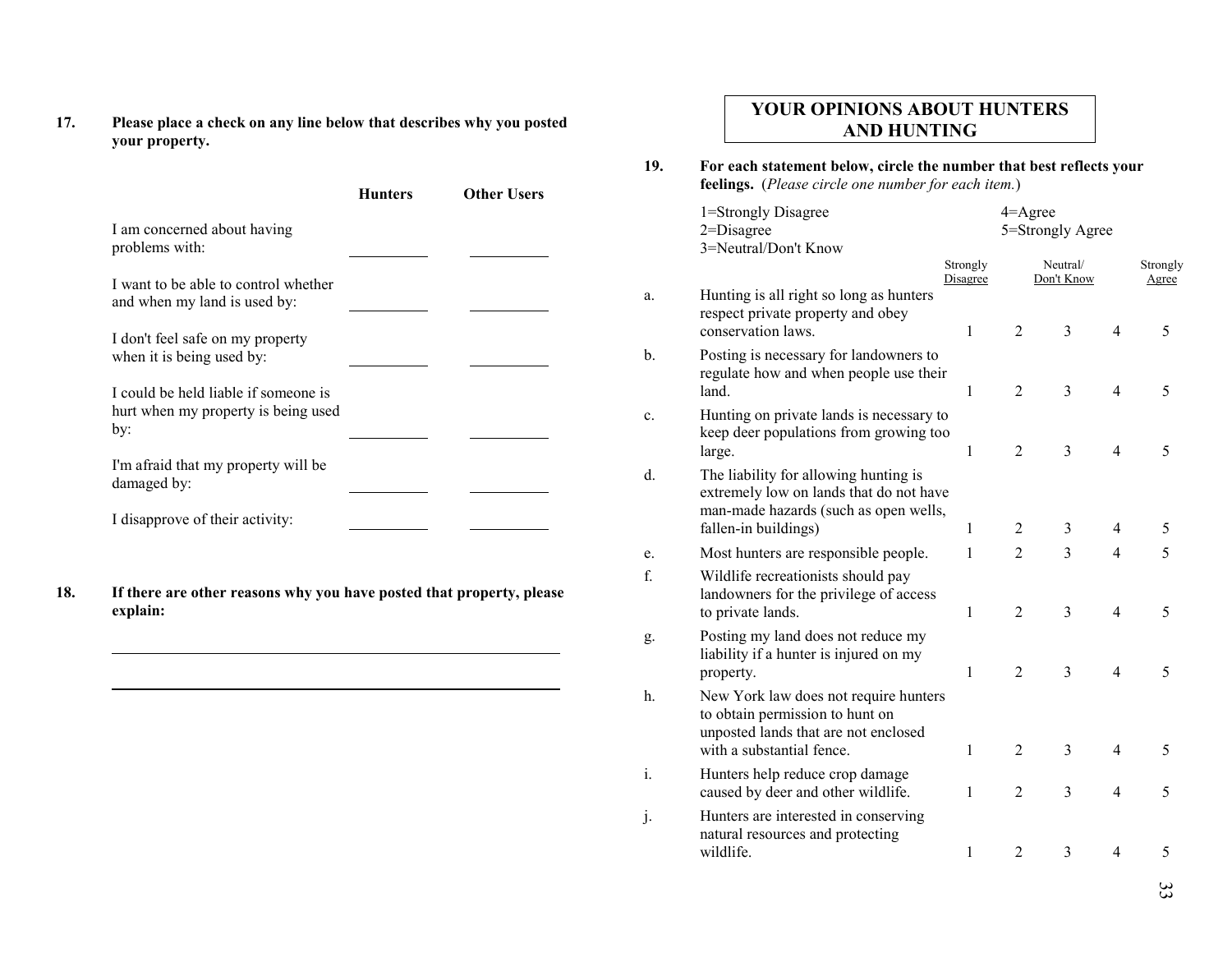#### **YOUR PERSONAL BACKGROUND**

The following information will be kept confidential and will never be associated with your name.

- **20. In what year were you born?**
- **21. What is your sex?**
	- Male

**EXECUTE:** Female

**Primary school** 

**22. What is your highest level of formal education?** (*Check one.*)

**25. What was your total family income before taxes in 1999?**

| $$19,999$ or less | \$50,000-59,999  |
|-------------------|------------------|
| \$20,000-29,999   | \$60,000-69,999  |
| \$30,000-39,999   | \$70,000-79,999  |
| \$40,000-49,999   | \$80,000 or more |

**26. Which of the following activities have you engaged in over the last 12 months?**

None of the above

|     | Some high school                                                                                                                      | Hiking                                   | Deer hunting          |
|-----|---------------------------------------------------------------------------------------------------------------------------------------|------------------------------------------|-----------------------|
|     | High school diploma (or GED)<br>Some college or technical school<br>Completed an undergraduate degree                                 | Cross-country<br>skiing                  | Small game<br>hunting |
|     | Completed a postgraduate degree                                                                                                       | Watching or<br>photographing<br>wildlife | Snowmobiling          |
| 23. | Which of the following best describes the area you lived in most of the<br>time before your $16^{th}$ birthday? ( <i>Check one.</i> ) | Gathering berries,<br>nuts or other wild | Riding all terrain    |
|     | Rural                                                                                                                                 | foods                                    | vehicles              |
|     | Suburban<br>Urban                                                                                                                     | Fishing                                  | Nature study          |
|     |                                                                                                                                       |                                          |                       |

- **24. Are you a part-time or full-time farmer?**
	- <u>Nominal</u> No

Yes